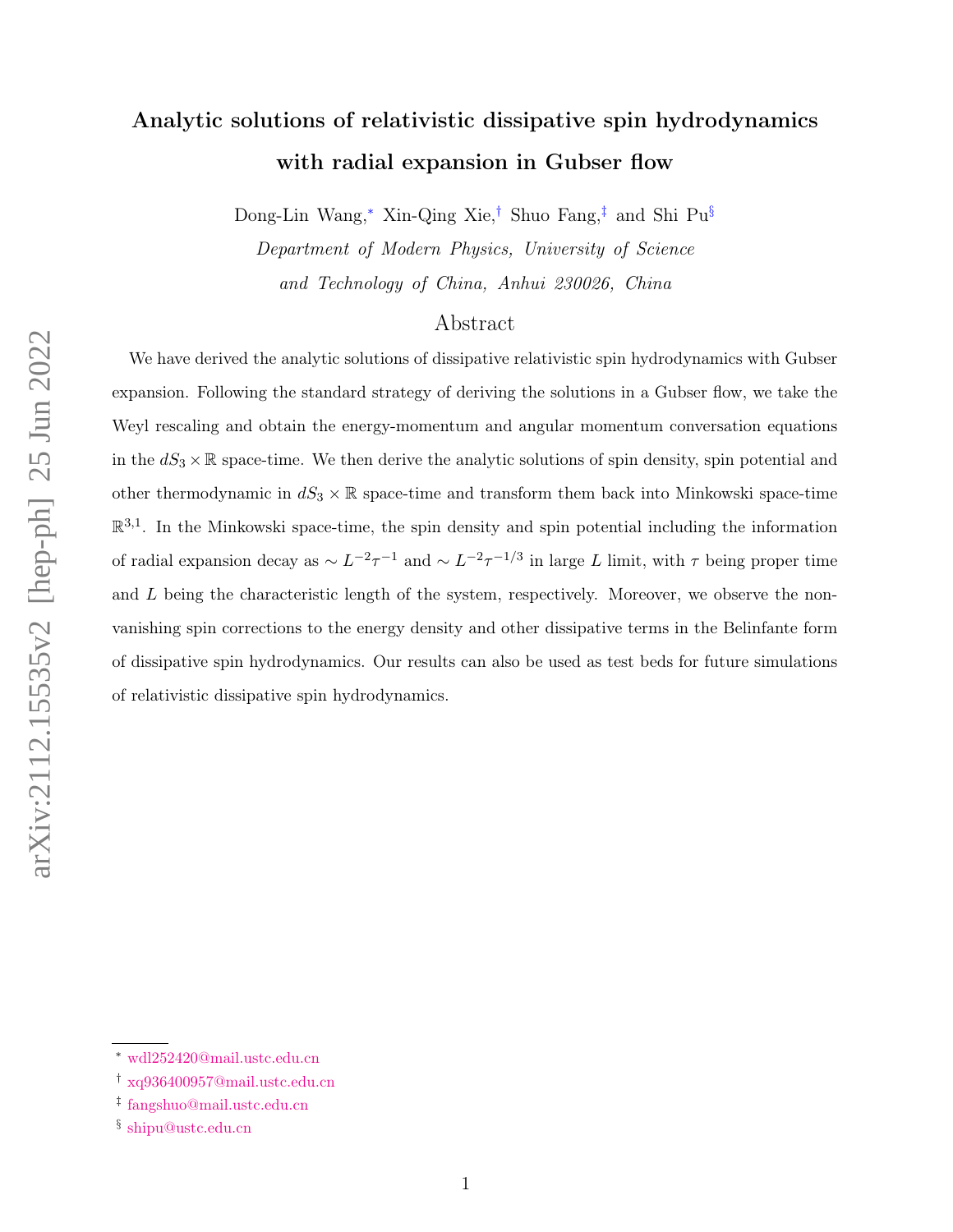#### I. INTRODUCTION

A large amount of orbital angular momentum perpendicular to the reaction plane is generated in non-central relativistic heavy-ion collisions at Relativistic Heavy Ion Collider (RHIC). Due to the spin-orbit coupling, particles produced in collisions are polarized along the direction of initial angular momentum. Such kinds of polarization can be measured through the weak decay of  $\Lambda$  and  $\overline{\Lambda}$  hyperons [\[1](#page-24-0)[–3\]](#page-24-1). The global polarization of  $\Lambda$  and  $\overline{\Lambda}$ hyperons measured by STAR Collaboration [\[4–](#page-24-2)[6\]](#page-24-3) confirms the early theoretical predictions  $\left[1-3\right]$  $\left[1-3\right]$  $\left[1-3\right]$  and is described by phenomenological models well  $\left[7-21\right]$ . One can also see the recent reviews [\[22](#page-25-1)[–24\]](#page-25-2) and references therein. Very recently, the global spin polarization at low energy region attracts lots of attention and needs to be systematically studied [\[25–](#page-25-3)[30\]](#page-25-4).

Furthermore, the STAR experiments have also measured the local spin polarization of Λ and Λ hyperons along the beam and out-of-plane directions [\[31,](#page-25-5) [32\]](#page-25-6). The experimental data shows that the local spin polarization along the beam direction as a function of the azimuthal angle is opposite to the theoretical predictions from both transport and hydrodynamic models [\[12,](#page-24-5) [13,](#page-24-6) [18,](#page-25-7) [33](#page-25-8)[–35\]](#page-25-9). Such difference can not be explained by feed-down effects [\[36–](#page-25-10)[38\]](#page-25-11). It is referred as the "sign problem" in the local spin polarization. There are also many other approaches, e.g. by considering hadronic interactions [\[39,](#page-26-0) [40\]](#page-26-1), quantum kinetic approaches [\[41–](#page-26-2)[53\]](#page-26-3), simulation for the chiral kinetic theory with side-jump effects [\[54\]](#page-26-4) and relativistic spin hydrodynamics [\[55–](#page-26-5)[71\]](#page-27-0). Although some approaches [\[54,](#page-26-4) [72\]](#page-27-1) agree with the data qualitatively and certain progress has been made, this problem has not been solved completely till now and requires further investigation.

One possible problem related to the sign problem is that the spin degrees of freedom may not reach the global equilibrium so that the Cooper-Frye formula  $[9, 11]$  $[9, 11]$  $[9, 11]$  at global equilibrium fails to reproduce local spin polarization. It suggests that we need to add the spin degree of freedom to the current phenomenological frameworks and consider the off-equilibrium effects [\[22–](#page-25-1)[24,](#page-25-2) [32,](#page-25-6) [73](#page-27-2)[–77\]](#page-27-3).

Very recently, the shear-induced polarization (SIP) as one of off-equilibrium effects [\[73–](#page-27-2) [77\]](#page-27-3) has been proposed and plays an important role to the spin polarization. The numerical results from relativistic hydrodynamics including SIP can give a correct sign in the comparison with the experimental data in the named the strange quark equilibrium scenarios [\[75\]](#page-27-4), or in the isothermal equilibrium scenarios [\[77\]](#page-27-3). On the other hand, the total polarization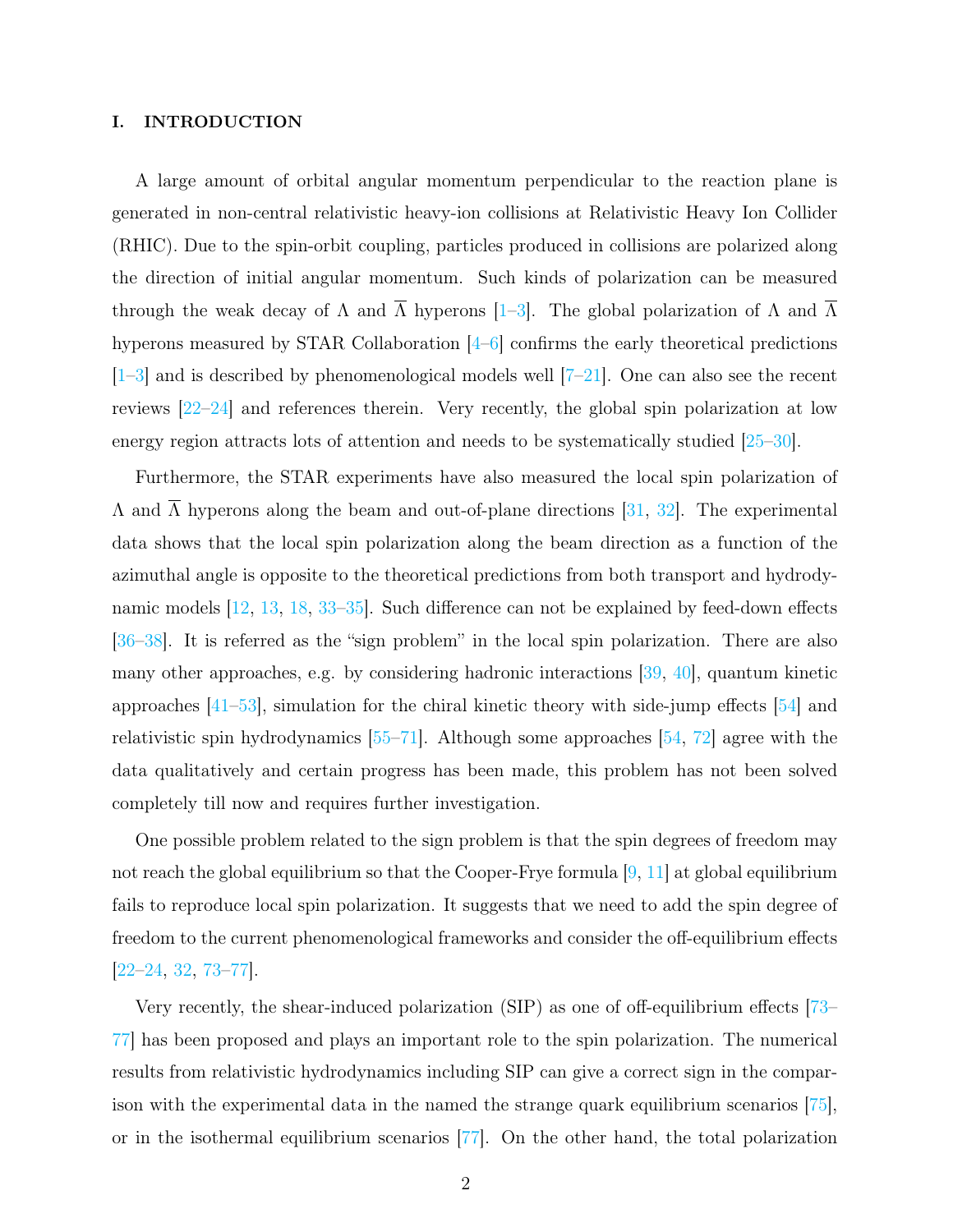in strange quark equilibrium scenarios is also found to be sensitive to the equation of state, freeze-out temperature and other parameters [\[78\]](#page-27-5). Similar studies on the parameter dependence at the  $\sqrt{s_{NN}} = 19.6$  GeV collisions are shown in Ref. [\[79\]](#page-27-6) and one can also see Ref. [\[20,](#page-25-12) [80–](#page-27-7)[83\]](#page-27-8) for other related discussions. It indicates that the off-equilibrium effects need to be systematically studied in the future. Moreover, the modified Cooper-Frye formula including off-equilibrium effects, such as the effects of collisions [\[84\]](#page-27-9) and spin [\[74\]](#page-27-10) has been discussed.

On the other hand, there are two general ways to add the spin degree of freedom to the current phenomenological frames. As a macroscopic effective theory, the relativistic spin hydrodynamics is one possible way to consider the spin effects in the heavy ion collisions. In ordinary relativistic hydrodynamics, spin is not encoded into the conservation equations of energy, momentum and net charge or baryon number. To describe the influence of spin, there are several ways to construct the relativistic spin hydrodynamics, such as through effective Lagrangian approaches [\[85,](#page-27-11) [86\]](#page-27-12), entropy current analysis [\[58,](#page-26-6) [64,](#page-27-13) [65,](#page-27-14) [67,](#page-27-15) [68,](#page-27-16) [70\]](#page-27-17), quantum statistical operators approach [\[7,](#page-24-4) [87–](#page-27-18)[89\]](#page-28-0), and quantum kinetic theory [\[43,](#page-26-7) [55,](#page-26-5) [56,](#page-26-8) [59,](#page-26-9) [69,](#page-27-19) [84,](#page-27-9) [90\]](#page-28-1). Meanwhile, the microscopic descriptions for spin dynamics is the quantum kinetic theories for massive fermions with collisions  $\left[41-43, 46, 48, 49, 51, 52, 91, 92\right]$  $\left[41-43, 46, 48, 49, 51, 52, 91, 92\right]$  $\left[41-43, 46, 48, 49, 51, 52, 91, 92\right]$  $\left[41-43, 46, 48, 49, 51, 52, 91, 92\right]$  $\left[41-43, 46, 48, 49, 51, 52, 91, 92\right]$  $\left[41-43, 46, 48, 49, 51, 52, 91, 92\right]$  $\left[41-43, 46, 48, 49, 51, 52, 91, 92\right]$  $\left[41-43, 46, 48, 49, 51, 52, 91, 92\right]$  $\left[41-43, 46, 48, 49, 51, 52, 91, 92\right]$  $\left[41-43, 46, 48, 49, 51, 52, 91, 92\right]$  $\left[41-43, 46, 48, 49, 51, 52, 91, 92\right]$  $\left[41-43, 46, 48, 49, 51, 52, 91, 92\right]$  $\left[41-43, 46, 48, 49, 51, 52, 91, 92\right]$  $\left[41-43, 46, 48, 49, 51, 52, 91, 92\right]$  $\left[41-43, 46, 48, 49, 51, 52, 91, 92\right]$ , which is a natural extension of chiral kinetic theory [\[93–](#page-28-4)[107\]](#page-28-5). Also, see recent reviews [\[22,](#page-25-1) [23,](#page-25-13) [66,](#page-27-20) [108,](#page-29-0) [109\]](#page-29-1) and the reference therein.

Moreover, in recent studies [\[63,](#page-27-21) [74,](#page-27-10) [110\]](#page-29-2), a modified Cooper-Frye formula with spin potential at local equilibrium has been derived, in which the spin potential, just like the thermal vorticity and shear viscous tensor, contributes to spin polarization pseudo-vector.

Although there are intensive discussions on relativistic spin hydrodynamics, the codes for the numerical simulations have not been developed yet. It results in the lack of decaying behavior of spin density and spin potential. To see the influence of spin potential in the modified Cooper-Frye formula [\[74,](#page-27-10) [110\]](#page-29-2), we need to know the decaying behavior of these terms. Meanwhile, the numerical simulations also require some analytic solutions in special configurations as the test-beds.

To estimate the decay behavior of spin potential and find the suitable test-beds for the future numerical simulations, we search for the analytic solutions of relativistic spin hydrodynamics at some certain configurations. Based on the canonical form of relativistic spin hydrodynamics [\[58,](#page-26-6) [64,](#page-27-13) [70\]](#page-27-17), we have already derived the analytic solutions in Bjorken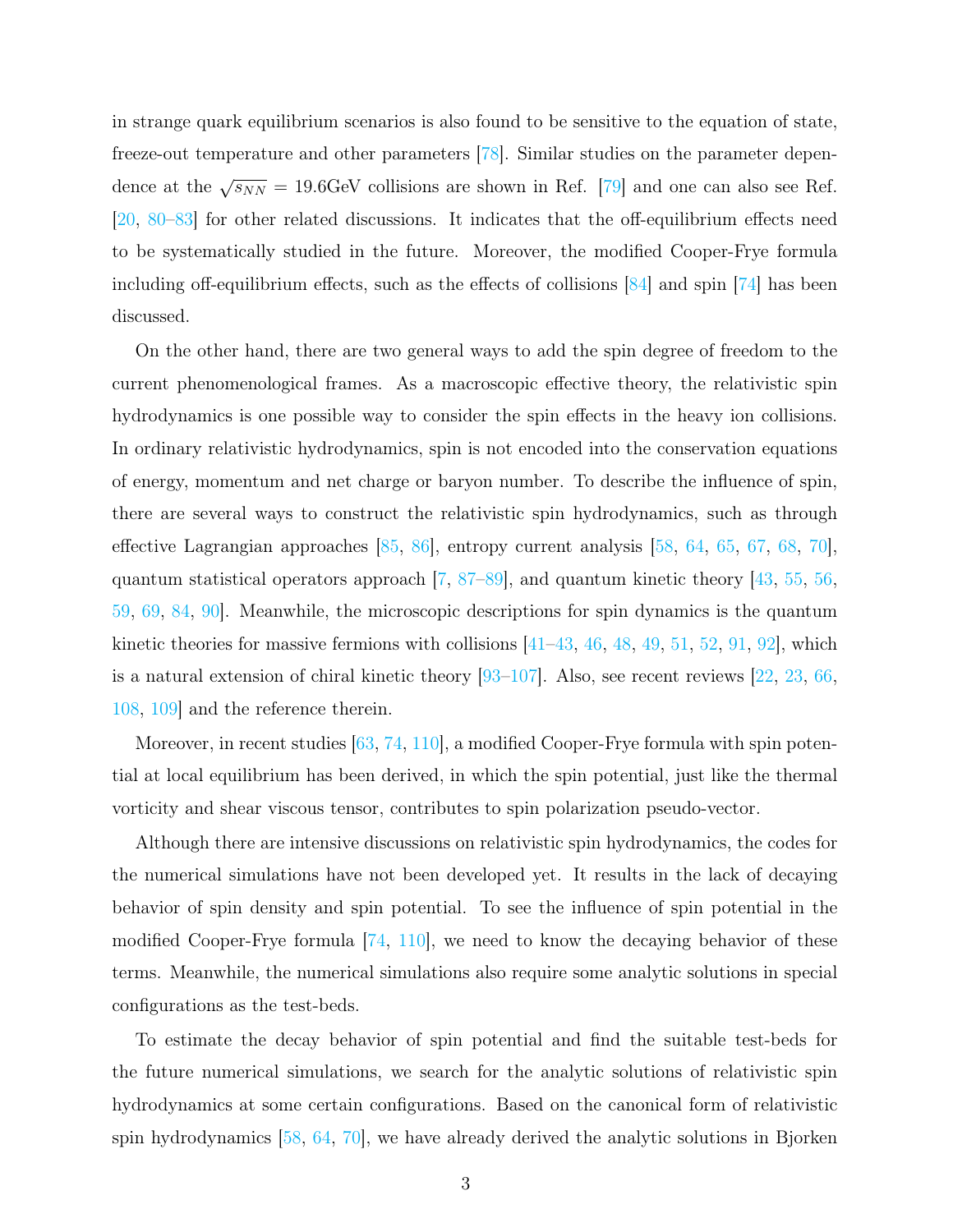expansion [\[71\]](#page-27-0). Our results show that the spin density and spin potential decay as  $\tau^{-1}$  and  $\tau^{-1/3}$ , respectively, where  $\tau$  is the proper time. We also find that only one component of spin density,  $S^{xy}$ , do not accelerate the Bjorken velocity. The transverse expansion of the medium and other components of spin density are not allowed in our previous study [\[71\]](#page-27-0).

In this work, we search for the analytical solutions of relativistic dissipative spin hydrodynamics in Gubser expansion by following the similar strategy for the relativistic magnetohydrodynamics  $[111-116]$  $[111-116]$ . The Gubser flow  $[117-129]$  $[117-129]$ , which can describe the radial expansion, is more closer to the reality in heavy-ion collisions. As expected, our analytical solution in a Gubser flow will contain the information of transverse expansion.

We emphasize that we derive the analytic solutions of relativistic spin hydrodynamics with radial expansion in a Gubser flow and it is different with some other approaches, in which the Bjorken or Gubser expansion is treated as the expanding background  $[129-132]$  $[129-132]$ .

The paper is organized as follows: In Sec. [II,](#page-4-0) we review the basic idea of Gubser flow. In Sec. [III,](#page-5-0) we introduce the canonical form of spin hydrodynamics, the conservation equations and constitutive relations in both Minkowski space  $\mathbb{R}^{3,1}$  and  $dS_3 \times \mathbb{R}$  space-time. In Sec. [IV,](#page-10-0) we simplify the differential equations in a Gubser flow and derive the analytic solutions. We also discuss the results in the Belinfante form of spin hydrodynamics in Sec. [IV D.](#page-20-0) We concludes and summarizes this work in Sec. [V.](#page-22-0)

Throughout this work, we choose the metric  $g_{\mu\nu}$  in Minkowski space-time with Cartesian coordinates as diag $\{-, +, +, +\}$ , the normalized fluid velocity  $u^{\mu}$  satisfying  $u_{\mu}u^{\mu} = -1$  and the transverse projection operator  $\Delta^{\mu\nu} \equiv g^{\mu\nu} + u^{\mu}u^{\nu}$ . In curved space-time, we often use the covariant derivative  $\nabla_{\mu}$  while  $\partial_{\mu}$  denotes the ordinary derivative. In addition, the symbols  $\partial_{\perp}^{\mu} \equiv \Delta^{\mu\nu}\partial_{\nu}$  and  $\nabla_{\perp}^{\mu} \equiv \Delta^{\mu\nu}\nabla_{\nu}$  represent projection derivatives. For simplicity, we define the symmetric and antisymmetric parts of an arbitrary tensor  $A^{\mu\nu}$  as  $A^{(\mu\nu)} \equiv (A^{\mu\nu} + A^{\nu\mu})/2$ and  $A^{[\mu\nu]} \equiv (A^{\mu\nu} - A^{\nu\mu})/2$ . When considering the viscous tensor, we also introduce the symmetric and traceless part of  $A^{\mu\nu}$ ,  $A^{<\mu\nu>} \equiv \frac{1}{2}$  $\frac{1}{2}\left[\Delta^{\mu\alpha}\Delta^{\nu\beta} + \Delta^{\nu\alpha}\Delta^{\mu\beta}\right]A_{\alpha\beta} - \frac{1}{3}$  $\frac{1}{3}(\Delta^{\alpha\beta}A_{\alpha\beta})\Delta^{\mu\nu}.$ To avoid the misleading, a physical variable  $A$  with a hat, i.e.  $\ddot{A}$ , denotes that it is defined in  $dS_3 \times \mathbb{R}$  space-time.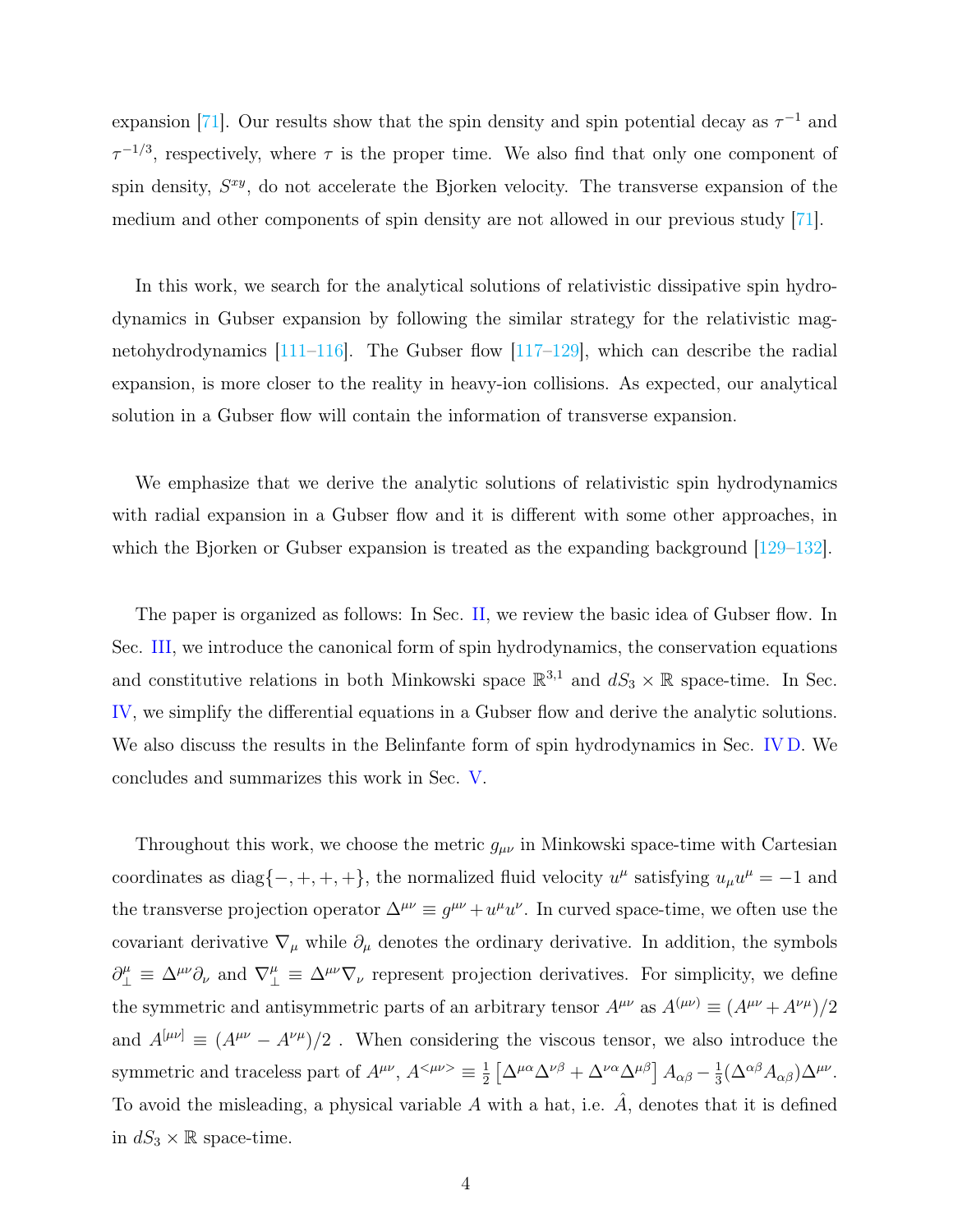#### <span id="page-4-0"></span>II. REVIEW ON GUBSER FLOW

In this section, following Refs. [\[117,](#page-29-5) [118\]](#page-29-8) we briefly review the main results in a Gubser flow. Besides the Bjorken boost invariance, Gubser flow can describe expansion with azimuthal symmetry in transverse plane [\[117,](#page-29-5) [118\]](#page-29-8).

Following [\[117,](#page-29-5) [118\]](#page-29-8), one can construct Gubser flow by imposing the "Gubser symmetry"  $SO(3) \times SO(1,1) \times Z_2$ , which strongly restricts the profile of fluid velocity. It is challenging to find the fluid velocity satisfying Gubser symmetry in Minkowski space-time  $\mathbb{R}^{3,1}$ . Fortunately, one can solve the hydrodynamic equations in the manifold  $dS_3 \times \mathbb{R}$ , in which  $dS_3$  refers to the 3-dimensional de Sitter space-time, and transform the solution back to Minkowski space-time  $\mathbb{R}^{3,1}$  through Weyl rescaling.

We rewrite the metric in Minkowski space-time  $\mathbb{R}^{3,1}$  with coordinates  $(t, x, y, z)$  as

<span id="page-4-1"></span>
$$
ds^{2} = -dt^{2} + dx^{2} + dy^{2} + dz^{2}
$$
  
= 
$$
-d\tau^{2} + dx_{\perp}^{2} + x_{\perp}^{2}d\varphi^{2} + \tau^{2}d\eta^{2},
$$
 (1)

where

<span id="page-4-3"></span>
$$
x = x_{\perp} \cos \varphi, \qquad y = x_{\perp} \sin \varphi,
$$
  

$$
t = \tau \cosh \eta, \qquad z = \tau \sinh \eta.
$$
 (2)

The coordinates  $\tau, x_{\perp}, \varphi$  and  $\eta$  denote longitudinal proper time, transverse plane radius, azimuthal angle and rapidity, respectively. We then introduce a time-like hyperbola embedding into the manifold  $\mathbb{R}^{3,1}$ . The radius of this hyperbola is normalized to be 1, i.e.

$$
-X_0^2 + X_1^2 + X_2^2 + X_3^2 = 1,
$$
\n(3)

where  $X_{\mu}$  is the Cartesian coordinates in  $\mathbb{R}^{3,1}$  and can be parametrized as:

<span id="page-4-2"></span>
$$
X_0 = -\frac{L^2 - \tau^2 + x_\perp^2}{2\tau L}, \qquad X_1 = \frac{x_\perp \cos \varphi}{\tau},
$$
  

$$
X_3 = \frac{L^2 + \tau^2 - x_\perp^2}{2\tau L}, \qquad X_2 = \frac{x_\perp \sin \varphi}{\tau}.
$$
 (4)

Here,  $L$  is an adjustable parameter with dimension of length. The line element of  $dS_3$  can be expressed as,

$$
ds_3^2 = \frac{1}{\tau^2} \left( -d\tau^2 + dx_\perp^2 + x_\perp^2 d\varphi^2 \right). \tag{5}
$$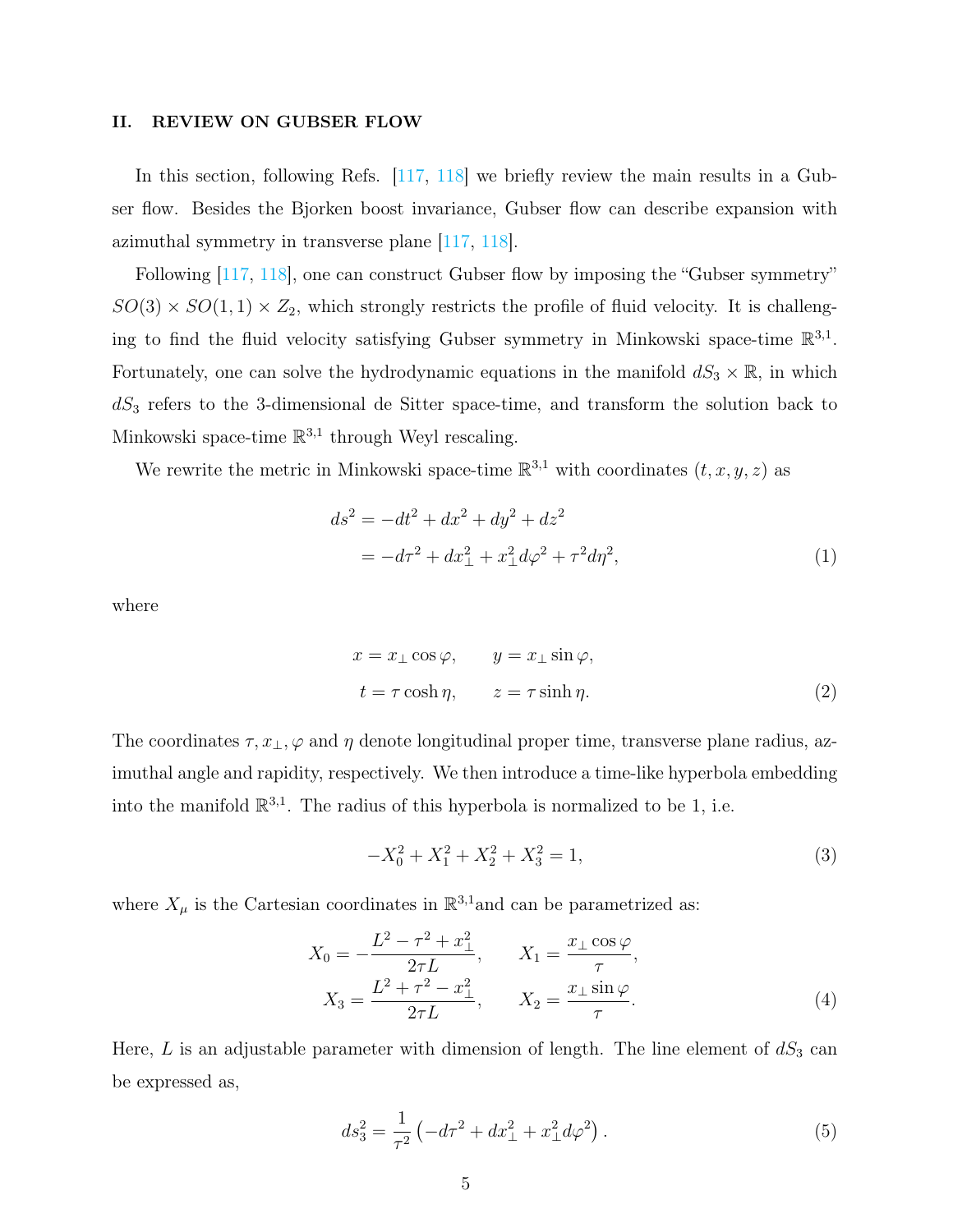Now, the metric of Minkowski space-time  $\mathbb{R}^{3,1}$  can be transformed into the one of  $dS_3 \times \mathbb{R}$ under Weyl rescaling with factor  $\tau$ ,

<span id="page-5-1"></span>
$$
d\hat{s}^2 \equiv \frac{1}{\tau^2} ds^2 = \frac{1}{\tau^2} \left( -d\tau^2 + dx_\perp^2 + x_\perp^2 d\varphi^2 \right) + d\eta^2,\tag{6}
$$

where  $ds^2$  is given by Eq. [\(1\)](#page-4-1). Notice that Weyl rescaling is not a coordinate transformation [\[118\]](#page-29-8). Later, the metric [\(6\)](#page-5-1) is rewritten by the Gubser coordinates  $(\rho, \theta, \varphi, \eta)$ ,

$$
d\hat{s}^2 = -d\rho^2 + \cosh^2\rho \left(d\theta^2 + \sin^2\theta d\varphi^2\right) + d\eta^2,\tag{7}
$$

where

<span id="page-5-2"></span>
$$
\sinh \rho = -\frac{L^2 - \tau^2 + x_\perp^2}{2L\tau},
$$
  
\n
$$
\tan \theta = \frac{2Lx_\perp}{L^2 + \tau^2 - x_\perp^2},
$$
\n(8)

Calculations in current work are performed mainly in this coordinates unless otherwise specified.

Now, we discuss the velocity profile in a Gubser flow. The Gubser symmetry requires that the normalized velocity must be

<span id="page-5-3"></span>
$$
\hat{u}_{\mu} = (-1, 0, 0, 0),\tag{9}
$$

in  $dS_3 \times \mathbb{R}$  [\[117,](#page-29-5) [118\]](#page-29-8), [\[133\]](#page-29-9)which means the Gubser flow is static in the  $(\rho, \theta, \varphi, \eta)$  coordinate system. Under the Weyl rescaling  $u_{\mu} = \tau \hat{u}_{\mu}$  and coordinate transformation, one can derive the fluid velocity in the  $(\tau, x_{\perp}, \varphi, \eta)$  coordinates in Minkowski space-time  $\mathbb{R}^{3,1}$ ,

<span id="page-5-4"></span>
$$
u_{\mu} = \left(-\frac{1}{\cosh \rho} \frac{L^2 + \tau^2 + x_{\perp}^2}{2L\tau}, \frac{1}{\cosh \rho} \frac{x_{\perp}}{L}, 0, 0\right),\tag{10}
$$

where  $\rho$  is given by Eq. [\(8\)](#page-5-2). Different with the standard Bjorken flow, velocity in a Guber flow depends on the  $x_{\perp}$ .

Meanwhile, it can be proved that the fluid velocity [\(9\)](#page-5-3) holds during the space-time evolution of the Gubser flows, i.e. the space-time covariant derivatives of fluid velocity [\(9\)](#page-5-3) always vanish in a Gubser flow.

## <span id="page-5-0"></span>III. RELATIVISTIC DISSIPATIVE SPIN HYDRODYNAMICS

In this section, we extend the main equations in the relativistic dissipative spin hydrodynamics from Minkowski space-time  $\mathbb{R}^{3,1}$  [\[58,](#page-26-6) [64,](#page-27-13) [65,](#page-27-14) [68,](#page-27-16) [70\]](#page-27-17) to  $dS_3 \times \mathbb{R}$  space-time. Note that, the energy momentum conservation and spin evolution equations are not invariant under Weyl rescaling [\[129,](#page-29-6) [134\]](#page-29-10).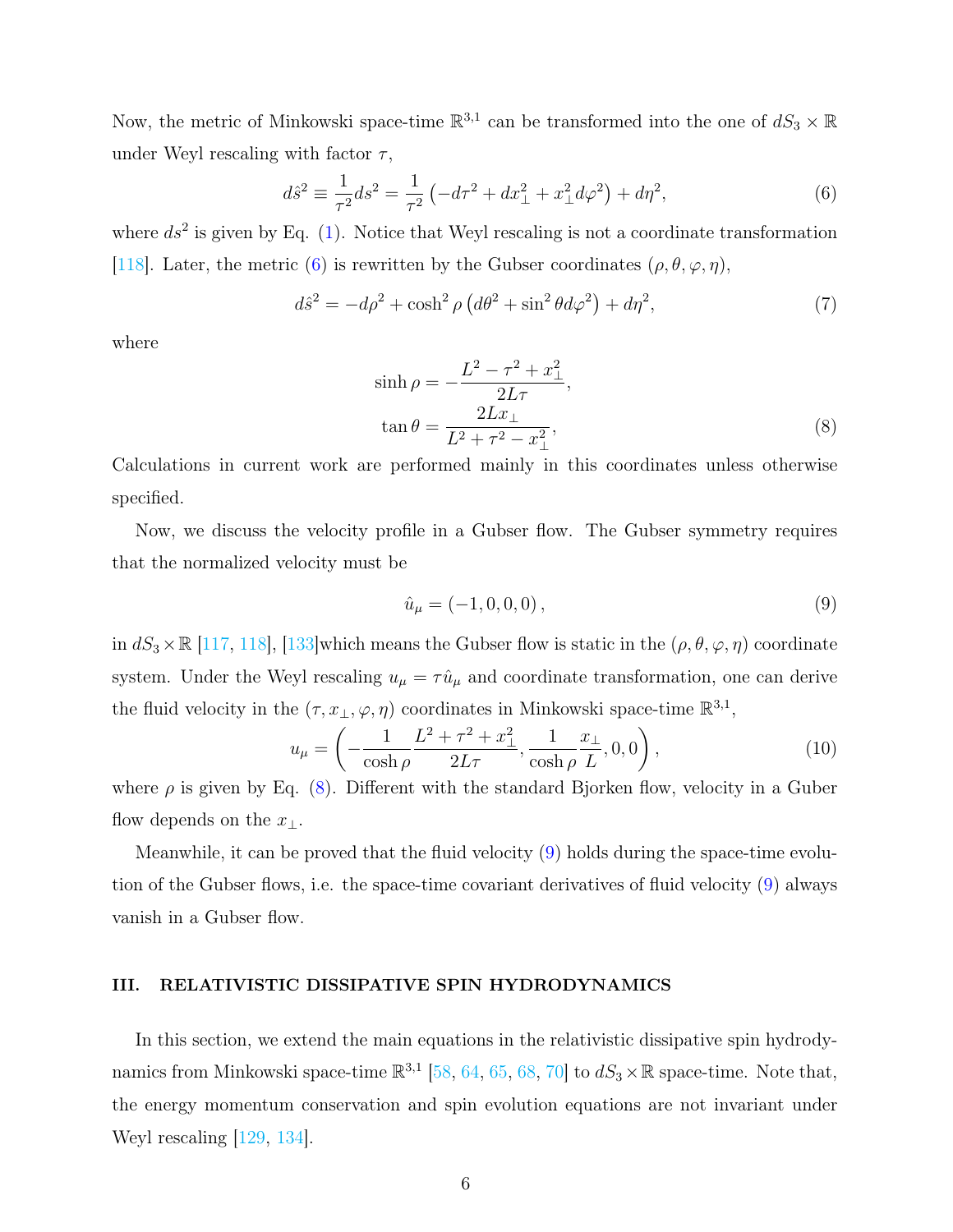# <span id="page-6-2"></span>A. Relativistic dissipative spin hydrodynamics in Minkowski space  $\mathbb{R}^{3,1}$

The canonical form of energy momentum tensor  $T^{\mu\nu}$  for dissipative spin hydrodynamics in Minkowski space-time reads [\[58,](#page-26-6) [64,](#page-27-13) [70\]](#page-27-17),

<span id="page-6-1"></span>
$$
T^{\mu\nu} = (e+p) u^{\mu} u^{\nu} + p g^{\mu\nu} + 2h^{(\mu} u^{\nu)} + \pi^{\mu\nu} + T^{[\mu\nu]}, \tag{11}
$$

with energy density e, pressure p, heat flux  $h^{\mu}$  and viscosity tensor  $\pi^{\mu\nu}$ . The antisymmetric part  $T^{[\mu\nu]}$  is further decomposed as,

<span id="page-6-3"></span>
$$
T^{[\mu\nu]} = 2q^{[\mu}u^{\nu]} + \phi^{\mu\nu},\tag{12}
$$

where  $q^{\mu} \equiv u_{\alpha} \Delta_{\beta}^{\mu} T^{[\alpha\beta]}$  and  $\phi^{\mu\nu} \equiv \Delta_{\alpha}^{\mu} \Delta_{\beta}^{\nu} T^{[\alpha\beta]}$ . The  $q^{\mu}$  and  $\phi^{\mu\nu}$  play a role of the source to produce or absorb the spin.

The main equations for dissipative spin hydrodynamics are

<span id="page-6-0"></span>
$$
\nabla_{\mu}T^{\mu\nu} = 0,\tag{13}
$$

$$
\nabla_{\alpha} \Sigma^{\alpha \mu \nu} = -2T^{[\mu \nu]},\tag{14}
$$

where  $\Sigma^{\alpha\mu\nu}$  is the rank-three canonical spin components in the total angular momentum. Note that we have replaced the ordinary derivative  $\partial_{\mu}$  with the covariant derivative  $\nabla_{\mu}$  for the general space-time. The Eq.[\(14\)](#page-6-0) comes from the total angular momentum conservation and describes the spin evolution. Furthermore, one can decompose  $\Sigma^{\alpha\mu\nu}$  as [\[58,](#page-26-6) [64,](#page-27-13) [70\]](#page-27-17),

<span id="page-6-5"></span>
$$
\Sigma^{\alpha\mu\nu} = u^{\alpha} S^{\mu\nu} + \Sigma^{\alpha\mu\nu}_{(1)},\tag{15}
$$

where  $S^{\mu\nu} = -S^{\nu\mu}$  is named as the spin density and  $\Sigma_{(1)}^{\alpha\mu\nu}$  is perpendicular to the fluid velocity  $u_{\alpha} \Sigma_{(1)}^{\alpha\mu\nu} = 0$ . The above decomposition for  $\Sigma^{\alpha\mu\nu}$  is called the a non-anti-symmetric gauge which has been used in Refs. [\[55,](#page-26-5) [58,](#page-26-6) [64,](#page-27-13) [65,](#page-27-14) [67,](#page-27-15) [68,](#page-27-16) [85\]](#page-27-11) and also in spin hydrodynamics for massless fermions [\[135\]](#page-30-0). One can construct a total anti-symmetric tensor for the spin density, which has been used in Refs. [\[59,](#page-26-9) [70\]](#page-27-17).

We regard  $S^{\mu\nu}$  as an independent variable and introduce the corresponding spin potential  $\omega^{\mu\nu} = -\omega^{\nu\mu}$ , which is conjugate to spin density  $S^{\mu\nu}$ . To add the effects of spin, the thermodynamic relations become,

<span id="page-6-4"></span>
$$
e + p = Ts + \omega_{\mu\nu} S^{\mu\nu},
$$
  
\n
$$
dp = sdT + S^{\mu\nu} d\omega_{\mu\nu},
$$
\n(16)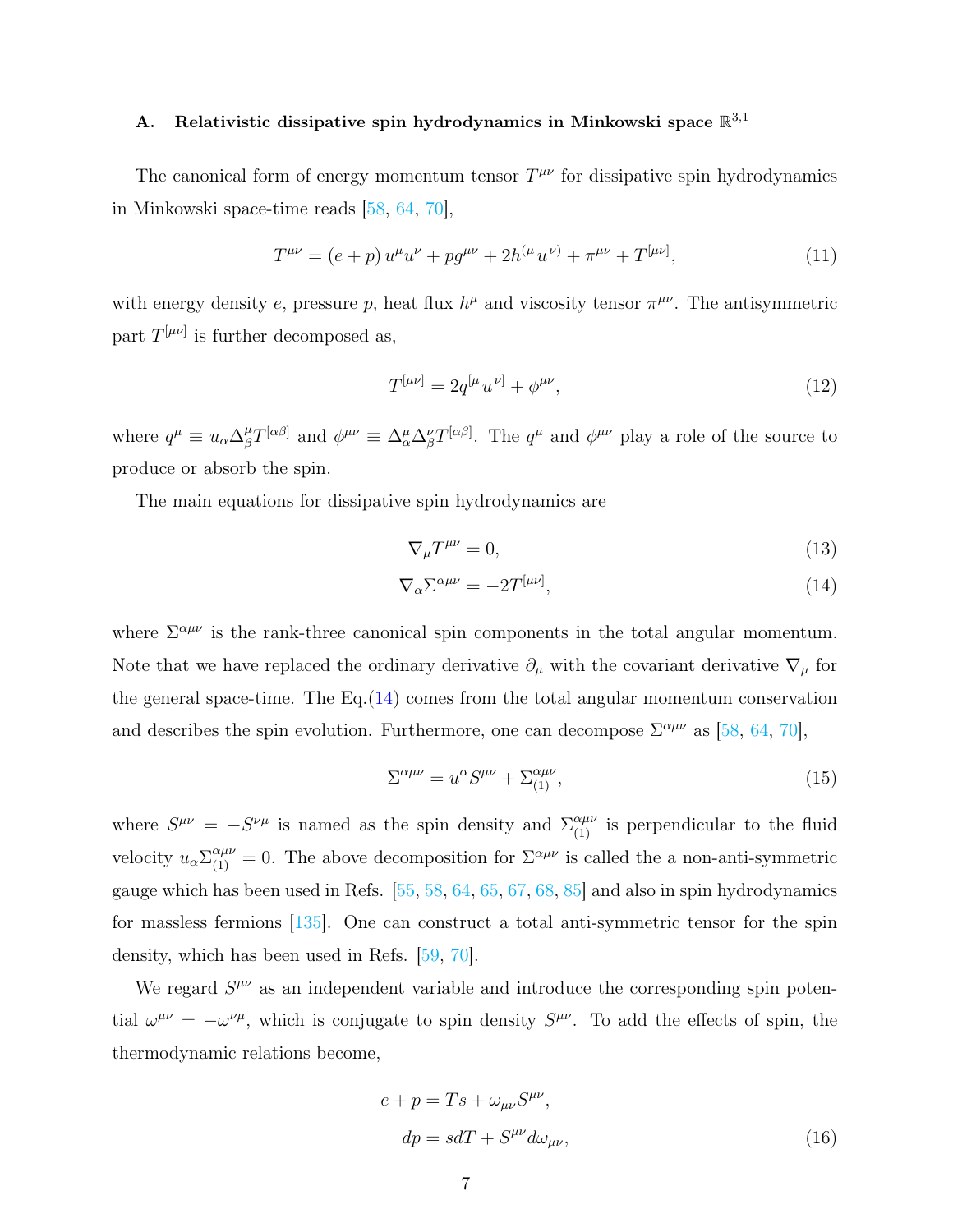where  $T$  and  $s$  denote the temperature and entropy density, respectively. For simplicity, here we set the particle number density and the charge or baryon chemical potential are always zero throughout the current work. To highlight the spin effect, we also neglect the heat flux  $h^{\mu}$  in the energy-momentum tensor  $T^{\mu\nu}$  in Eq. [\(11\)](#page-6-1).

The power counting scheme can be assumed as  $\omega_{\mu\nu} \sim \mathcal{O}(\partial^1)$ ,  $S^{\mu\nu} \sim \mathcal{O}(\partial^0)$  and  $\Sigma_{(1)}^{\alpha\mu\nu} \sim$  $\mathcal{O}(\partial^1)$  [\[64\]](#page-27-13) or  $\omega_{\mu\nu} \sim \mathcal{O}(\partial^1)$ ,  $S^{\mu\nu} \sim \mathcal{O}(\partial^1)$  and  $\Sigma_{(1)}^{\alpha\mu\nu} \sim \mathcal{O}(\partial^2)$  [\[58,](#page-26-6) [70\]](#page-27-17).

The spin evolution equation  $(14)$  becomes,

<span id="page-7-0"></span>
$$
\nabla_{\alpha} \left( u^{\alpha} S^{\mu \nu} \right) = -4q^{[\mu} u^{\nu]} - 2\phi^{\mu \nu}.
$$
 (17)

According to the second law of thermodynamics [\[58,](#page-26-6) [64\]](#page-27-13) or the effective theories [\[70\]](#page-27-17), constitutive equations are given by,

<span id="page-7-2"></span>
$$
\pi^{\mu\nu} = -\eta_s \nabla^{\langle \mu} u^{\nu \rangle} - \zeta \Delta^{\mu\nu} \nabla_\alpha u^\alpha,
$$
  
\n
$$
q^{\mu} = -\lambda \left( \frac{1}{T} \nabla^{\mu}_{\perp} T - u^\alpha \nabla_\alpha u^{\mu} - 4\omega^{\mu\nu} u_{\nu} \right),
$$
  
\n
$$
\phi^{\mu\nu} = -\gamma \left( \nabla^{\left[ \mu \right]}_{\perp} u^{\nu \left[ \right]} - 2\Delta^{\mu\alpha} \Delta^{\nu\beta} \omega_{\alpha\beta} \right).
$$
\n(18)

where  $\eta_s$  and  $\zeta$  are the shear viscosity and bulk viscosity, respectively and  $\lambda$ ,  $\gamma$  are two new transport coefficients related to the spin. The four coefficients  $\eta_s, \zeta, \lambda, \gamma$  in the constitutive relations are all non-negative.

## <span id="page-7-3"></span>B. Main equations in  $dS_3 \times \mathbb{R}$  space-time

In this subsection, we transform the spin hydrodynamic equations in the previous subsection to the  $dS_3 \times \mathbb{R}$  space-time.

The Weyl rescaling in Eq. [\(6\)](#page-5-1) implies that  $g_{\mu\nu} \to \hat{g}_{\mu\nu} = \frac{1}{\tau^2}$  $\frac{1}{\tau^2} g_{\mu\nu}$  and  $g^{\mu\nu} \to \hat{g}^{\mu\nu} = \tau^2 g^{\mu\nu}$ . The Christoffel symbols  $\hat{\Gamma}^{\lambda}_{\mu\nu}$  in  $dS_3 \times \mathbb{R}$  space-time are related to the one in the Minkowski space-time  $\Gamma_{\mu\nu}^{\lambda}$  by the following relation [\[129,](#page-29-6) [136,](#page-30-1) [137\]](#page-30-2)

<span id="page-7-1"></span>
$$
\Gamma^{\lambda}_{\mu\nu} = \hat{\Gamma}^{\lambda}_{\mu\nu} + \frac{1}{\tau} \left( \delta^{\lambda}_{\nu} \hat{\nabla}_{\mu} \tau + \delta^{\lambda}_{\mu} \hat{\nabla}_{\nu} \tau - \hat{g}_{\mu\nu} \hat{g}^{\lambda \alpha} \hat{\nabla}_{\alpha} \tau \right), \tag{19}
$$

where  $\hat{\nabla}_{\mu}$  is also defined in the  $dS_3 \times \mathbb{R}$  space-time. Similarly, we introduce the energymomentum tensor in the  $dS_3 \times \mathbb{R}$  space-time,

$$
\hat{T}^{\mu\nu} \equiv \tau^{\alpha} T^{\mu\nu},\tag{20}
$$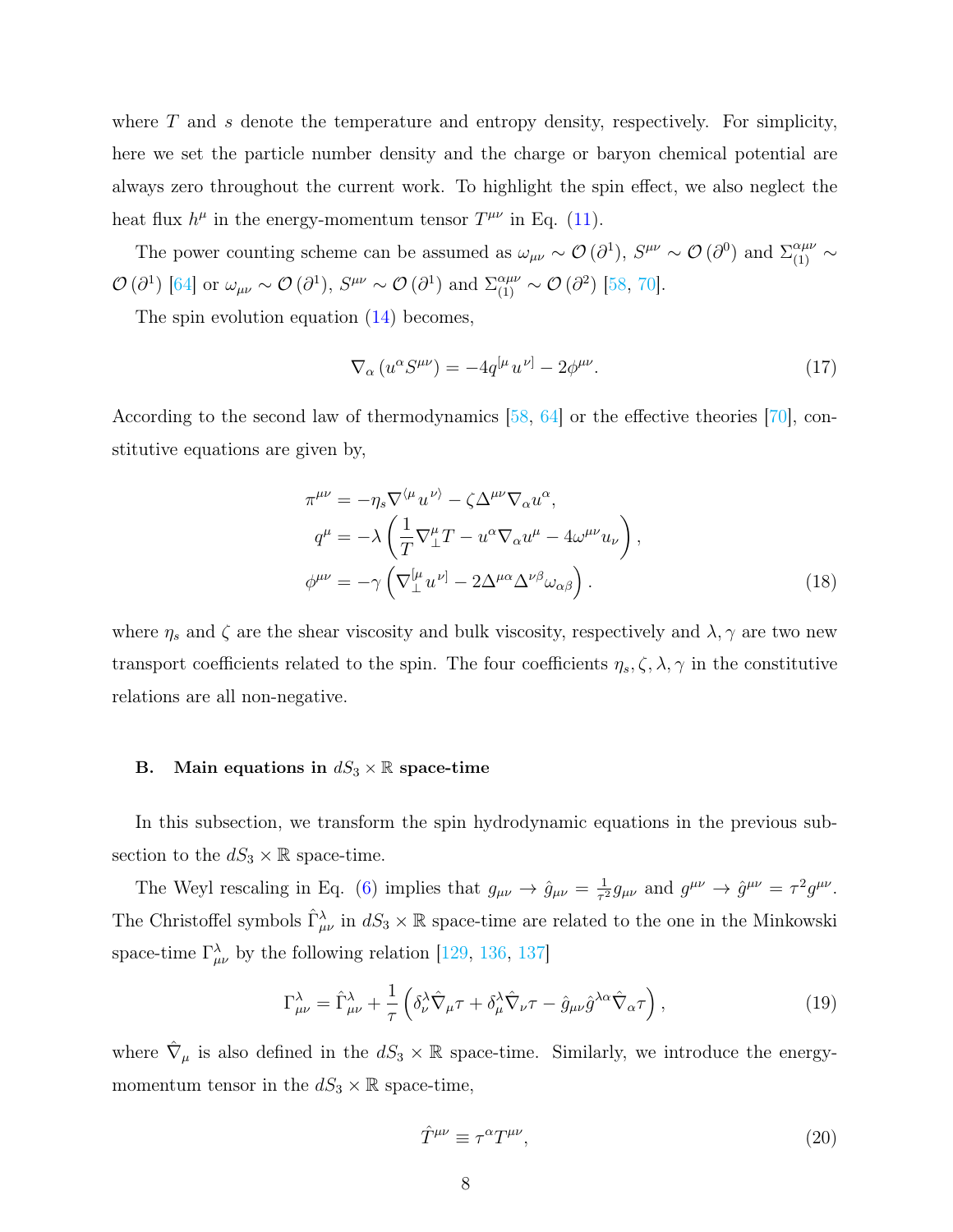with  $\alpha$  being a constant. The energy-momentum conservation [\(13\)](#page-6-0) becomes, [\[136\]](#page-30-1):

$$
\nabla_{\mu}T^{\mu\nu} = \partial_{\mu}T^{\mu\nu} + \Gamma^{\mu}_{\mu\lambda}T^{\lambda\nu} + \Gamma^{\nu}_{\mu\lambda}T^{\mu\lambda} \n= \tau^{-\alpha} \left[ \hat{\nabla}_{\mu}\hat{T}^{\mu\nu} - 2\tau^{-1}\hat{T}^{[\mu\nu]}\hat{\nabla}_{\mu}\tau \right] + \tau^{-\alpha-1} \left[ (6-\alpha)\,\hat{T}^{\lambda\nu}\hat{\nabla}_{\lambda}\tau - \hat{T}^{\mu}_{\mu}\hat{g}^{\nu\alpha}\hat{\nabla}_{\alpha}\tau \right].
$$
\n(21)

Obviously, only when  $\alpha = 6$  and  $\hat{T}^{\mu}_{\mu} = \tau^{\alpha} T^{\mu}_{\mu} = 0$  is traceless, the last term proportional to  $\tau^{-\alpha-1}$  vanishes. The traceless condition of  $\hat{T}^{\mu\nu}$  is satisfied in a conformal fluid [\[138–](#page-30-3)[144\]](#page-30-4), in which the bulk viscosity is zero  $\zeta=0$  and the  $e=3p$  .

For simplicity, following the common strategy in a Gubser flow [\[117,](#page-29-5) [118\]](#page-29-8), we choose

$$
\alpha = 6,\tag{22}
$$

and set  $\zeta = 0$  from now on. The energy-momentum conservation [\(13\)](#page-6-0) then reduces to,

<span id="page-8-1"></span>
$$
\hat{\nabla}_{\mu}\hat{T}^{\mu\nu} - 2\tau^{-1}\hat{T}^{[\mu\nu]}\hat{\nabla}_{\mu}\tau = 0.
$$
\n(23)

In general, the transformation rule for a physical variable A in  $dS_3\times\mathbb{R}$  space-time to its corresponding quantity A in Minkowski space-time is  $\left|118, 140, 141, 145\right|$  $\left|118, 140, 141, 145\right|$  $\left|118, 140, 141, 145\right|$  $\left|118, 140, 141, 145\right|$  $\left|118, 140, 141, 145\right|$ ,

<span id="page-8-2"></span>
$$
\hat{A}^{\mu_1...\mu_m}_{\nu_1...\nu_n}(x) = \tau^{\Delta_A} A^{\mu_1...\mu_m}_{\nu_1...\nu_n}(x),\tag{24}
$$

where  $\Delta_A = [A] + m - n$ , and  $[A]$  is the mass dimension of A.

Next, we discuss the spin evolution equation [\(17\)](#page-7-0). From Eq. [\(19\)](#page-7-1), the spin evolution equation [\(17\)](#page-7-0) is not covariant under Weyl rescaling. In  $dS_3\times\mathbb{R}$  space-time, Eq. (17) becomes,

<span id="page-8-0"></span>
$$
\hat{\nabla}_{\alpha} \left( \hat{u}^{\alpha} \hat{S}^{\mu \nu} \right) = \left( \hat{u}_{\alpha} \hat{S}^{\alpha \nu} \hat{g}^{\mu \beta} + \hat{u}_{\alpha} \hat{S}^{\mu \alpha} \hat{g}^{\nu \beta} + \hat{u}^{\mu} \hat{S}^{\nu \beta} - \hat{u}^{\nu} \hat{S}^{\mu \beta} \right) \tau^{-1} \hat{\nabla}_{\beta} \tau -4 \hat{q}^{[\mu} \hat{u}^{\nu]} - 2 \hat{\phi}^{\mu \nu}.
$$
\n(25)

where we have used that

$$
\nabla_{\alpha} (u^{\alpha} S^{\mu\nu}) = \tau^{-6} \hat{\nabla}_{\alpha} \left( \hat{u}^{\alpha} \hat{S}^{\mu\nu} \right) - \tau^{-7} \left( \hat{u}_{\alpha} \hat{S}^{\alpha\nu} \hat{g}^{\mu\beta} + \hat{u}_{\alpha} \hat{S}^{\mu\alpha} \hat{g}^{\nu\beta} \right) \hat{\nabla}_{\beta} \tau - \tau^{-7} \left( \hat{u}^{\mu} \hat{S}^{\nu\beta} - \hat{u}^{\nu} \hat{S}^{\mu\beta} \right) \hat{\nabla}_{\beta} \tau.
$$
 (26)

Eq. [\(25\)](#page-8-0) has several new terms proportional to  $\tau^{-1} \hat{\nabla}_{\beta} \tau$ .

In this subsection, we extend the energy-momentum and angular momentum conservation equations to the  $dS_3 \times \mathbb{R}$  space-time. Unfortunately, these two kinds of conversation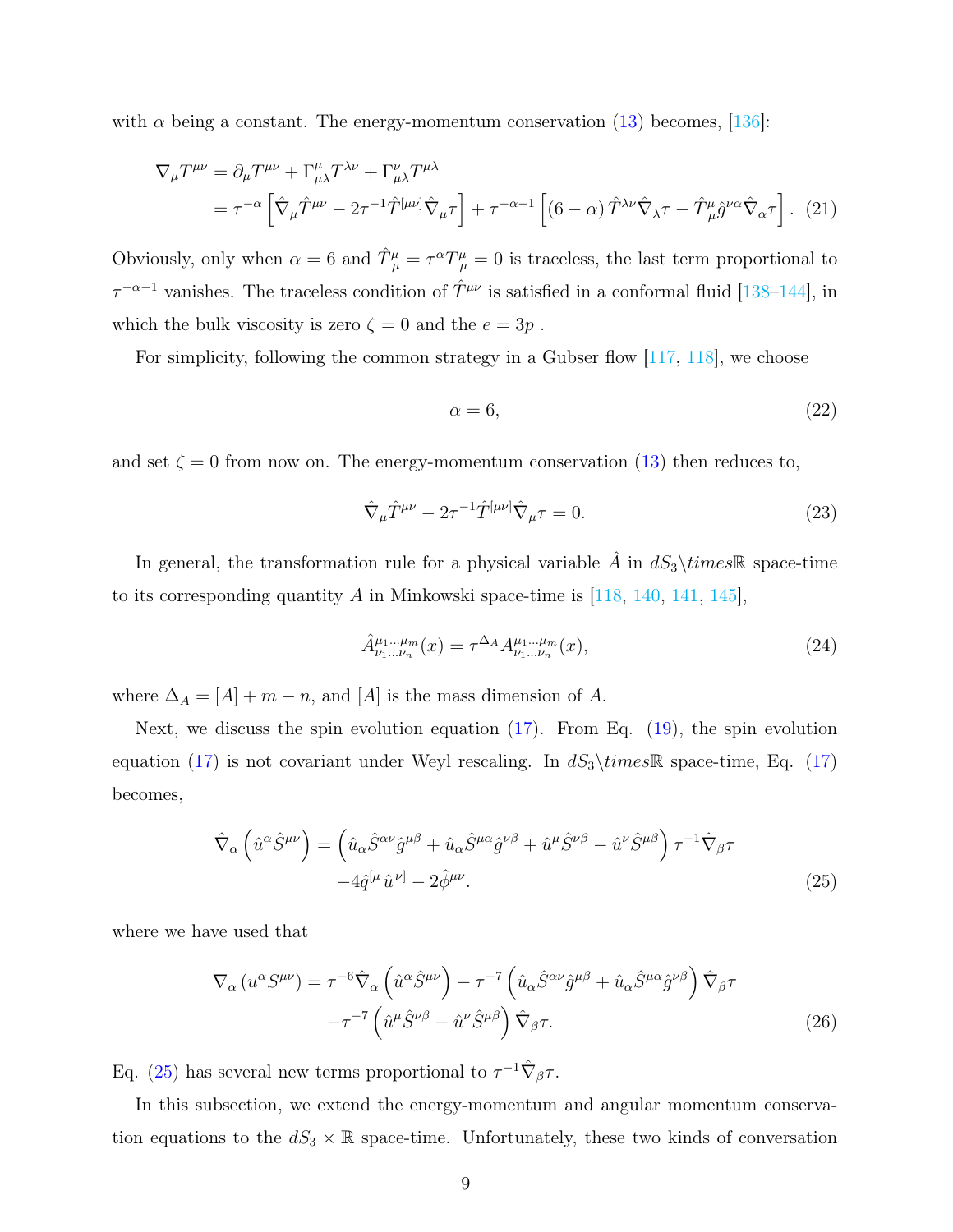equations are not conformal invariant, i.e. we find that there are extra terms  $\sim \hat{\nabla}_{\mu} \tau$  in Eqs. [\(23,](#page-8-1) [25\)](#page-8-0) under Weyl rescaling.

Here, we emphasize that we do NOT consider the conformal fluid in current study. In an ordinary fluid without spin, the anti-symmetric part of energy-momentum tensor  $T^{[\mu\nu]}$ is zero and Eq. [\(23\)](#page-8-1) reduces to the simplest expression  $\hat{\nabla}_{\mu}\hat{T}^{\mu\nu} = 0$ . However, as discussed in Sec. [III A,](#page-6-2) the anti-symmetric part of energy-momentum tensor  $T^{[\mu\nu]}$  is non-vanishing in the spin hydrodynamics. We keep the general expression  $(23)$  for energy-momentum conservation here. Later, we will solve the conservation equations [\(23\)](#page-8-1) in Sec. [IV.](#page-10-0)

## C. Constitutive equations in  $dS_3 \times \mathbb{R}$  space-time

In this subsection, we discuss the constitutive equations [\(11,](#page-6-1) [18\)](#page-7-2) in  $dS_3 \times \mathbb{R}$  space-time. The decomposition of  $\hat{T}^{\mu\nu}$  in  $dS_3 \times \mathbb{R}$  space-time is similar to Eq. [\(11,](#page-6-1) [12\)](#page-6-3),

<span id="page-9-1"></span>
$$
\hat{T}^{\mu\nu} = (\hat{e} + \hat{p})\,\hat{u}^{\mu}\hat{u}^{\nu} + \hat{p}\hat{g}^{\mu\nu} + 2\hat{h}^{(\mu}\hat{u}^{\nu)} + \hat{\pi}^{\mu\nu} + 2\hat{q}^{[\mu}\hat{u}^{\nu]} + \hat{\phi}^{\mu\nu}.\tag{27}
$$

By using Eq. [\(24\)](#page-8-2), we find that  $\hat{u}^{\mu} = u^{\mu}/\tau$ ,  $\hat{\pi}^{\mu\nu} = \tau^6 \pi^{\mu\nu}$  and thermodynamic variables become

<span id="page-9-3"></span>
$$
\hat{e} = \tau^4 e, \qquad \hat{T} = \tau T, \qquad \hat{s} = \tau^3 s. \tag{28}
$$

Applying the Eq. [\(19\)](#page-7-1), the transformation of  $\nabla_{\mu}u^{\nu}$  is given by [\[141\]](#page-30-6)

<span id="page-9-0"></span>
$$
\nabla_{\mu}u^{\nu} = \tau^{-1}\hat{\nabla}_{\mu}\hat{u}^{\nu} + \tau^{-2}\delta_{\mu}^{\nu}\hat{u}^{\lambda}\hat{\nabla}_{\lambda}\tau - \tau^{-2}\hat{u}_{\mu}\hat{g}^{\nu\alpha}\hat{\nabla}_{\alpha}\tau.
$$
\n(29)

It is straightforward to show that the bulk viscosity term  $\zeta \Delta^{\mu\nu} \nabla_\alpha u^\alpha$  does not transform homogeneously. Based on Eq.  $(29)$ , we can get  $[140, 141, 145]$  $[140, 141, 145]$  $[140, 141, 145]$  $[140, 141, 145]$  $[140, 141, 145]$ 

$$
\nabla^{\langle \mu} u^{\nu \rangle} = \tau^{-3} \hat{\nabla}^{\langle \mu} \hat{u}^{\nu \rangle},
$$
  
\n
$$
\nabla_{\perp}^{[\mu} u^{\nu]} = \tau^{-3} \hat{\nabla}_{\perp}^{[\mu} \hat{u}^{\nu]},
$$
\n(30)

which lead to a compact form for  $\hat{\pi}^{\mu\nu}$  and  $\hat{\phi}^{\mu\nu}$ ,

<span id="page-9-2"></span>
$$
\hat{\pi}^{\mu\nu} = \tau^6 \pi^{\mu\nu} = -\hat{\eta}_s \hat{\nabla}^{\langle \mu} \hat{u}^{\nu \rangle} \n\hat{\phi}^{\mu\nu} = \tau^6 \phi^{\mu\nu} = -\hat{\gamma} \left( \hat{\nabla}^{[\mu}_\perp \hat{u}^{\nu]} - 2 \hat{\Delta}^{\mu\alpha} \hat{\Delta}^{\nu\beta} \hat{\omega}_{\alpha\beta} \right),
$$
\n(31)

where

$$
\hat{\gamma} = \tau^3 \gamma, \qquad \hat{\eta}_s = \tau^3 \eta_s. \tag{32}
$$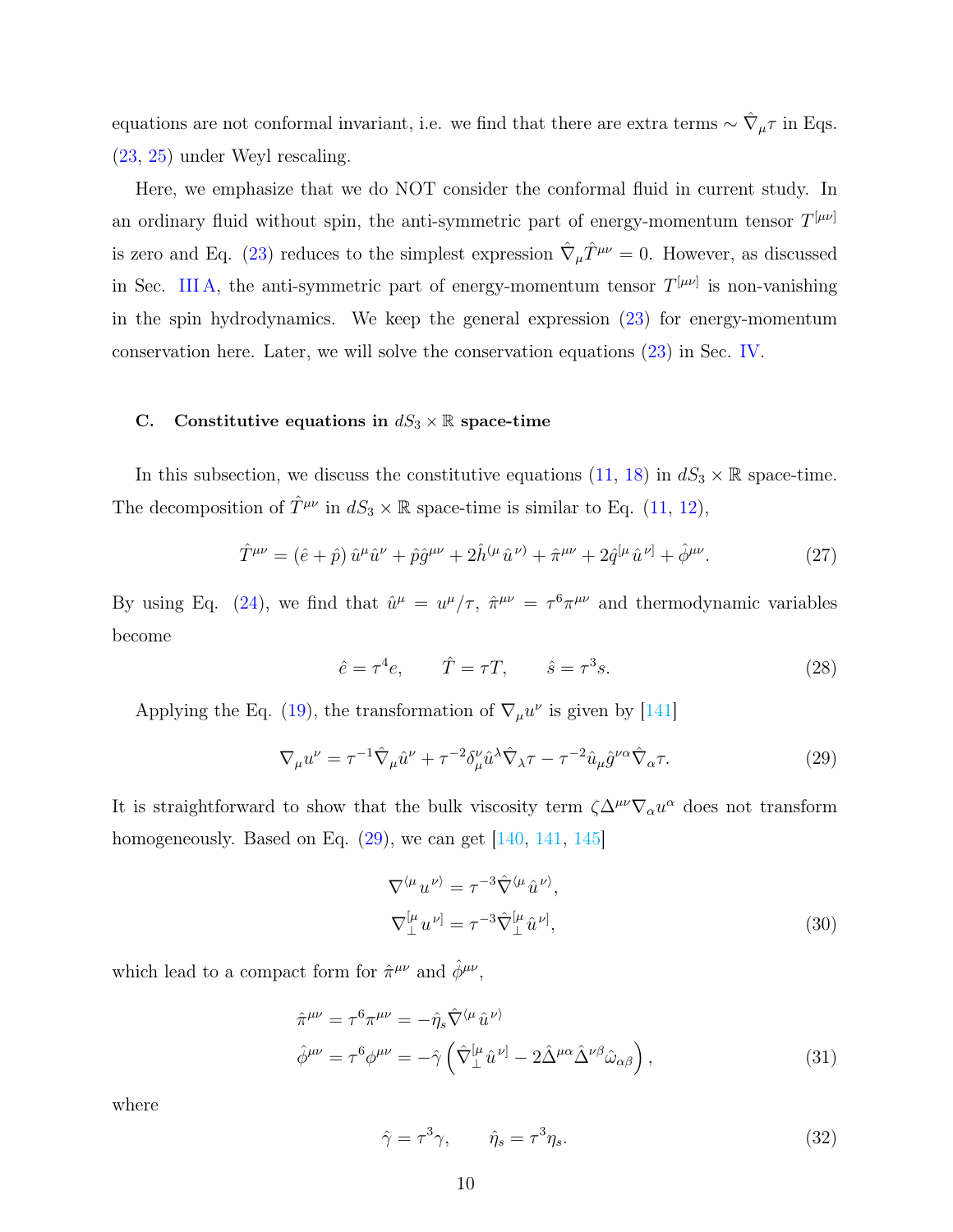Therefore,  $\hat{\pi}^{\mu\nu}$  and  $\hat{\phi}^{\mu\nu}$  have the same structure as  $\pi^{\mu\nu}$  and  $\phi^{\mu\nu}$ . Note that we deliberately write  $\hat{\eta}_s$  and  $\hat{\gamma}$  as  $(\hat{\eta}_s/\hat{s})\hat{s}$  and  $(\hat{\gamma}/\hat{s})\hat{s}$ , respectively. The  $\hat{\eta}_s/\hat{s}$  and  $\hat{\gamma}/\hat{s}$  are dimensionless scalars which do not be modified when passing from Minkowski space-time  $\mathbb{R}^{3,1}$  to  $dS_3 \times \mathbb{R}$ space-time. We follow the standard strategy in Gubser flows and set

$$
\frac{\hat{\eta}_s}{\hat{s}} = \frac{\eta}{s} = \text{constant}, \qquad \frac{\hat{\gamma}}{\hat{s}} = \frac{\gamma}{s} = \text{constant.}
$$
\n(33)

Unfortunately,  $\hat{q}^{\mu}$  becomes

$$
\hat{q}^{\mu} = \tau^5 q^{\mu} = -\hat{\lambda} \left( \frac{1}{\hat{T}} \hat{\nabla}_{\perp}^{\mu} \hat{T} - \hat{u}^{\alpha} \hat{\nabla}_{\alpha} \hat{u}^{\mu} - 4 \hat{\omega}^{\mu \nu} \hat{u}_{\nu} - 2\tau^{-1} \hat{\Delta}^{\mu \alpha} \hat{\nabla}_{\alpha} \tau \right),\tag{34}
$$

where  $\hat{\lambda} = \tau^3 \lambda$ . The last term in the bracket  $-2\tau^{-1} \hat{\Delta}^{\mu \alpha} \hat{\nabla}_{\alpha} \tau$  is generated by the Weyl rescaling. For simplicity, we need to set  $\lambda = \hat{\lambda} = 0$  in the current work, i.e. we set

$$
q^{\mu} = \hat{q}^{\mu} = 0. \tag{35}
$$

In fact, we have also checked that the nonzero  $\hat{q}^{\mu}$  breaks the Gubser symmetry and will change the velocity  $\hat{u}_{\mu} = (-1, 0, 0, 0)$  due to the extra term  $-2\tau^{-1}\hat{\Delta}^{\mu\alpha}\hat{\nabla}_{\alpha}\tau$ .

In this section, we extend the conservation equations and constitutive equations for the relativistic spin hydrodynamics from Minkowski space-time  $\mathbb{R}^{3,1}$  to the  $dS_3 \times \mathbb{R}$  space-time. We find that neither the energy momentum conservation equation  $(23)$  nor the spin evolution equation [\(25\)](#page-8-0) is covariant after Weyl rescaling. We also get the constitutive equations in the  $dS_3 \times \mathbb{R}$  space-time shown in Eqs.[\(27,](#page-9-1) [31\)](#page-9-2). We further set the bulk viscosity  $\zeta = 0$  and  $\hat{q}^{\mu} = 0$  for simplicity.

## <span id="page-10-0"></span>IV. ANALYTIC SOLUTIONS IN GUBSER FLOW

In this section, we derive the analytic solutions of dissipative spin hydrodynamics in a Gubser flow in high temperature limit.

We adopt the strategy similar to our previous works [\[71,](#page-27-0) [111–](#page-29-3)[116\]](#page-29-4). First, we consider the thermodynamic relations and equations of state. We express the energy density  $\hat{e}$  and entropy density  $\hat{s}$  in the  $dS_3 \times \mathbb{R}$  space-time as polynomial functions of temperature $\hat{T}$  and spin chemical potential  $\hat{\omega}^{\mu\nu}$  in Sec. [IV A.](#page-11-0) Secondly, in Sec. [IV B,](#page-12-0) we concentrate on the fluid acceleration equations and search for the special configurations for dissipative spin hydrodynamics, which do not modify the fluid velocity [\(9\)](#page-5-3) in a Gubser flow. After that we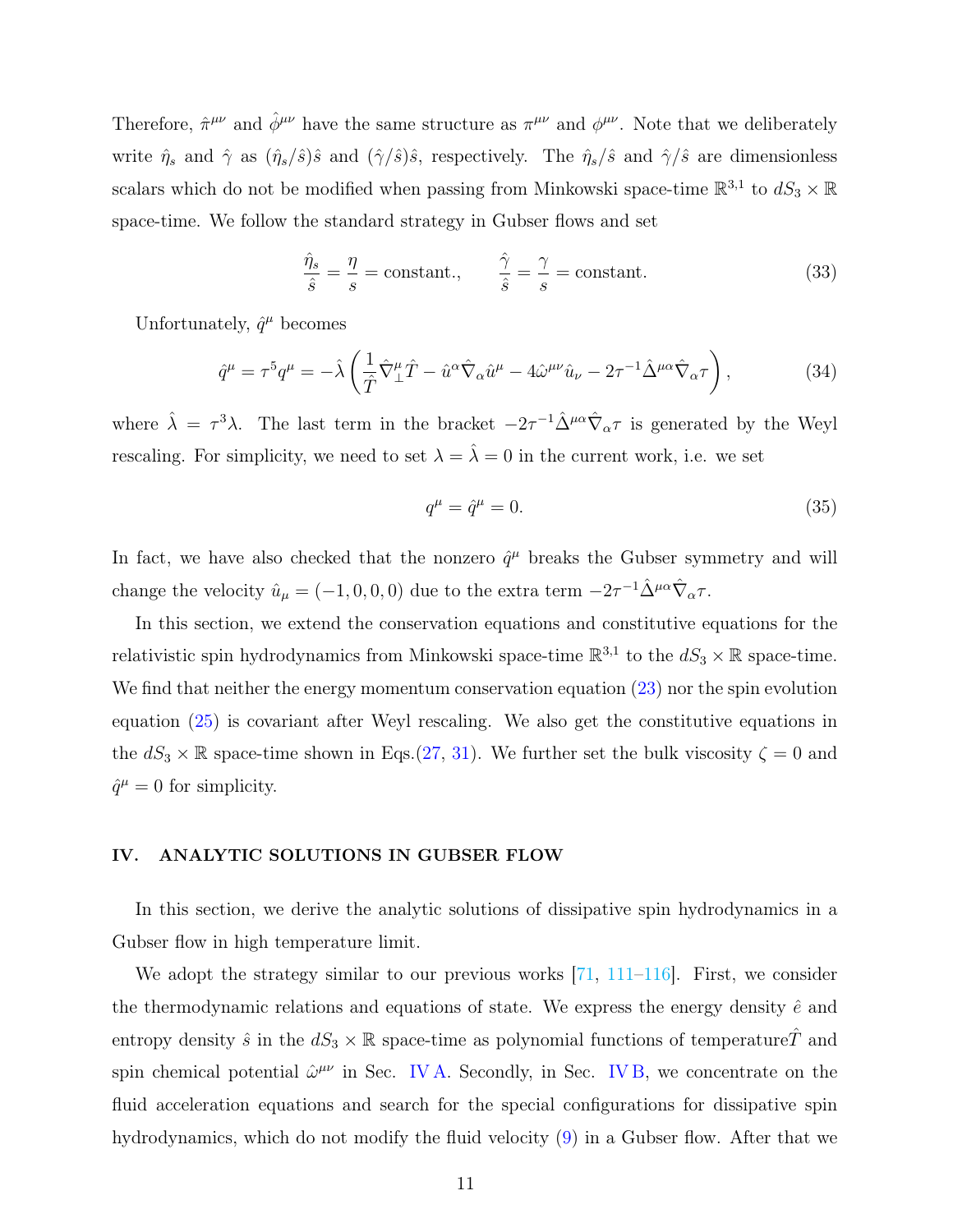succeed in finding self-consistent analytical solutions for  $\hat{e}$  and  $\hat{S}^{\mu\nu}$ . Finally, in Sec. [IV C,](#page-14-0) we convert the solutions obtained in  $dS_3 \times \mathbb{R}$  space-time back to Minkowski space-time  $\mathbb{R}^{3,1}$ and compare them with the our solutions in a Bjorken flow [\[71\]](#page-27-0). We also discuss the results for the spin hydrodynamics in the Belinfante form in Sec. [IV D.](#page-20-0) Throughout this section, we use the Gubser coordinates  $(\rho, \theta, \phi, \eta)$  in  $dS_3 \times \mathbb{R}$  space-time if not specified.

#### <span id="page-11-0"></span>A. Thermodynamic relations and equations of motion

According to Eq. [\(16\)](#page-6-4) and Eq. [\(24\)](#page-8-2), we rewrite the thermodynamic relations in  $dS_3 \times \mathbb{R}$ space-time,

<span id="page-11-1"></span>
$$
\hat{e} + \hat{p} = \hat{T}\hat{s} + \hat{\omega}_{\mu\nu}\hat{S}^{\mu\nu},
$$
  
\n
$$
d\hat{p} = \hat{s}d\hat{T} + \hat{S}^{\mu\nu}d\hat{\omega}_{\mu\nu}.
$$
\n(36)

Again, for simplicity, we set the number density and chemical potential be zero. Following the standard Gubser flows [\[117,](#page-29-5) [118\]](#page-29-8), we can assume that the thermodynamic variables  $\hat{e}, \hat{p}, \hat{T}, \hat{s}$  and transport coefficients  $\hat{\gamma}, \hat{\eta}_s$  are only functions of de Sitter time  $\rho$ . It suggests a natural assignment that  $\hat{\omega}_{\mu\nu}\hat{S}^{\mu\nu}$  depends on  $\rho$  only. We emphasize that due to the nontrivial metric  $\hat{g}_{\mu\nu} = \text{diag}\{-1, \cosh^2 \rho, \cosh^2 \rho \sin^2 \theta, 1\}$  in the  $dS_3 \times \mathbb{R}$  space-time,  $\hat{S}^{\mu\nu}$  and  $\hat{\omega}^{\mu\nu}$  may be the functions of both  $\rho$  and  $\theta$ .

To close the system, we need the equations of state besides Eq. [\(36\)](#page-11-1). In [III B,](#page-7-3) we assume that

<span id="page-11-2"></span>
$$
\hat{e} = c_s^{-2} \hat{p} = 3\hat{p},\tag{37}
$$

which is a reasonable approximation in the ultra-relativistic or high temperature limits. Here,  $c_s^2$  is the speed of sound and usually one can choose  $c_s^2 = 1/3$  for simplicity. We emphasize that EoS [\(37\)](#page-11-2) does not imply the system is conformal invariant. In fact, there is no the conformal symmetry in our system. More discussion will be shown in the next subsection. On the other hand, inspired by the relation between particle number density and chemical potential, we assume another equation of state in high temperature limit [\[71\]](#page-27-0), i.e.,

<span id="page-11-3"></span>
$$
\hat{S}^{\mu\nu} = a\hat{T}^2 \hat{\omega}^{\mu\nu},\tag{38}
$$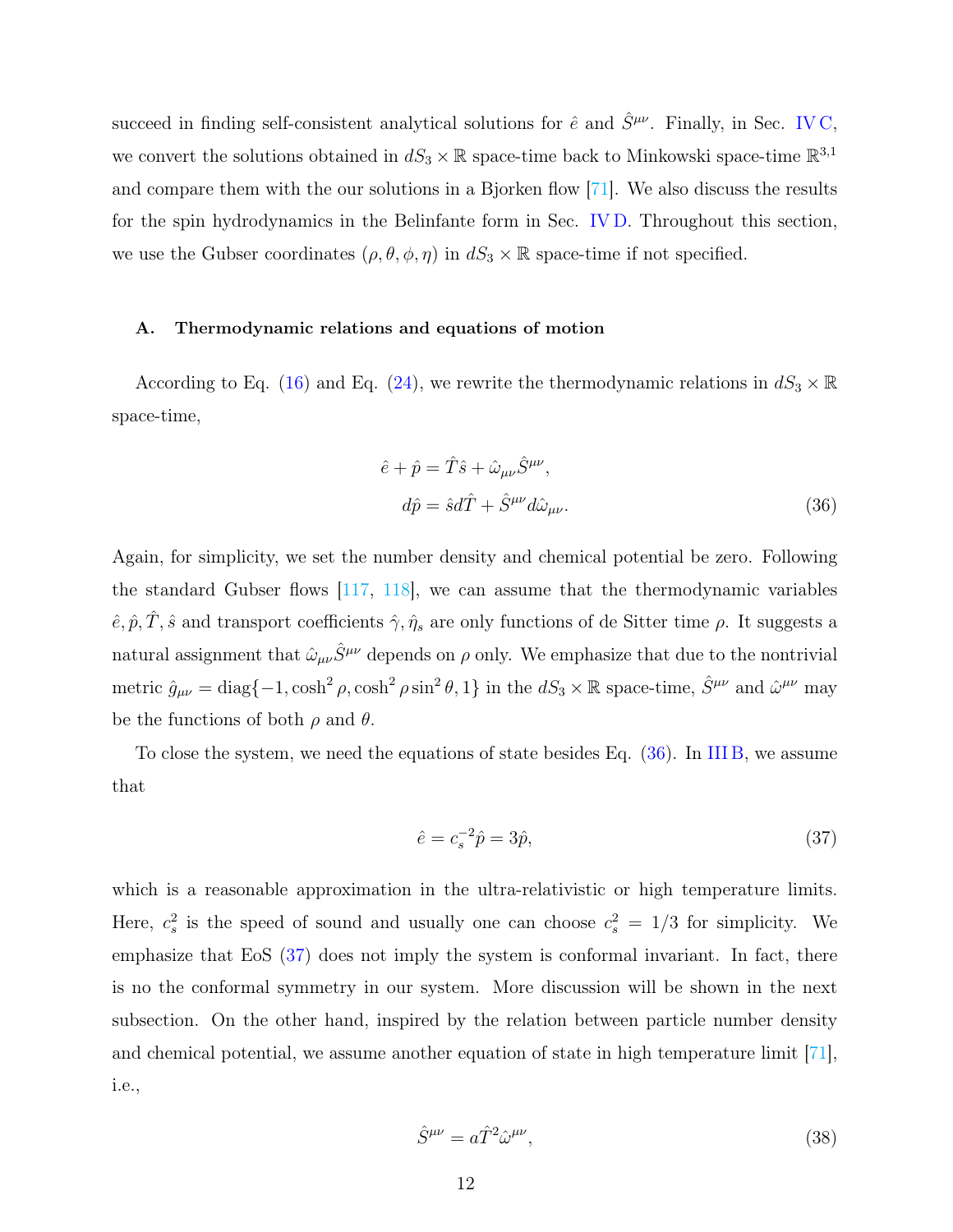with dimensionless constant a. Eqs.  $(37, 38)$  $(37, 38)$  $(37, 38)$  are regarded as two given conditions in the subsequent discussion.

For convenience, we further define a new auxiliary variable  $\bar{\omega}^2$ ,

<span id="page-12-4"></span>
$$
\overline{\omega}^2 \equiv \frac{\omega^{\mu\nu}\omega_{\mu\nu}}{T^2} = \frac{\hat{\omega}^{\mu\nu}\hat{\omega}_{\mu\nu}}{\hat{T}^2},\tag{39}
$$

which is a dimensionless scalar and invariant under Weyl rescaling.

Utilizing these equations of state and transformation rule Eq.  $(24)$ , we can rewrite the thermodynamic relations Eq. [\(36\)](#page-11-1) as

<span id="page-12-1"></span>
$$
\frac{4}{3}\hat{e} = \hat{T}\hat{s} + a\hat{T}^4\overline{\omega}^2,
$$
  
\n
$$
\frac{1}{3}d\hat{e} = \left(\hat{s} + a\hat{T}^3\overline{\omega}^2\right)d\hat{T} + \frac{1}{2}a\hat{T}^4d\left(\overline{\omega}^2\right).
$$
\n(40)

From Eq. [\(40\)](#page-12-1), one can express  $\hat{e} = \hat{e}(\hat{T}, \overline{\omega}^2)$  and  $\hat{s} = \hat{s}(\hat{T}, \overline{\omega}^2)$  as,

<span id="page-12-3"></span>
$$
\hat{e} = \hat{T}^4 \left( c_0 + \frac{3}{2} a \overline{\omega}^2 \right),\tag{41}
$$

$$
\hat{s} = \hat{T}^3 \left( \frac{4}{3} c_0 + a \overline{\omega}^2 \right),\tag{42}
$$

where

$$
c_0 \equiv \frac{\hat{e}_0}{\hat{T}_0^4} - \frac{3}{2} a \overline{\omega}_0^2 = \frac{3}{4} \frac{\hat{s}_0}{\hat{T}_0^3} - \frac{3}{4} a \overline{\omega}_0^2, \tag{43}
$$

is a constant determined by initial values  $\hat{e}_0 = \hat{e}(\rho_0)$ ,  $\hat{s}_0 = \hat{s}(\rho_0)$ ,  $\hat{T}_0 = \hat{T}(\rho_0)$  and  $\overline{\omega}_0^2 = \overline{\omega}^2(\rho_0)$ .

#### <span id="page-12-0"></span>B. Simplify the differential equations

In this subsection, our task is to find special configuration to hold the fluid velocity in a Gubser flow and simplify main differential equations  $(23, 25)$  $(23, 25)$  $(23, 25)$ .

Contracting the projector  $\hat{\Delta}_{\alpha\nu} = \hat{g}_{\alpha\nu} - \hat{u}_{\alpha}\hat{u}_{\nu}$  in the  $dS_3 \times \mathbb{R}$  space-time with both sides of Eq. [\(23\)](#page-8-1), yields the acceleration equation for the fluid velocity,

$$
\hat{\Delta}_{\alpha\nu} \left[ \hat{\nabla}_{\mu} \hat{T}^{\mu\nu} - 2\tau^{-1} \hat{T}^{[\mu\nu]} \hat{\nabla}_{\mu} \tau \right] = 0. \tag{44}
$$

Plugging Eq. [\(27\)](#page-9-1) into it, we get,

<span id="page-12-2"></span>
$$
\hat{u}^{\mu}\hat{\nabla}_{\mu}\hat{u}_{\alpha} = -\frac{1}{\hat{e}+\hat{p}} \left[ \hat{\Delta}^{\mu}_{\alpha}\hat{\nabla}_{\mu}\hat{p} + \hat{\Delta}_{\nu\alpha}\hat{\nabla}_{\mu}\hat{\pi}^{\mu\nu} + \hat{\Delta}_{\nu\alpha}\hat{\nabla}_{\mu}\hat{\phi}^{\mu\nu} - 2\tau^{-1}\hat{g}_{\alpha\nu}\hat{\phi}^{\mu\nu}\hat{\nabla}_{\mu}\tau \right].
$$
 (45)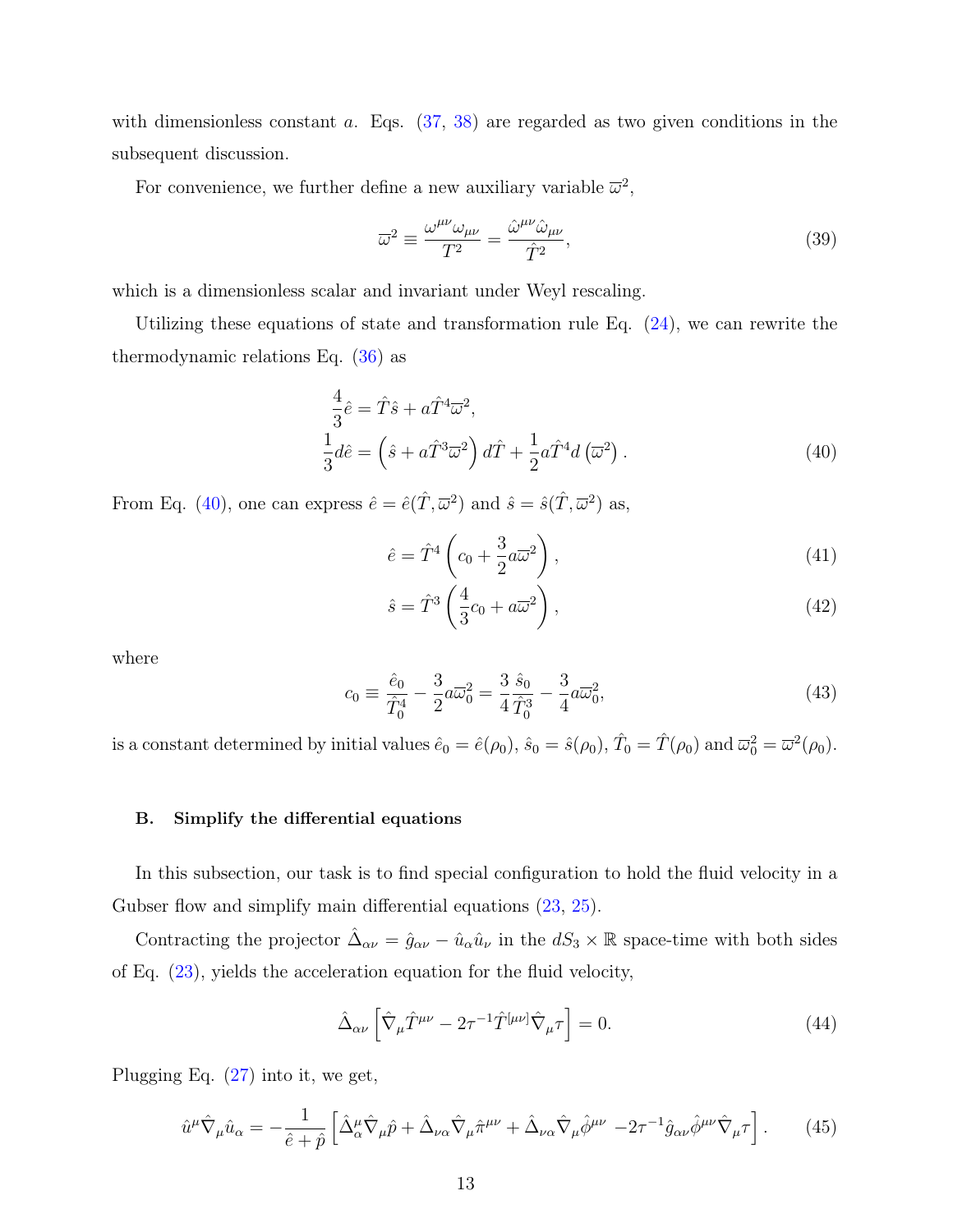To compute Eq. [\(45\)](#page-12-2), we find that only six Christoffel symbols  $\hat{\Gamma}^{\lambda}_{\mu\nu}$  in Gubser coordinates  $(\rho, \theta, \varphi, \eta)$  is nonzero,

$$
\hat{\Gamma}^{\rho}_{\theta\theta} = \cosh \rho \sinh \rho, \, \hat{\Gamma}^{\rho}_{\varphi\varphi} = \cosh \rho \sinh \rho \sin^2 \theta, \, \hat{\Gamma}^{\theta}_{\rho\theta} = \tanh \rho, \n\hat{\Gamma}^{\varphi}_{\varphi\varphi} = -\sin \theta \cos \theta, \qquad \hat{\Gamma}^{\varphi}_{\rho\varphi} = \tanh \rho, \qquad \hat{\Gamma}^{\varphi}_{\theta\varphi} = \cot \theta.
$$
\n(46)

Then, it is straightforward to get he nonzero components of  $\hat{\pi}^{\mu\nu}$  and  $\hat{\phi}^{\mu\nu}$  from Eq. [\(31\)](#page-9-2),

<span id="page-13-0"></span>
$$
\hat{\pi}^{\theta\theta} = -\frac{1}{3}\hat{\eta}_s \cosh^{-2} \rho \tanh \rho,
$$
  
\n
$$
\hat{\pi}^{\varphi\varphi} = -\frac{1}{3}\hat{\eta}_s \cosh^{-2} \rho \sin^{-2} \theta \tanh \rho,
$$
  
\n
$$
\hat{\pi}^{\eta\eta} = \frac{2}{3}\hat{\eta}_s \tanh \rho,
$$
  
\n
$$
\hat{\phi}^{ij} = 2\hat{\gamma}\hat{\omega}^{ij}, \qquad (i, j = \theta, \varphi, \eta).
$$
\n(47)

With the assumption that  $\hat{e}$  and  $\hat{p}$  depend on  $\rho$  only, which leads to  $\hat{\Delta}^{\mu}_{\alpha}\hat{\nabla}_{\mu}\hat{p}(\rho) = 0$ , Eq. [\(45\)](#page-12-2) then becomes,

<span id="page-13-3"></span>
$$
\hat{u}^{\mu}\hat{\nabla}_{\mu}\hat{u}_{\rho} = 0,\tag{48}
$$

$$
\hat{u}^{\mu}\hat{\nabla}_{\mu}\hat{u}_{\theta} = 0, \tag{49}
$$

$$
\hat{u}^{\mu}\hat{\nabla}_{\mu}\hat{u}_{\varphi} = \frac{2\cosh^2\rho\sin^2\theta}{\hat{e}+\hat{p}}\left(\frac{\hat{\gamma}}{\hat{s}}\right)\hat{s}\left(-\partial_{\theta}\hat{\omega}^{\theta\varphi} - \cot\theta\hat{\omega}^{\theta\varphi} + 2\hat{\omega}^{\theta\varphi}\tau^{-1}\partial_{\theta}\tau\right),\tag{50}
$$

$$
\hat{u}^{\mu}\hat{\nabla}_{\mu}\hat{u}_{\eta} = \frac{2}{\hat{e}+\hat{p}}\left(\frac{\hat{\gamma}}{\hat{s}}\right)\hat{s}\left(-\partial_{\theta}\hat{\omega}^{\theta\eta} - \cot\theta\hat{\omega}^{\theta\eta} + 2\hat{\omega}^{\theta\eta}\tau^{-1}\partial_{\theta}\tau\right).
$$
\n(51)

Obviously, when  $\hat{\omega}^{\theta\varphi}, \hat{\omega}^{\theta\eta} = 0$ ,  $\hat{u}^{\mu}\hat{\nabla}_{\mu}\hat{u}_{\nu} = 0$ , i.e. the Gubser velocity [\(9\)](#page-5-3) holds during the evolution if  $\hat{\omega}^{\theta\varphi}, \hat{\omega}^{\theta\eta}$  always vanish. Later, we will check that  $\hat{\omega}^{\theta\varphi}, \hat{\omega}^{\theta\eta}$  vanish under appropriate initial conditions and Gubser velocity [\(9\)](#page-5-3).

Contacting  $\hat{u}_{\nu}$  with both sides of Eq. [\(23\)](#page-8-1) provides the conservation equation for energy,

<span id="page-13-1"></span>
$$
\hat{u}_{\nu} \left[ \hat{\nabla}_{\mu} \hat{T}^{\mu \nu} - 2\tau^{-1} \hat{T}^{[\mu \nu]} \hat{\nabla}_{\mu} \tau \right] = 0. \tag{52}
$$

Using Eqs.  $(27, 37, 47)$  $(27, 37, 47)$  $(27, 37, 47)$  $(27, 37, 47)$  $(27, 37, 47)$ , the evolution of energy density  $(52)$  reads

<span id="page-13-2"></span>
$$
\frac{d\hat{e}}{d\rho} + \frac{8}{3}\hat{e}\tanh\rho - \frac{2}{3}\left(\frac{\hat{\eta}_s}{\hat{s}}\right)\hat{s}\tanh^2\rho = 0.
$$
\n(53)

Eq. [\(53\)](#page-13-2) is the same as the one in ordinary relativistic hydrodynamics without spin effect in a Gubser flow  $[117, 118]$  $[117, 118]$  $[117, 118]$  (also see Refs.  $[121, 123]$  $[121, 123]$  $[121, 123]$  for extensions).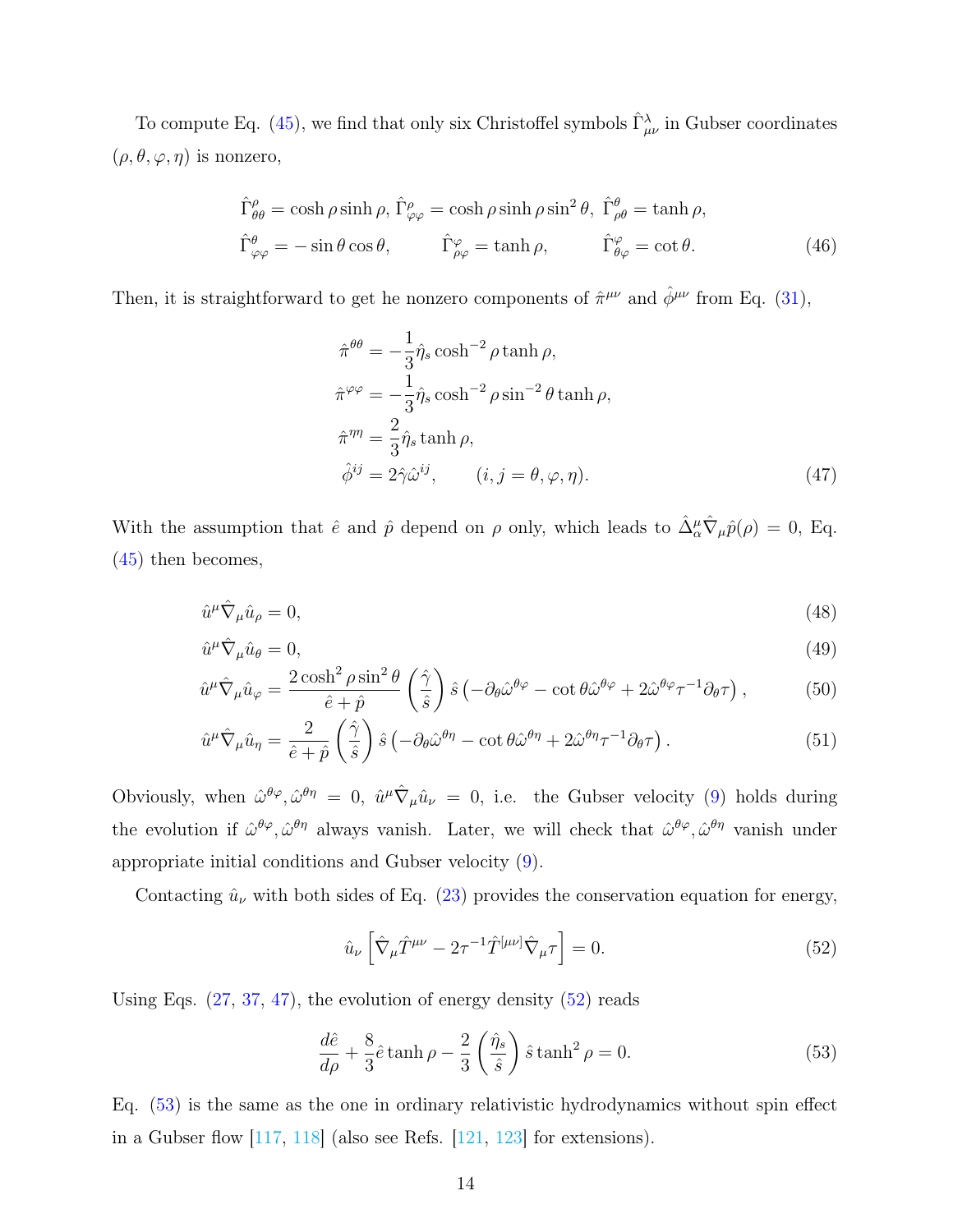Third, we compute the evolution of spin following Eq. [\(25\)](#page-8-0). After a long and tedious calculation, we eventually obtain six independent equations for the evolution of spin from Eq. [\(25\)](#page-8-0),

<span id="page-14-1"></span>
$$
\partial_{\rho}\hat{S}^{\rho\varphi} + 3\tanh\rho\hat{S}^{\rho\varphi} + \hat{S}^{\theta\varphi}\tau^{-1}\partial_{\theta}\tau = 0, \tag{54}
$$

$$
\partial_{\rho}\hat{S}^{\rho\eta} + 2\tanh\rho\hat{S}^{\rho\eta} + \hat{S}^{\theta\eta}\tau^{-1}\partial_{\theta}\tau = 0, \tag{55}
$$

$$
\partial_{\rho}\hat{S}^{\theta\varphi} + 4\tanh\rho\hat{S}^{\theta\varphi} + \cosh^{-2}\rho\hat{S}^{\rho\varphi}\tau^{-1}\partial_{\theta}\tau + 4\left(\frac{\hat{\gamma}}{\hat{s}}\right)\hat{s}\hat{\omega}^{\theta\varphi} = 0, \tag{56}
$$

$$
\partial_{\rho}\hat{S}^{\theta\eta} + 3\tanh\rho\hat{S}^{\theta\eta} + \cosh^{-2}\rho\hat{S}^{\rho\eta}\tau^{-1}\partial_{\theta}\tau + 4\left(\frac{\hat{\gamma}}{\hat{s}}\right)\hat{s}\hat{\omega}^{\theta\eta} = 0, \tag{57}
$$

and,

<span id="page-14-2"></span>
$$
\partial_{\rho}\hat{S}^{\varphi\eta} + 3\tanh\rho\hat{S}^{\varphi\eta} + 4\left(\frac{\hat{\gamma}}{\hat{s}}\right)\hat{s}\hat{\omega}^{\varphi\eta} = 0, \tag{58}
$$

$$
\partial_{\rho}\hat{S}^{\rho\theta} + 3\tanh\rho\hat{S}^{\rho\theta} = 0.
$$
 (59)

As mentioned in Eq. [\(51\)](#page-13-3), the fixed Gubser velocity requires that  $\hat{\omega}^{\theta\varphi}, \hat{\omega}^{\theta\eta} = 0$ . This requirement leads that all  $\hat{S}^{\theta\varphi}, \hat{S}^{\theta\eta}$  should always be zero during the evolution through the EoS [\(38\)](#page-11-3). Unfortunately,  $\hat{S}^{\theta\varphi}, \hat{S}^{\theta\eta}$  are coupled to  $\hat{S}^{\rho\varphi}, \hat{S}^{\rho\eta}$  through Eqs.[\(54,55,56,57](#page-14-1)). To satisfy the requirement from Eq.  $(51)$ , we have to choose the trivial solutions of Eqs. [\(54,55,56,57\)](#page-14-1), which is  $\hat{S}^{\theta\varphi}(\rho,\theta) = \hat{S}^{\theta\eta}(\rho,\theta) = 0$  and  $\hat{S}^{\rho\varphi}(\rho,\theta) = \hat{S}^{\rho\eta}(\rho,\theta) = 0$ .

Remarkably, in the space-time  $dS_3 \times \mathbb{R}$ , there are extra terms proportional to  $\hat{\nabla}_{\alpha} \tau$  in both energy-momentum conservation equation [\(23\)](#page-8-1) and the evolution equations for spin [\(25\)](#page-8-0). As mentioned in the previous subsection, these terms come from the Weyl rescaling and cannot be neglected in general. Fortunately, in the configuration for the Gubser flow, all of these terms vanish in Eqs. [\(53,](#page-13-2) [58,](#page-14-2) [59\)](#page-14-2). It is of great help for us to derive the analytic solutions in the relativistic spin hydrodynamics in a Gubser flow. At last, we only have three independent differential equations, i.e. conservation equation for energy [\(53\)](#page-13-2) and evolution equations for spin [\(58,](#page-14-2) [59\)](#page-14-2).

# <span id="page-14-0"></span>C. Analytic solutions in  $dS_3 \times \mathbb{R}$  and  $\mathbb{R}^{3,1}$  space-time

In this subsection, we solve the differential equations [\(53,](#page-13-2)[58,59\)](#page-14-2) for the spin hydrodynamics in a Gubser flow. We then transform our solutions in  $dS_3 \times \mathbb{R}$  space-time to the Minkowski space-time  $\mathbb{R}^{3,1}$ .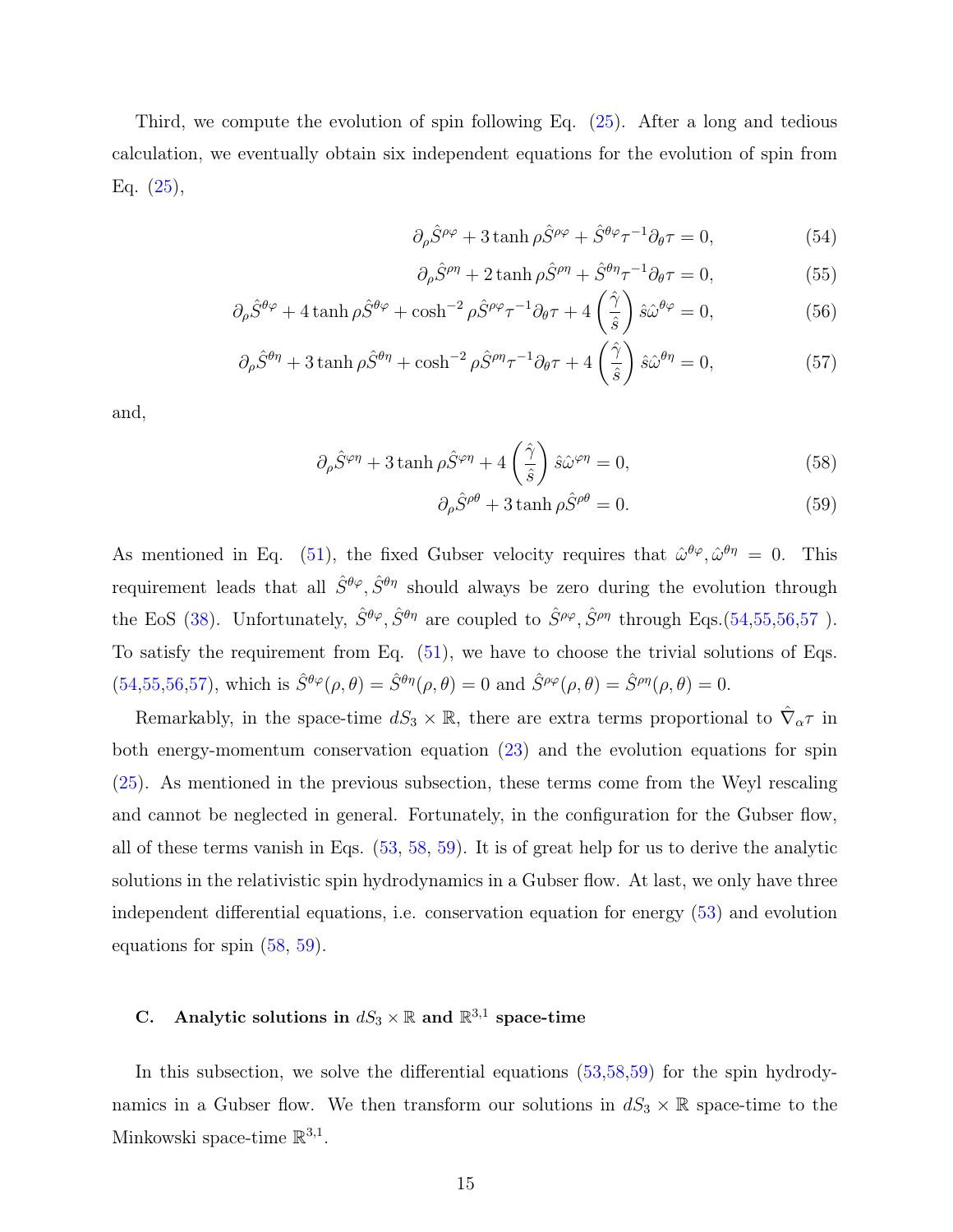We consider the high temperature limit and the spin chemical potential is much smaller than temperature in the relativistic heavy ion collisions, i.e.  $\omega^{\mu\nu} \ll T$ , or

<span id="page-15-4"></span>
$$
\overline{\omega}^2 = \frac{\omega^{\mu\nu}\omega_{\mu\nu}}{T^2} = \frac{\hat{\omega}^{\mu\nu}\hat{\omega}_{\mu\nu}}{\hat{T}^2} \ll 1.
$$
\n(60)

We emphasize again that  $\hat{\eta}_s/\hat{s}$  and  $\hat{\gamma}/\hat{s}$  are small constants and we can assume  $\hat{\eta}_s/\hat{s}$ ,  $\hat{\gamma}/\hat{s} \ll 1$ . Therefore, we can consider the  $\bar{\omega}^2$  and  $\hat{\eta}_s/\hat{s}, \hat{\gamma}/\hat{s}$  as small parameters and expand all the quantities in the power series of  $\overline{\omega}^2$  and  $\hat{\eta}_s/\hat{s}, \hat{\gamma}/\hat{s}$ .

In leading order of  $\overline{\omega}^2$ , the Eq. [\(53\)](#page-13-2) becomes,

$$
\frac{d\hat{T}}{d\rho} + \frac{2}{3}\hat{T}\tanh\rho - \frac{2}{9}\left(\frac{\hat{\eta}_s}{\hat{s}}\right)\tanh^2\rho + \mathcal{O}\left(\overline{\omega}^2\right) = 0,\tag{61}
$$

$$
\partial_{\rho}\hat{S}^{\varphi\eta} + 3\tanh\rho\hat{S}^{\varphi\eta} + \frac{4}{a\hat{T}^2} \left(\frac{\hat{\gamma}}{\hat{s}}\right) \hat{s}\hat{S}^{\varphi\eta} = 0, \tag{62}
$$

$$
\partial_{\rho}\hat{S}^{\rho\theta} + 3\tanh\rho\hat{S}^{\rho\theta} = 0, \tag{63}
$$

whose solution is given by,

<span id="page-15-0"></span>
$$
\hat{T} = \hat{T}_0 \left( \frac{\cosh \rho_0}{\cosh \rho} \right)^{\frac{2}{3}} \left( 1 + \frac{\hat{\eta}_s}{\hat{s}} B(\rho) \right) + \mathcal{O}\left(\overline{\omega}^2\right),\tag{64}
$$

with initial value  $\hat{T}_0 \equiv \hat{T}(\rho_0)$ . Here, the auxiliary function  $B(\rho)$  is

$$
B(\rho) \equiv \frac{2}{27} \frac{1}{\hat{T}_0} \cosh^{-\frac{2}{3}} \rho_0 \left[ \sinh^3 \rho F \left( \frac{7}{6}, \frac{3}{2}; \frac{5}{2}; -\sinh^2 \rho \right) - \sinh^3 \rho_0 F \left( \frac{7}{6}, \frac{3}{2}; \frac{5}{2}; -\sinh^2 \rho_0 \right) \right],
$$
 (65)

where  $F(a, b; c; z)$  is the hyper-geometric function. Substituting Eq. [\(64\)](#page-15-0) to Eq. [\(41\)](#page-12-3), we obtain the expression for the energy density  $\hat{e}$ ,

<span id="page-15-2"></span>
$$
\hat{e} = \hat{e}_0 \left( \frac{\cosh \rho_0}{\cosh \rho} \right)^{\frac{8}{3}} \left( 1 + 4 \frac{\hat{\eta}_s}{\hat{s}} B(\rho) \right) + \mathcal{O} \left( \overline{\omega}^2, \left( \frac{\hat{\eta}_s}{\hat{s}} \right)^2 \right). \tag{66}
$$

With the EoS [\(38\)](#page-11-3), the solutions of evolution equations for spin [\(58,](#page-14-2) [59\)](#page-14-2) are,

<span id="page-15-1"></span>
$$
\hat{S}^{\rho\theta} = c_1 \cosh^{-3} \rho,\tag{67}
$$

$$
\hat{S}^{\varphi\eta} = f(\theta)\cosh^{-3}\rho A(\rho) + \mathcal{O}\left(\overline{\omega}^2\right). \tag{68}
$$

where

<span id="page-15-3"></span>
$$
c_1 = \hat{S}^{\rho\theta}(\rho_0, \theta_0) \cosh^3 \rho_0,\tag{69}
$$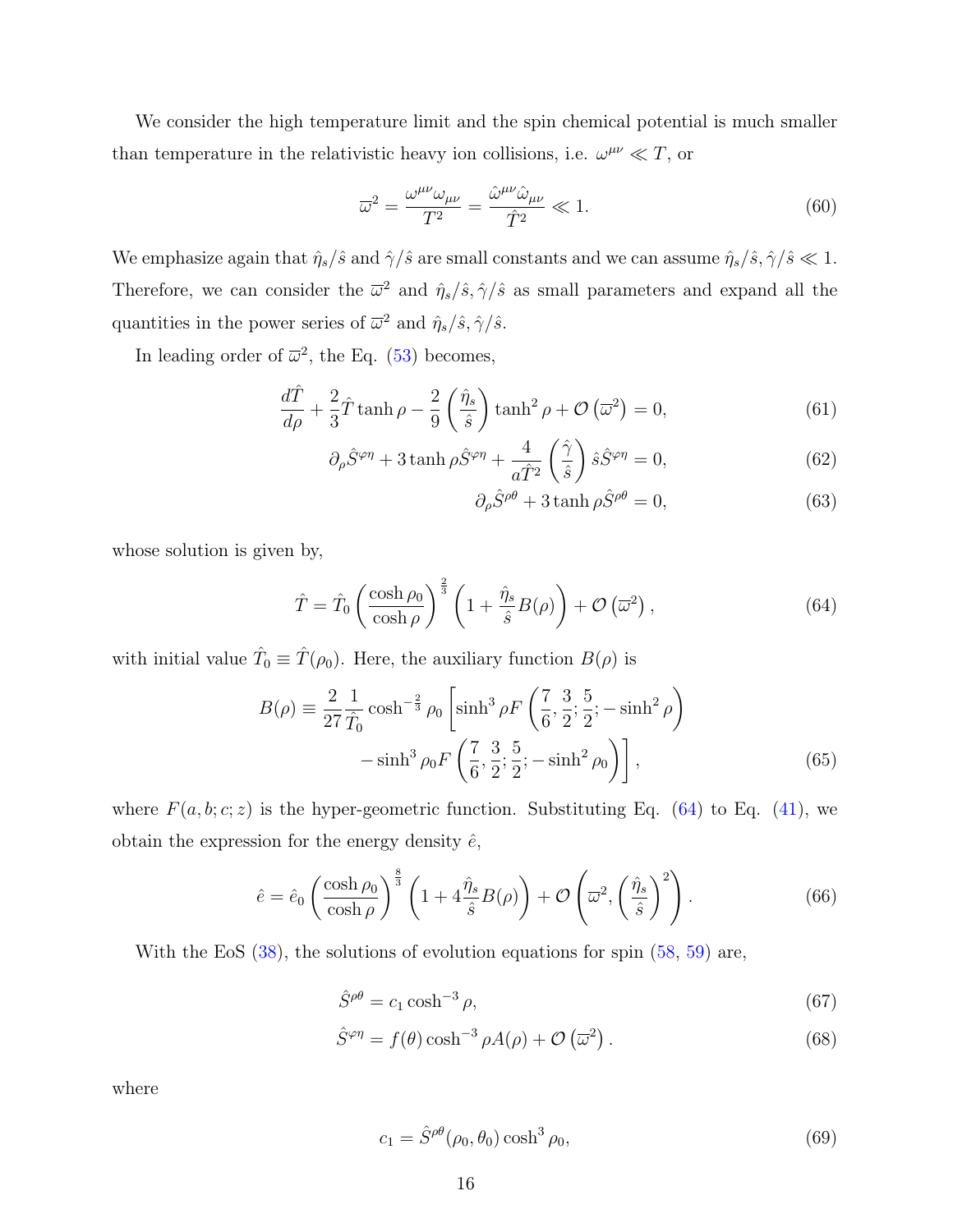is a constant determined by the initial condition and

<span id="page-16-1"></span>
$$
A(\rho) \equiv \exp\left[-\frac{4}{a} \int_{\rho_0}^{\rho} d\rho' \left(\frac{\hat{\gamma}}{\hat{s}}\right) \frac{\hat{s}(\rho')}{\hat{T}(\rho')^2}\right].
$$
 (70)

The  $f(\theta)$  in Eq. [\(68\)](#page-15-1) is a function of  $\theta$ . As explained in Sec. [IV A,](#page-11-0) although the Gubser flow requires the scalars  $\hat{\omega}_{\mu\nu}\hat{S}^{\mu\nu}$  and both  $\hat{\omega}_{\mu\nu}\hat{\omega}^{\mu\nu}$  and  $\hat{S}_{\mu\nu}\hat{S}^{\mu\nu}$  depend on  $\rho$  only, EoS [\(38\)](#page-11-3) implies that  $\hat{\omega}^{\mu\nu}$  or  $\hat{S}^{\mu\nu}$  could also depend on  $\theta$  due to the metric  $\hat{g}_{\mu\nu}$  = diag  $(-1, \cosh^2 \rho, \cosh^2 \rho \sin^2 \theta, 1)$ . Using Eq. [\(67\)](#page-15-1), we find that

$$
\hat{S}^{\mu\nu}\hat{S}_{\mu\nu} = -2\cosh^{-4}\rho[c_1^2 - 2f^2(\theta)\sin^2\theta A(\rho)^2] + \mathcal{O}\left(\overline{\omega}^2\right),\tag{71}
$$

Unless

$$
f(\theta) = c_2 \sin^{-1} \theta,\tag{72}
$$

with a constant

$$
c_2 = \hat{S}_0^{\varphi\eta} A^{-1}(\rho_0) \cosh^3 \rho_0 \sin \theta_0, \tag{73}
$$

determined by initial value of  $\hat{S}_0^{\varphi\eta} = \hat{S}^{\varphi\eta}(\rho_0, \theta_0)$ , the  $\hat{S}^{\mu\nu}\hat{S}_{\mu\nu}$  would not be independent on θ. Finally, the expression for the spin density  $\hat{S}^{\varphi\eta}$  becomes

<span id="page-16-0"></span>
$$
\hat{S}^{\varphi\eta} = c_2 \cosh^{-3} \rho \sin^{-1} \theta A(\rho) + \mathcal{O}\left(\overline{\omega}^2\right). \tag{74}
$$

If the dimensionless quantity  $\hat{\gamma}/\hat{s}$  can be regarded as a small constant, i.e.  $\hat{\gamma}/\hat{s} \ll 1$ , we can obtain

$$
A(\rho) = 1 + \left(\frac{\hat{\gamma}}{\hat{s}}\right) \frac{6}{a} \frac{\hat{s}_0}{\hat{T}_0^2} \cosh^{\frac{2}{3}} \rho_0 \left[ \mathrm{Sech}^{\frac{2}{3}} \rho_0 F\left(\frac{1}{3}, \frac{1}{2}; \frac{4}{3}; \mathrm{Sech}^2 \rho_0 \right) \right] \n- \mathrm{Sech}^{\frac{2}{3}} \rho F\left(\frac{1}{3}, \frac{1}{2}; \frac{4}{3}; \mathrm{Sech}^2 \rho \right) \n+ \mathcal{O}\left(\frac{\hat{\omega}^{\alpha \beta} \hat{\omega}_{\alpha \beta}}{\hat{T}^2}, \left(\frac{\hat{\eta}_s}{\hat{s}}\right)^2, \left(\frac{\hat{\gamma}}{\hat{s}}\right)^2, \frac{\hat{\gamma} \hat{\eta}_s}{\hat{s}^2} \right).
$$
\n(75)

Next, we transform the analytic solutions  $(64,66,67,74)$  $(64,66,67,74)$  $(64,66,67,74)$  $(64,66,67,74)$  in the  $dS_3 \times \mathbb{R}$  space-time to the Minkowski space-time  $\mathbb{R}^{3,1}$ . From Eq. [\(28\)](#page-9-3), the energy density in Minkowski space-time  $\mathbb{R}^{3,1}$ is

<span id="page-16-3"></span>
$$
e = \frac{\hat{e}_0}{\tau_0^4} \left(\frac{\tau_0}{\tau}\right)^{\frac{4}{3}} \left[\frac{G(L, \tau_0, x_{\perp 0})}{G(L, \tau, x_{\perp})}\right]^{\frac{4}{3}} \times \left(1 + 4\frac{\eta_s}{s}B(\rho)\right) + \mathcal{O}\left(\overline{\omega}^2, \left(\frac{\eta_s}{s}\right)^2\right). \tag{76}
$$

where we introduce the

<span id="page-16-2"></span>
$$
G(L, \tau, x_{\perp}) \equiv 4L^2 \tau^2 + (L^2 - \tau^2 + x_{\perp}^2)^2,
$$
\n(77)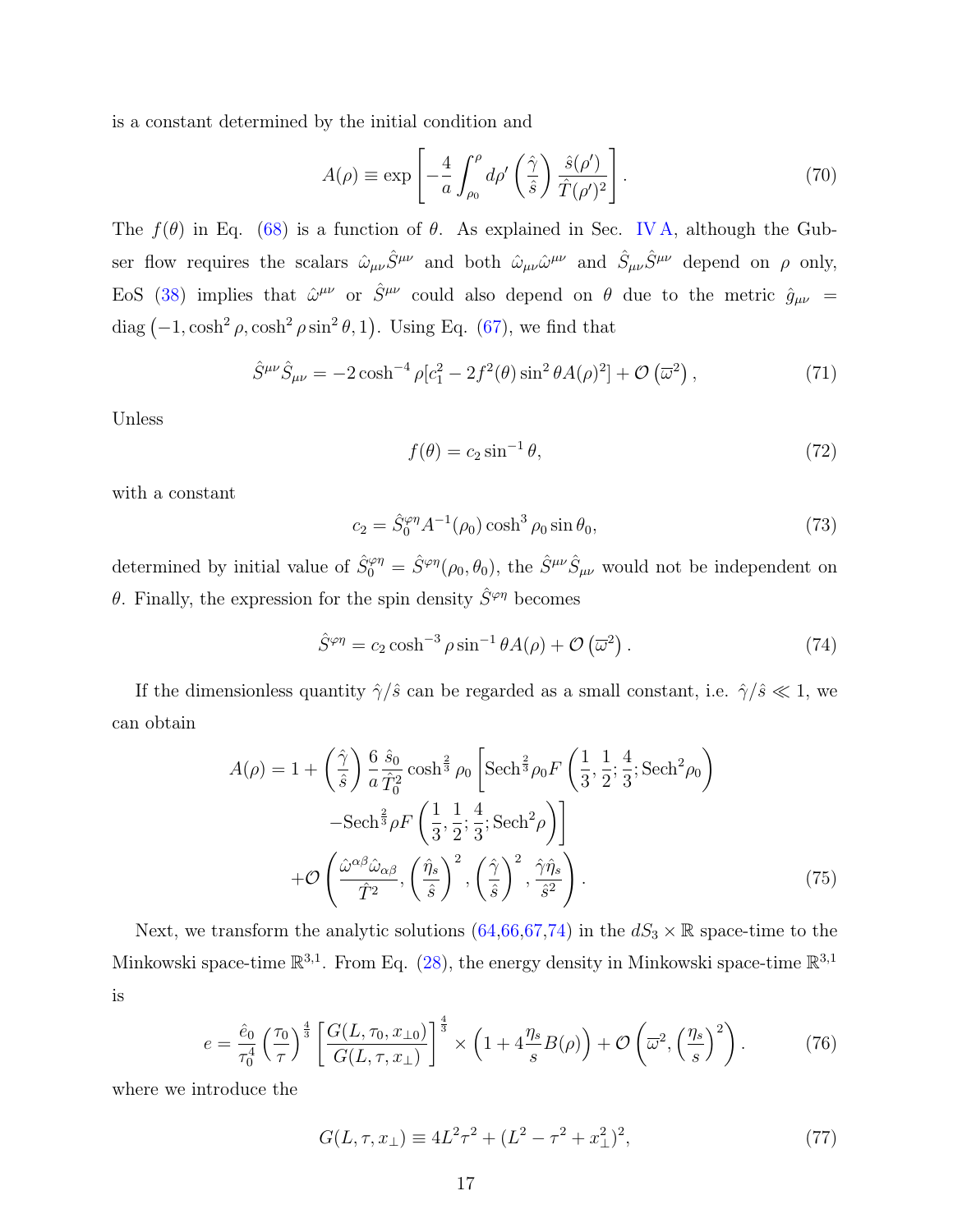with an adjustable parameter L defined in Eq. [\(4\)](#page-4-2), and the  $\tau_0$  and  $x_{\perp 0}$  stands for the initial proper time and the transverse position  $x_{\perp}$ . Here, we have used the identity

$$
\hat{\eta}_s/\hat{s} = \eta_s/s,\tag{78}
$$

since  $\hat{\eta}_s/\hat{s}$  is a scalar under the Weyl rescaling. Using the same method, it is straightforward to get the expression for temperature T from Eq. [\(64\)](#page-15-0). The T as a function of  $\tau, x_{\perp}$  is similar to the  $e(\tau, x_{\perp}).$ 

Next, we take the Weyl rescaling and the coordinate transformation to the spin density. By using Eq. [\(8,](#page-5-2)[24\)](#page-8-2), the nonzero spin density  $S^{\mu\nu}$  in the  $(\tau, x_{\perp}, \varphi, \eta)$  coordinate system of Minkowski space-time  $\mathbb{R}^{3,1}$  is given by

<span id="page-17-1"></span>
$$
S^{\tau x_{\perp}} = c_1 \frac{4L^2}{\tau} G(L, \tau, x_{\perp})^{-1},
$$
  
\n
$$
S^{\varphi \eta} = c_2 \frac{4L^2}{x_{\perp} \tau^2} G(L, \tau, x_{\perp})^{-1} A(\rho).
$$
\n(79)

We find that the exponential factor  $A(\rho)$  in Eq. [\(70\)](#page-16-1) is always less than 1. It means that dissipative effects  $\propto \hat{\gamma}$  accelerate decaying. Furthermore, we express the spin density in Cartesian coordinates  $(t, x, y, z)$  by coordinate transformation Eq. [\(2\)](#page-4-3), i.e.,

<span id="page-17-0"></span>
$$
S^{0x} = \frac{4L^2}{\tau} C_+ G(L, \tau, x_\perp)^{-1},\tag{80}
$$

$$
S^{0y} = \frac{4L^2}{\tau} C_- G(L, \tau, x_\perp)^{-1},\tag{81}
$$

$$
S^{xz} = \frac{4L^2}{\tau} D_+ G(L, \tau, x_\perp)^{-1},\tag{82}
$$

$$
S^{yz} = \frac{4L^2}{\tau} D_- G(L, \tau, x_\perp)^{-1}.
$$
\n(83)

where we introduce that

$$
C_{\pm}(t, x, y, z) = c_1 \cosh \eta \cos \varphi \pm c_2 \sinh \eta \sin \varphi A(\rho), \qquad (84)
$$

$$
D_{\pm}(t, x, y, z) = -c_1 \sinh \eta \cos \varphi \pm c_2 \cosh \eta \sin \varphi A(\rho), \qquad (85)
$$

and  $\eta, \varphi, \rho$  are the functions of  $(t, x, y, z)$  given by Eqs. [\(2,](#page-4-3)[8\)](#page-5-2). The other two components,  $S^{0z}$  and  $S^{xy}$  vanish.

Let us comment on our results here. In large L limit, i.e.,  $x_{\perp}, \tau \ll L$ , we have  $G(L, \tau, x_{\perp}) \sim L^4$  and the energy density and temperature become,

$$
e \propto \tau^{-4/3}, \qquad T \propto \tau^{-1/3}.
$$
\n(86)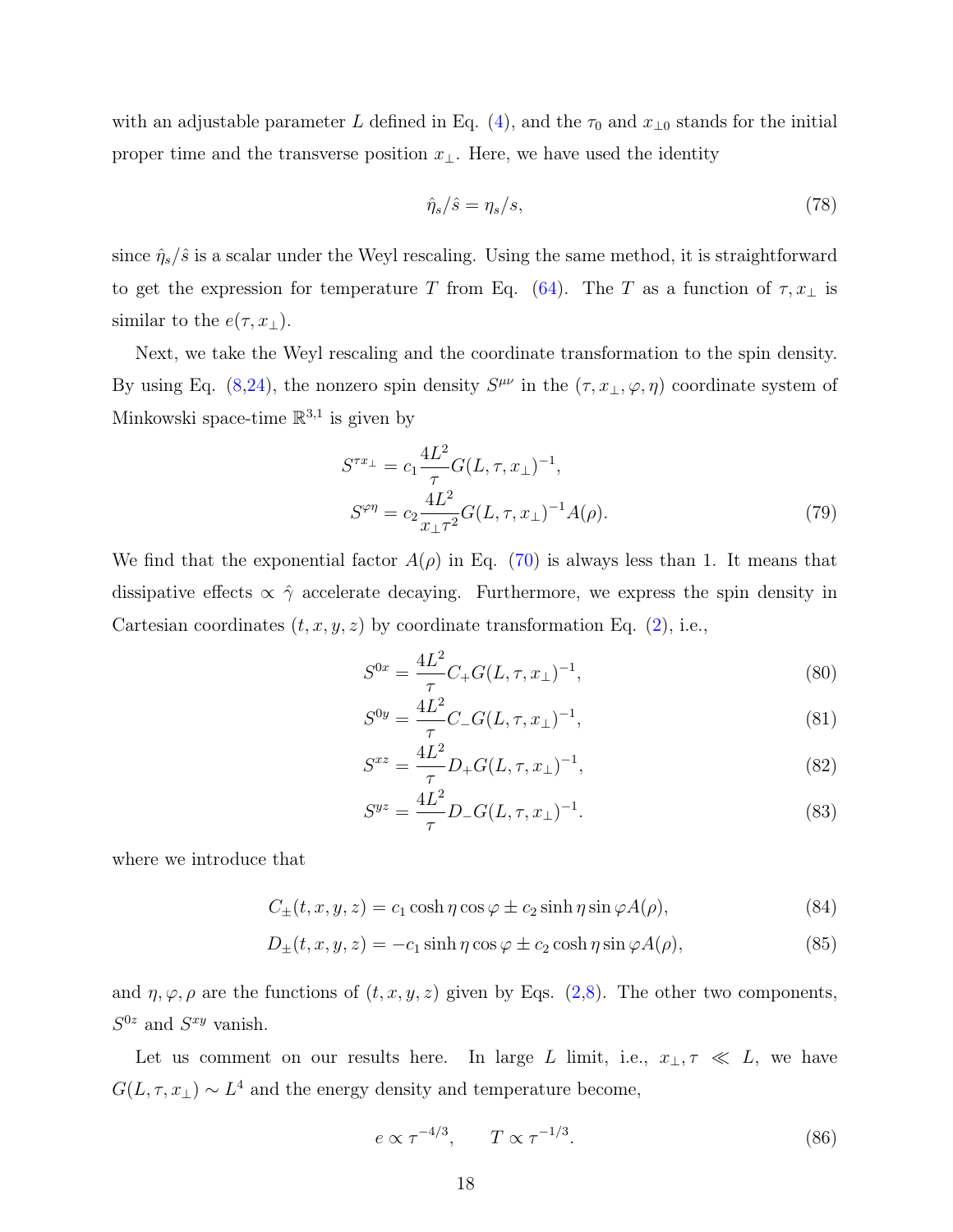The spin density in Eqs.  $(80-83)$  reduces to,

$$
S^{0x}, S^{0y}, S^{xz}, S^{yz} \propto L^{-2} \tau^{-1}.
$$
\n(87)

From EoS [\(38\)](#page-11-3), the spin chemical potential  $\omega^{\mu\nu}$  decays like

<span id="page-18-0"></span>
$$
\omega^{0x}, \omega^{0y}, \omega^{xz}, \omega^{yz} \propto L^{-2} \tau^{-1/3}.
$$
\n
$$
(88)
$$

The decay behavior of  $e, T$ , in large  $L$  limit is the same as those in the spin hydrodynamics in a Bjorken expansion [\[71\]](#page-27-0). Meanwhile, due to the dissipative effects, the spin density and spin potential can decay more rapidly. We find that the exponential factor  $A(\rho)$  in Eq. [\(70\)](#page-16-1) is always less than 1. It means that dissipative effects  $\propto \hat{\gamma}$  accelerate decaying.

Notably, in a Bjorken flow, we only get the nonzero solutions for the spin component  $S^{xy}$ [\[71\]](#page-27-0). Here, there are four non-vanishing spin density components found in the current work due to the radial expansion in a Gubser flow.

Before end this section, let us discuss the terms in the modified Cooper-Frye formula. As discussed in recent works for shear induced polarization [\[73–](#page-27-2)[77\]](#page-27-3) (also see Refs. [\[74,](#page-27-10) [84,](#page-27-9) [110\]](#page-29-2) for other terms related to spin density), the thermal vortical  $\Omega^{\mu\nu}$  and thermal shear tensor ξ µν

$$
\Omega^{\mu\nu} \equiv \frac{1}{2} \nabla^{\nu} (u^{\mu}/T) - \frac{1}{2} \nabla^{\mu} (u^{\nu}/T), \qquad \xi^{\mu\nu} \equiv \frac{1}{2} \nabla^{\mu} (u^{\nu}/T) + \frac{1}{2} \nabla^{\nu} (u^{\mu}/T), \tag{89}
$$

and spin potential  $\omega^{\mu\nu} = S^{\mu\nu}/(aT^2)$  appear in modified Cooper-Frye formula.

From Eqs. [\(10,](#page-5-4)[24,](#page-8-2)[64\)](#page-15-0), we find the nonzero components of  $\Omega^{\mu\nu}$  are  $\Omega^{\tau x_{\perp}}$  and  $\Omega^{x_{\perp}\tau}$ . Note that, in  $dS_3 \times \mathbb{R}$  space-time, the nonzero thermal vortical tensors  $\hat{\Omega}^{\tau x_{\perp}}$  and  $\hat{\Omega}^{x_{\perp} \tau}$  come from the space-time derivatives of the temperature and the extra terms proportional to  $\hat{\nabla}_{\mu}\tau$ shown in Eq. [\(29\)](#page-9-0) from Weyl rescaling. In the  $\mathbb{R}^{3,1}$  space-time, the  $\nabla_{\mu}u_{\nu}$  with  $u_{\mu}$  given by Eq. [\(10\)](#page-5-4) is obviously nonzero and can contribute to  $\Omega^{\tau x_{\perp}}$  and  $\Omega^{x_{\perp} \tau}$ .

We now analyze the evolution behavior of thermal vortical and shear tensors.

In large L but small  $\eta/s, \gamma/s$  limits, by using Eqs. [\(10](#page-5-4)[,38,](#page-11-3)[64,](#page-15-0)[79\)](#page-17-1), we notice that

$$
\cosh \rho \propto L\tau^{-1}, \quad u^{\tau} \propto \tau^{0}, \quad u^{x_{\perp}} \propto L^{-2}\tau x_{\perp}, \tag{90}
$$

and obtain the evolution behavior of nonzero components of  $\Omega^{\mu\nu}$  and  $\xi^{\mu\nu}$  listed in Tab [I.](#page-19-0) We find that the only nonzero component of thermal vortical tensor,  $\Omega^{\tau x_{\perp}}$ , is much smaller than the maximum component of thermal shear tensor,  $\xi^{\tau\tau}$ , but it has the same order of magnitude as the spin potential in Eq. [\(88\)](#page-18-0).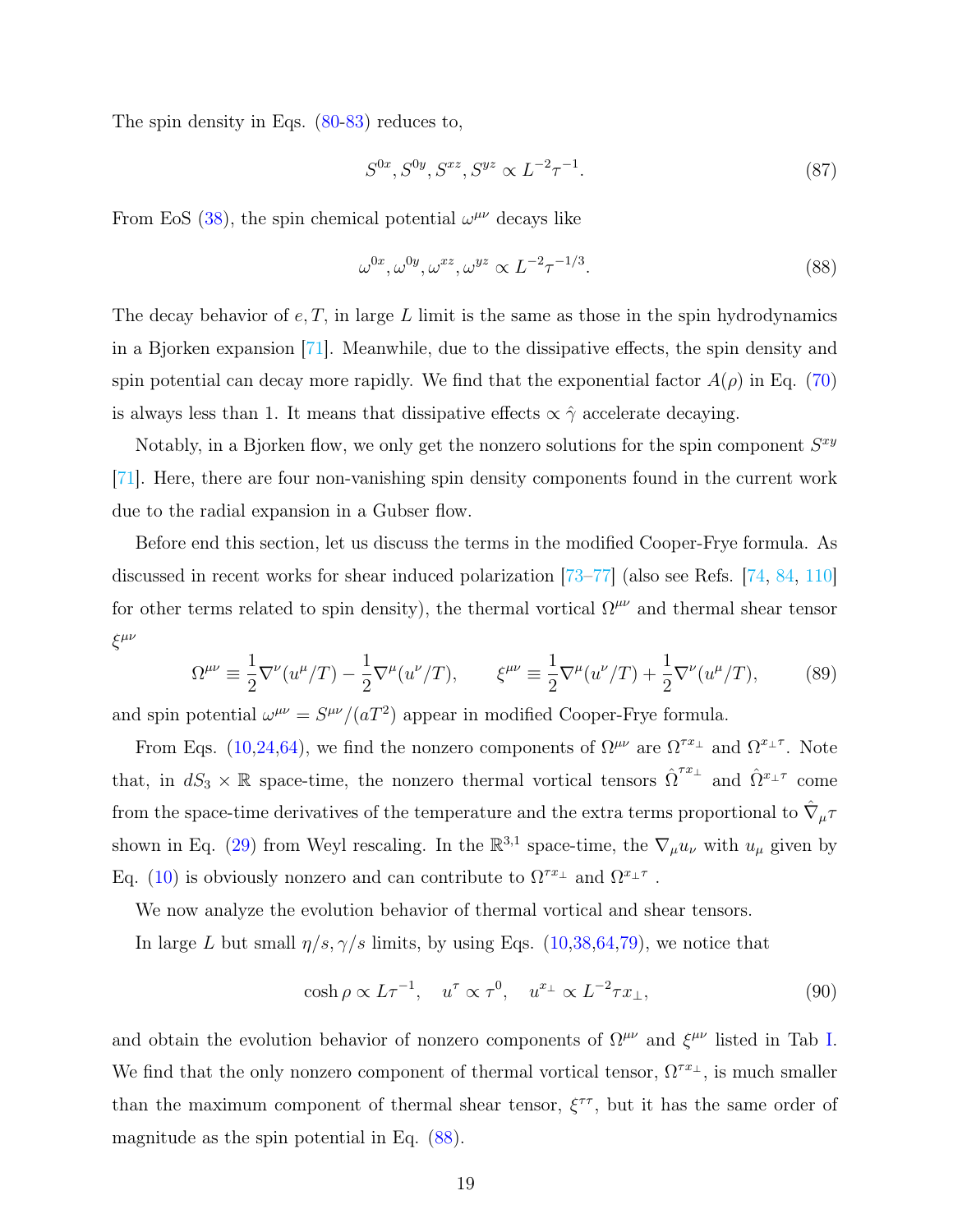<span id="page-19-0"></span>Table I. Evolution behavior of nonzero components for thermal vortical tensor  $\Omega^{\mu\nu}$  and shear tensor  $\xi^{\mu\nu}$  and spin potential  $\omega^{\mu\nu}$  in  $\mathbb{R}^{3,1}$  space-time in large L but small  $\eta/s, \gamma/s$  limits.

| Nonzero components              | $\Omega^{\tau x}$                                                                                                                                          | $c^{\tau\tau}$ | $\varepsilon^{\tau x_\perp}$ | $\varepsilon^{x_\perp x_\perp}$ | $\mathcal{E}^{\varphi\varphi}$ | $\mathcal{L} \eta \eta$ | $\omega^{0x}, \omega^{0y}, \omega^{xz}, \omega^{yz}$ |
|---------------------------------|------------------------------------------------------------------------------------------------------------------------------------------------------------|----------------|------------------------------|---------------------------------|--------------------------------|-------------------------|------------------------------------------------------|
| Evolution behavior              |                                                                                                                                                            |                |                              |                                 |                                |                         |                                                      |
| in large $L$ and                | $\left  L^{-2} \tau^{1/3} \right  L^{0} \tau^{-2/3} \left  L^{-2} \tau^{1/3} \right  L^{-2} \tau^{4/3} \left  L^{-2} \tau^{4/3} \right  L^{0} \tau^{-8/3}$ |                |                              |                                 |                                |                         | $L^{-2} \tau^{-1/3}$                                 |
| small $\eta/s, \gamma/s$ limits |                                                                                                                                                            |                |                              |                                 |                                |                         |                                                      |

From Eq. [\(18\)](#page-7-2), in the global equilibrium, one of the most important conclusion for spin hydrodynamics is that the  $\nabla^{\left[\mu\right]}_{\perp}$  $\int_\perp^\mu u^{\nu]}-2\Delta^{\mu\alpha}\Delta^{\nu\beta}\omega_{\alpha\beta}=T[\Delta^{\mu\alpha}\Delta^{\nu\beta}\Omega_{\alpha\beta}-T^{-1}\Delta^{\mu\alpha}\Delta^{\nu\beta}\omega_{\alpha\beta}] \text{ should}$ be zero [\[58,](#page-26-6) [64,](#page-27-13) [88\]](#page-28-6). Here, we compare the evolution behavior of the following quantities,

$$
\Delta^{\mu\alpha}\Delta^{\nu\beta}\Omega_{\alpha\beta} \propto L^{-2}\tau^{1/3},
$$
  
\n
$$
\Delta^{\mu\alpha}\Delta^{\nu\beta}\xi_{\alpha\beta} \propto L^{0}\tau^{-2/3},
$$
  
\n
$$
T^{-1}\Delta^{\mu\alpha}\Delta^{\nu\beta}\omega_{\alpha\beta} \propto L^{-2}\tau^{0},
$$
\n(91)

We conclude that in large L but small  $\eta/s, \gamma/s$  limits the thermal shear tensor is more important than than spin potential and thermal vortical tensor.

We also discuss the evolution behavior at finite  $L$  case. We follow the in-viscid case of Gubser flow in Ref. [\[117,](#page-29-5) [118\]](#page-29-8) and take  $\hat{e}_0 = 880$  at  $\rho_0 = 0$  with  $\eta_s = 0$ ,  $c_0 = 11$  and  $\hat{T}_0 =$  $(\hat{e}_0/c_0)^{1/4}$  and  $L = 4.3$ fm. To see the power law behavior, we plot  $d[\log(A/A_0)]/d[\log(\tau/\tau_0)]$ as a function of  $\tau$ . Here, we choose  $A = \Omega^{\tau x_{\perp}}, \xi^{\tau x_{\perp}}, \omega^{\tau x_{\perp}}$  and  $A_0$  stands for the value of these quantities at initial proper time  $\tau_0$ . In Fig. [1,](#page-20-1) we choose  $x_\perp = 0.5$ fm for simplicity. We have checked numerically that power law behavior of these quantities for other fixed  $x_{\perp}$  $(\lesssim 4 \text{fm})$  almost the same. The maximum proper time is chosen as  $4 \text{fm}/c$ . After  $4 \text{fm}/c$ , the temperature will be less than the typical freeze out one [\[117,](#page-29-5) [118\]](#page-29-8).

In Fig. [1\(](#page-20-1)a), we find that within  $4 \text{fm}/c$  the  $\Omega^{\tau x_{\perp}}$  and  $\omega^{\tau x_{\perp}}$  always increases or decreases, respectively. While, the thermal shear tensor  $\xi^{\tau x_{\perp}}$  increases as  $\propto \tau^{1/3}$  at early time but decrease rapidly as  $\propto \tau^{-1}$  after 2.3fm/c. Surprisingly, the thermal shear tensor decays much faster than the spin potential in this model. As a comparison, when  $L = 50$ fm in Fig. [1\(](#page-20-1)b), we observe a consistent results as expected in Tab [I.](#page-19-0)

We conclude that in finite  $L$  case, the evolution behavior of the quantities mentioned above depends on the parameters L. Therefore, we can not naively drop any one of them in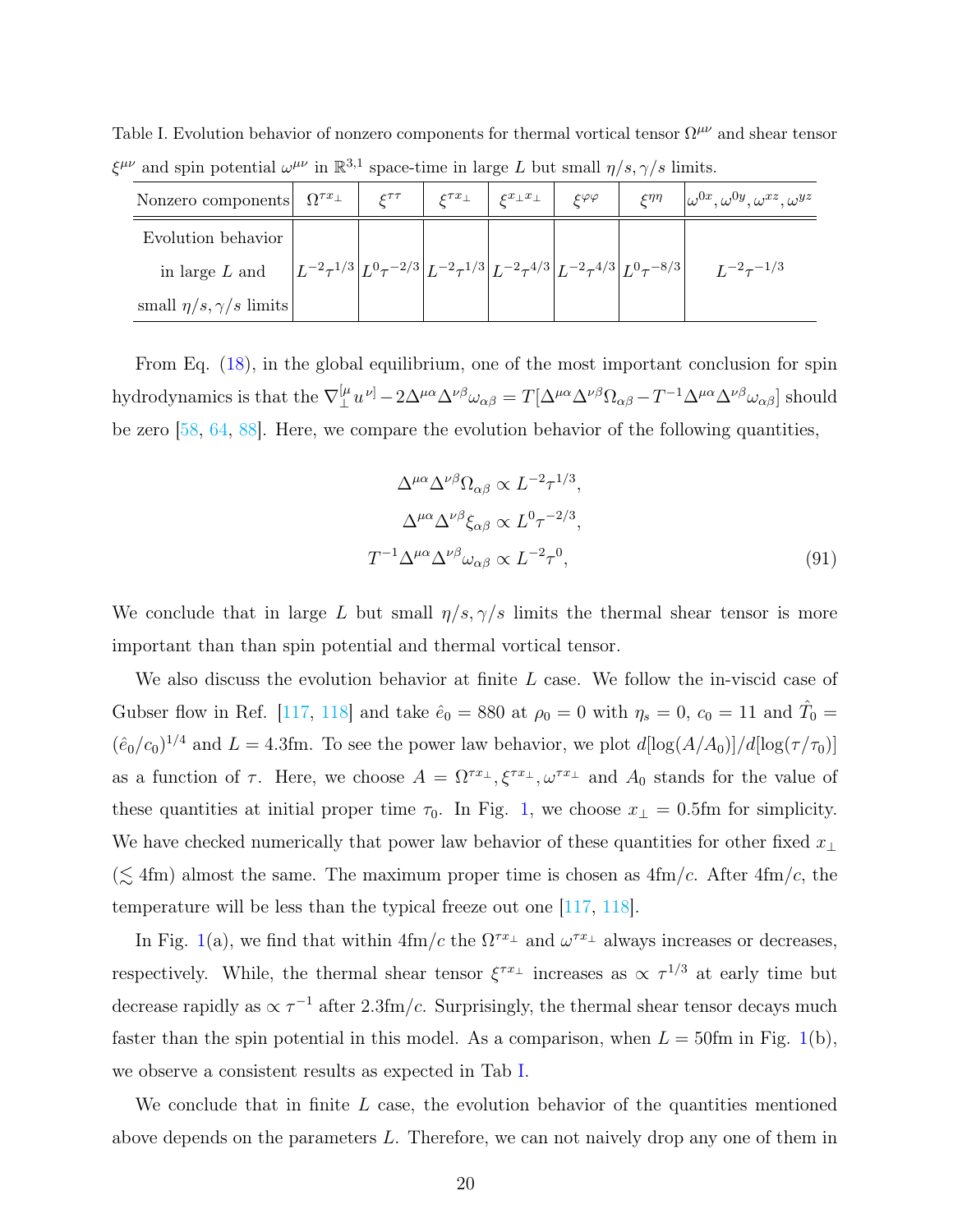

<span id="page-20-1"></span>Figure 1. We plot  $d[\log(A/A_0)]/d[\log(\tau/\tau_0)]$  with  $A = \Omega^{\tau x_\perp}, \xi^{\tau x_\perp}, \omega^{\tau x_\perp}$  as functions of proper time  $\tau$  at  $x_{\perp} = 0.5$ fm for (a)  $L = 4.3$ fm and (b)  $L = 50$ fm. The parameters are chosen as  $\hat{e}_0 = 880$  at  $\rho_0 = 0$  with  $\eta_s = 0$ ,  $c_0 = 11$  and  $\hat{T}_0 = (\hat{e}_0/c_0)^{1/4}$ . [\[117,](#page-29-5) [118\]](#page-29-8). The red dotted, blue dashed and green solid lines stand for the cases of  $A = \Omega^{\tau x_{\perp}}, \xi^{\tau x_{\perp}}, \omega^{\tau x_{\perp}},$  respectively.

the modified Cooper-Frye formula. To clarify it, further studies based on spin hydrodynamics are needed in the future.

## <span id="page-20-0"></span>D. Results for Belinfante form

Different with the canonical form of energy-momentum and angular momentum tensor, one can define the energy-momentum tensor in Belinfante form  $\mathcal{T}^{\mu\nu}$  through the pseudogauge transformation,

$$
\mathcal{T}^{\mu\nu} = T^{\mu\nu} + \partial_{\lambda} K^{\lambda\mu\nu},\tag{92}
$$

where

$$
K^{\lambda\mu\nu} = \frac{1}{2} \left( \Sigma^{\lambda\mu\nu} - \Sigma^{\mu\lambda\nu} + \Sigma^{\nu\mu\lambda} \right), \tag{93}
$$

and  $\Sigma^{\lambda\mu\nu}$  is given by Eq. [\(15\)](#page-6-5). The Belinfante total angular momentum reads,

$$
\mathcal{J}^{\alpha\mu\nu} = J^{\alpha\mu\nu} + \partial_{\rho}(x^{\mu}K^{\rho\alpha\nu} - x^{\nu}K^{\rho\alpha\mu}) = x^{\mu}\mathcal{T}^{\alpha\nu} - x^{\nu}\mathcal{T}^{\alpha\mu}.
$$
 (94)

It is obviously that both  $\mathcal{T}^{\mu\nu}$  and  $\mathcal{J}^{\alpha\mu\nu}$  are conserved.

After a short calculation, up to  $\mathcal{O}(\partial^1)$ , one get [\[64\]](#page-27-13),

$$
\mathcal{T}^{\mu\nu} = e u^{\mu} u^{\nu} + p \Delta^{\mu\nu} + \frac{1}{2} \nabla_{\lambda} (u^{\mu} S^{\nu\lambda} + u^{\nu} S^{\mu\lambda})
$$
  
=  $(e + \delta e_s) u^{\mu} u^{\nu} + (p + \delta \Pi_s) \Delta^{\mu\nu} + 2 \delta h_s^{(\mu} u^{\nu)} + (\pi^{\mu\nu} + \delta \pi_s^{\mu\nu}),$  (95)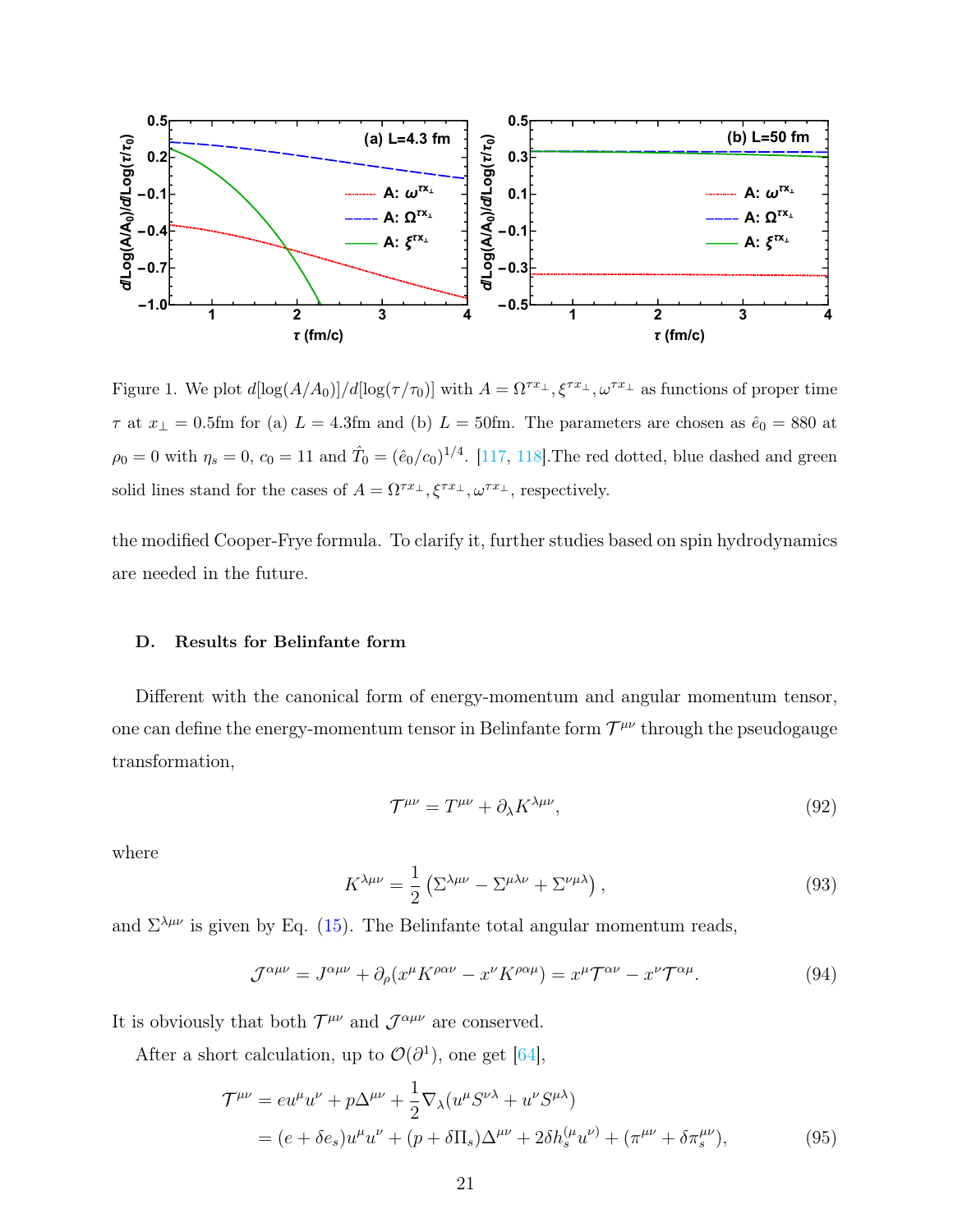where

<span id="page-21-0"></span>
$$
\delta e_s = -u_\mu \nabla_\lambda S^{\mu \lambda},
$$
  
\n
$$
\delta h_s^{\mu} = \frac{1}{2} (\Delta_\beta^{\mu} \nabla_\lambda S^{\beta \lambda} - u_\beta S^{\beta \lambda} \nabla_\lambda u^{\mu}),
$$
  
\n
$$
\delta \pi_s^{\mu \nu} = \nabla_\lambda (u^{\langle \mu} S^{\nu \rangle \lambda}),
$$
  
\n
$$
\delta \Pi_s = \frac{1}{3} \Delta_{\rho \sigma} \nabla_\lambda (u^{\rho} S^{\sigma \lambda}),
$$
\n(96)

are the spin corrections to the energy density, heat flow, shear viscous tensor and bulk viscous pressure, respectively.

In our previous work [\[71\]](#page-27-0), all of these spin corrections vanish in a Bjorken flow. Inserting our results [\(79\)](#page-17-1) with Gubser velocity [\(10\)](#page-5-4) into Eq. [\(96\)](#page-21-0) yields, the spin corrections to the energy density,

<span id="page-21-2"></span>
$$
\delta e_s = 4c_1 \tau^{-1} x_\perp^{-1} L^2 (L^2 + \tau^2 - 3x_\perp^2) G(L, \tau, x_\perp)^{-3/2},\tag{97}
$$

where G and constant  $c_1$  are given by Eqs. [\(77\)](#page-16-2) and [\(69\)](#page-15-3), respectively. We get the other non-vanishing spin corrections in the  $(\tau, x_{\perp}, \phi, \eta)$  coordinates,

<span id="page-21-1"></span>
$$
\delta h_s^{\tau} = 16c_1 L^2 \tau x_{\perp} G(L, \tau, x_{\perp})^{-2},
$$
  
\n
$$
\delta h_s^{\tau_{\perp}} = 8c_1 L^2 (L^2 + x_{\perp}^2 + \tau^2) G(L, \tau, x_{\perp})^{-2},
$$
  
\n
$$
\delta \pi_s^{\tau \tau} = -\frac{64}{3} c_1 L^2 \tau x_{\perp}^3 G(L, \tau, x_{\perp})^{-5/2},
$$
  
\n
$$
\delta \pi_s^{\tau_{\perp} x_{\perp}} = -\frac{16}{3} c_1 L^2 \tau^{-1} x_{\perp} (L^2 + x_{\perp}^2 + \tau^2)^2 G(L, \tau, x_{\perp})^{-5/2},
$$
  
\n
$$
\delta \pi_s^{\varphi \varphi} = \frac{8}{3} c_1 L^2 \tau^{-1} x_{\perp}^{-1} G(L, \tau, x_{\perp})^{-3/2},
$$
  
\n
$$
\delta \pi_s^{\eta \eta} = \frac{8}{3} c_1 L^2 \tau^{-3} x_{\perp} G(L, \tau, x_{\perp})^{-3/2},
$$
  
\n
$$
\delta \pi_s^{\tau \tau_{\perp}} = \delta \pi_s^{\tau_{\perp} \tau} = -\frac{32}{3} c_1 L^2 x_{\perp}^2 (L^2 + x_{\perp}^2 + \tau^2) G(L, \tau, x_{\perp})^{-5/2},
$$
  
\n
$$
\delta \pi_s^{\varphi \eta} = \delta \pi_s^{\eta \varphi} = \frac{1}{2} S^{\varphi \eta} \tau^{-1} (L^2 + x_{\perp}^2 - \tau^2) G(L, \tau, x_{\perp})^{-1/2},
$$
  
\n
$$
\delta \Pi_s = -\frac{8}{3} c_1 L^2 \tau^{-1} x_{\perp} G(L, \tau, x_{\perp})^{-3/2}.
$$
  
\n(98)

One may wonder why the spin correction to the bulk pressure  $\delta\Pi_s$  in Eq. [\(98\)](#page-21-1) is nonzero and may break the conformal invariance. Again, we comment that EoS [\(37\)](#page-11-2) is the leading order one in the ultra high temperature limits and is not related to the conformal invariance directly. Therefore, there is no inconsistency between the finite  $\delta \Pi_s$  and EoS [\(37\)](#page-11-2). The  $\delta \Pi_s$ comes from the pseudogauge transformation and belong to the Belinfante energy momentum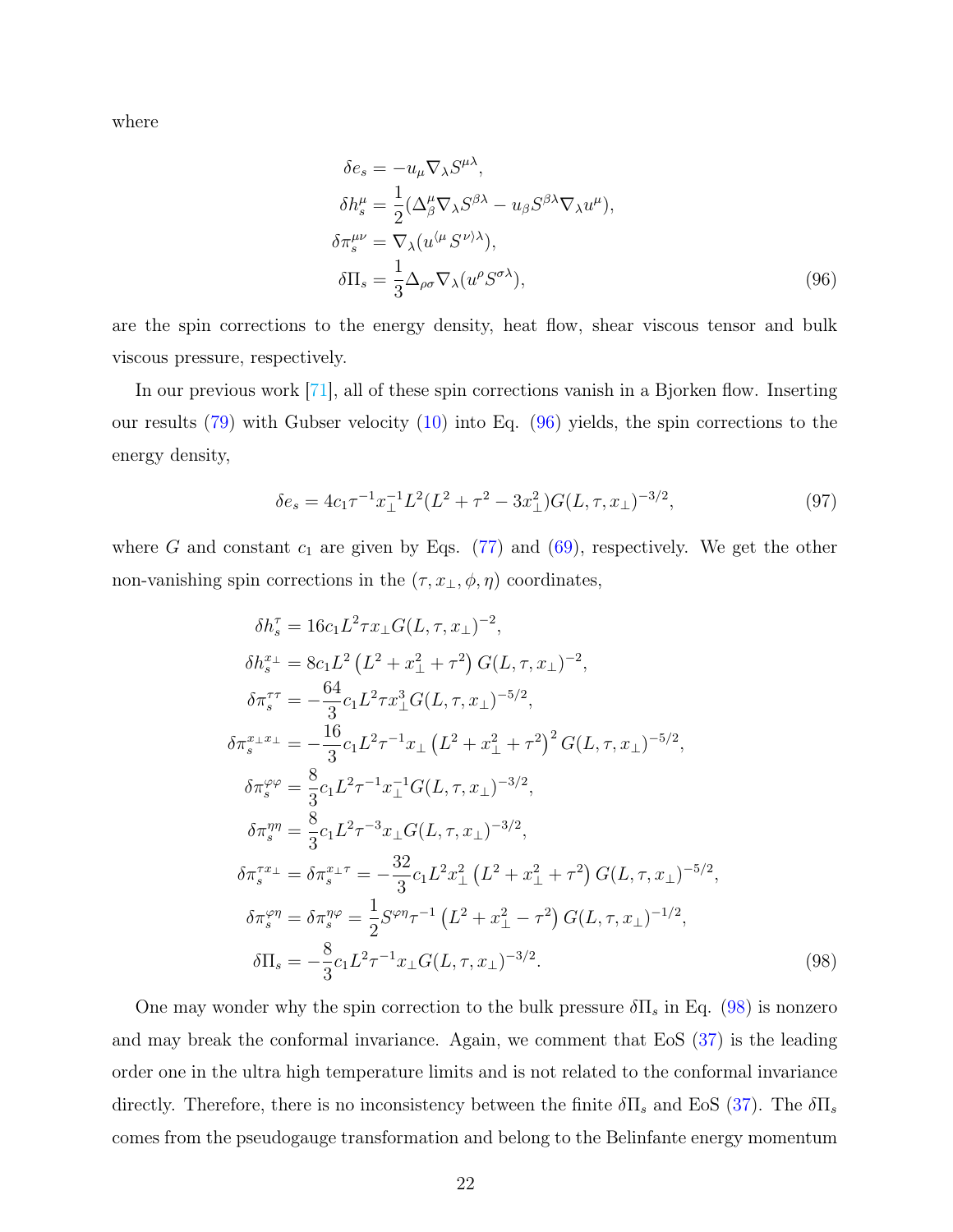tensor  $\mathcal{T}^{\mu\nu}$ . In the canonical form, if the initial bulk pressure is zero, bulk pressure is always vanishing in the presence of spin potential. Since the spin hydrodynamics in Belinfante form can be quite different with those in canonical form (one can find examples in Ref.[\[64\]](#page-27-13)), it is not surprising that we have different bulk pressure in two forms.

Now, we turn to estimate how large these spin corrections will be. In the large  $L$  limit, we find energy density  $e \sim \tau^{-4/3}$  and its spin corrections  $\delta e_s \sim 1/(\tau x_\perp L^2)$ . It gives that  $\lim_{L\to\infty} \delta e_s/e \propto \tau^{1/3}/L^2 \to 0$  at late proper time, i.e. the spin correction to the energy density  $\delta e_s$  is a small correction to the energy density e.

For a realistic model for Gubser flow, we choose  $\hat{e}_0 = (5.55)^4$  at  $\rho_0 = 0$  with  $\eta_s/s = 0.268$ ,  $c_0 = 11, \hat{T}_0 = (\hat{e}_0/c_0)^{1/4}$  and the parameter of characteristic length L as 4.3fm [\[117,](#page-29-5) [118\]](#page-29-8). Note that, the due to the differences of notations,  $\eta_s/s$  in this work is twice as much as that in Ref.  $[117, 118]$  $[117, 118]$  $[117, 118]$ . Since the proper time is larger than 4.0fm/c, the temperature is less than the typical freeze out temperature  $T \leq 150$ MeV. We choose the range of proper time as  $0.5 - 4.0 \text{fm}/c$  similar to the standard Gubser flow [\[117,](#page-29-5) [118\]](#page-29-8). Although total energy correction  $\int dx_{\perp}x_{\perp}\delta e_s$  is finite,  $\delta e_s \propto x_{\perp}^{-1}$  may be divergent as  $x_{\perp} \to 0$ . To avoid the divergent behavior of  $\delta e$ , we have imposed the constraint  $x_{\perp} > 0.5$ fm in Eq. [\(99\)](#page-22-1). The parameter  $c_1$  defined in Eq. [\(69\)](#page-15-3) should not be too large due to our power counting scheme in Eq. [\(60\)](#page-15-4) in Sec. [IV C.](#page-14-0) Here, we choose  $|c_1| \leq 2$  as a reasonable test. Using these parameters and Eqs.  $(10,18,37,76,97,98)$  $(10,18,37,76,97,98)$  $(10,18,37,76,97,98)$  $(10,18,37,76,97,98)$  $(10,18,37,76,97,98)$  $(10,18,37,76,97,98)$ , we obtain

<span id="page-22-1"></span>
$$
\left| \delta e_s / e \right| < 0.1, \text{ at } x_\perp \in [0.5, 4.0] \text{fm}, \tau \in [0.5, 4.0] \text{fm}/c,\tag{99}
$$

$$
\left| \delta \pi_s^{\mu\nu} / \pi^{\mu\nu} \right|, \left| \delta \Pi_s / p \right| < 0.1, \text{ at } x_\perp \in [0.0, 4.0] \text{fm}, \tau \in [0.5, 4.0] \text{fm}/c. \tag{100}
$$

We comment that Eqs. [\(97\)](#page-21-2) and [\(98\)](#page-21-1) are the evidence to show that spin corrections in the Belinfante form of spin hydrodynamic exist. These spin corrections are expected in Ref.[\[64\]](#page-27-13).

### <span id="page-22-0"></span>V. CONCLUSION

In this work we have obtained the analytical solutions for the dissipative spin hydrodynamics with radial expansion in a Gubser flow.

After a short review on the standard Gubser flow, we briefly discuss the relativistic dissipative spin hydrodynamics in the Minkowski space-time  $\mathbb{R}^{3,1}$  and extend the main equations to the  $dS_3 \times \mathbb{R}$  space-time under Weyl rescaling. Unfortunately, we find that there are ex-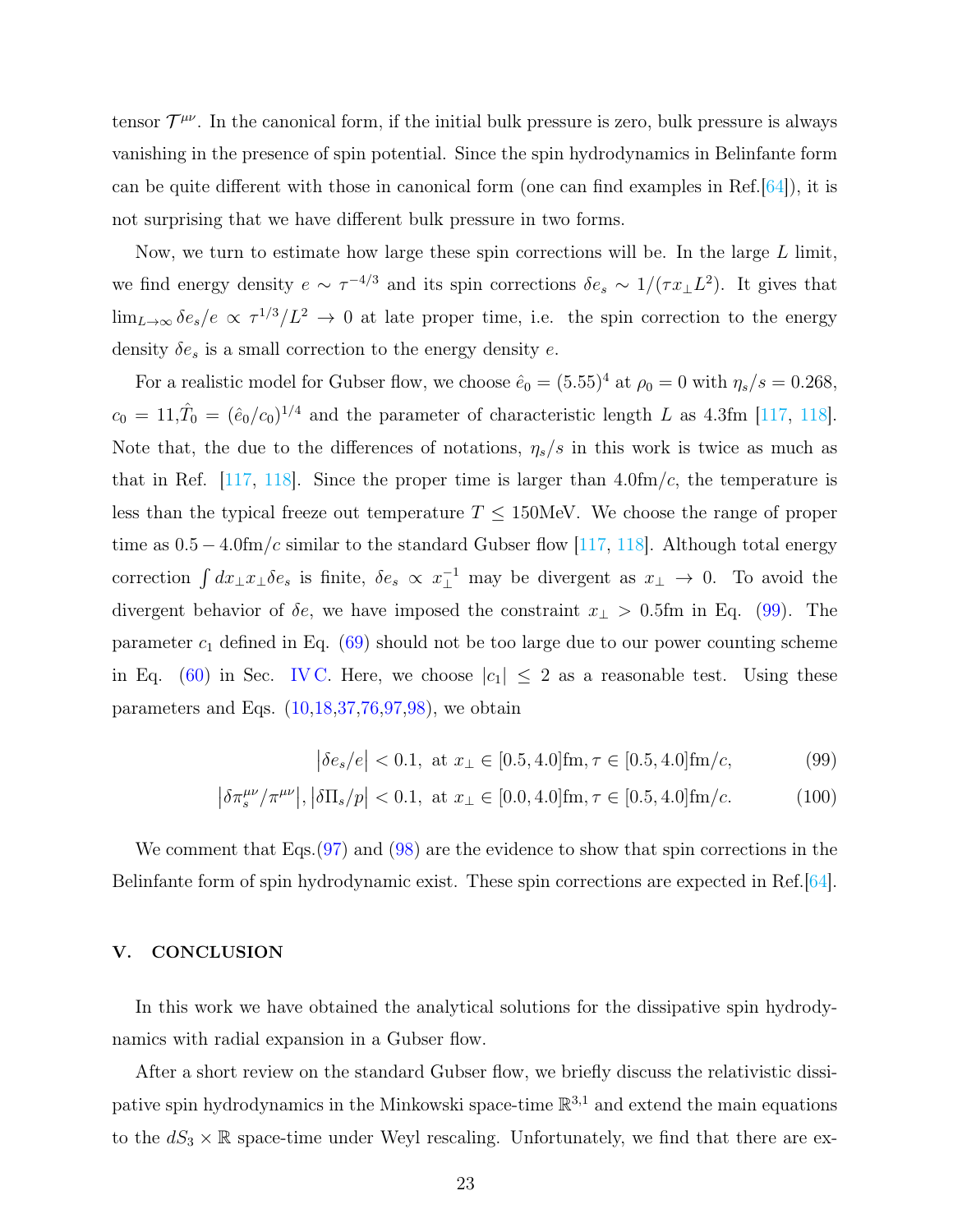tra contributions  $\propto \hat{\nabla}_{\mu} \tau$  from Weyl rescaling to both the energy momentum conservation Eq.  $(23)$  and angular momentum conservation Eq.  $(25)$ . We emphasize that the energymomentum conservation equations is no longer conformal invariant in the current work due to its anti-symmetric components. For simplicity, we drop the bulk viscous pressure and  $\hat{q}^{\mu}$ . We further assume the transport coefficients  $\hat{\eta}_s/\hat{s}$  and  $\hat{\gamma}/\hat{s}$  are small constants similar to the ordinary Gubser flow.

We then discuss the thermodynamic relations  $(36)$  and the equations of state  $(37,38)$  $(37,38)$  in the  $dS_3 \times \mathbb{R}$  space-time. For convenience, we introduce a dimensionless scalar  $\overline{\omega}^2$  in Eq. [\(39\)](#page-12-4). Next, we derive the special configuration for the fluid, in which the fluid velocity in a Gubser flow holds. Fortunately, the extra terms from Weyl rescaling  $\sim \hat{\nabla}_{\mu} \tau$  in energy momentum and angular momentum conservation equations vanish in this configuration. In the power series expansion of small  $\bar{\omega}^2$ ,  $\hat{\eta}_s/\hat{s}$ ,  $\hat{\gamma}/\hat{s}$ , we have derived the analytic solutions for the dissipative spin hydrodynamics in the  $dS_3 \times \mathbb{R}$  space-time. The evolution of energy density and spin density  $\hat{S}^{\rho\theta}$ ,  $\hat{S}^{\varphi\eta}$  are shown in Eqs. [\(66](#page-15-2)[,67,68\)](#page-15-1) in  $dS_3 \times \mathbb{R}$  space-time. We also transform these physical quantities back to the Minkowski space-time  $\mathbb{R}^{3,1}$ .

Our main results for the energy density e and spin density  $S^{0x}$ ,  $S^{0y}$ ,  $S^{xz}$ ,  $S^{yz}$  in Minkowski space-time  $\mathbb{R}^{3,1}$  are given by Eqs. [\(76,](#page-16-3)[80-83\)](#page-17-0). There are two remarkable difference between the solutions found here and in a Bjorken flow [\[71\]](#page-27-0). The first thing is that the solutions in a Gubser flow provide the additional information for transverse expansion of the systems, which is missing in a Bjorken flow [\[71\]](#page-27-0). Meanwhile, now we have derived four nonzero components  $S^{0x}$ ,  $S^{0y}$ ,  $S^{xz}$ ,  $S^{yz}$  in spin density tensor in current work, while we only have one nonzero component  $S^{xy}$  in Bjorken flow [\[71\]](#page-27-0). It indicates that our current findings are not a simple extension of Bjorken flow.

In large L and small  $\eta/s, \gamma/s$  limits we find that  $e \propto \tau^{-4/3}, T \propto \tau^{-1/3}, S^{\mu\nu} \propto L^{-2} \tau^{-1}, \omega^{\mu\nu} \propto$  $L^{-2}\tau^{-1/3}$ , which are similar to the behavior in Bjorken expansion [\[71\]](#page-27-0). Moreover,  $S^{\mu\nu}$  decay much faster in the cases of a finite  $L$  and with nonzero dissipative effects than in large  $L$ and prefect fluid limit.

In our model, we find that in large L and small  $\eta/s, \gamma/s$  limits the thermal shear tensor  $\xi^{\mu\nu}$  may be more important than spin potential  $\omega^{\mu\nu}$  and thermal vortical tensor  $\Omega^{\mu\nu}$ , but in finite  $L$  case their evolution behavior depends on the parameters  $L$  strongly. We can not naively drop any one of them in the modified Cooper-Frye formula. To clarify it, we need further studies based on spin hydrodynamics in the future.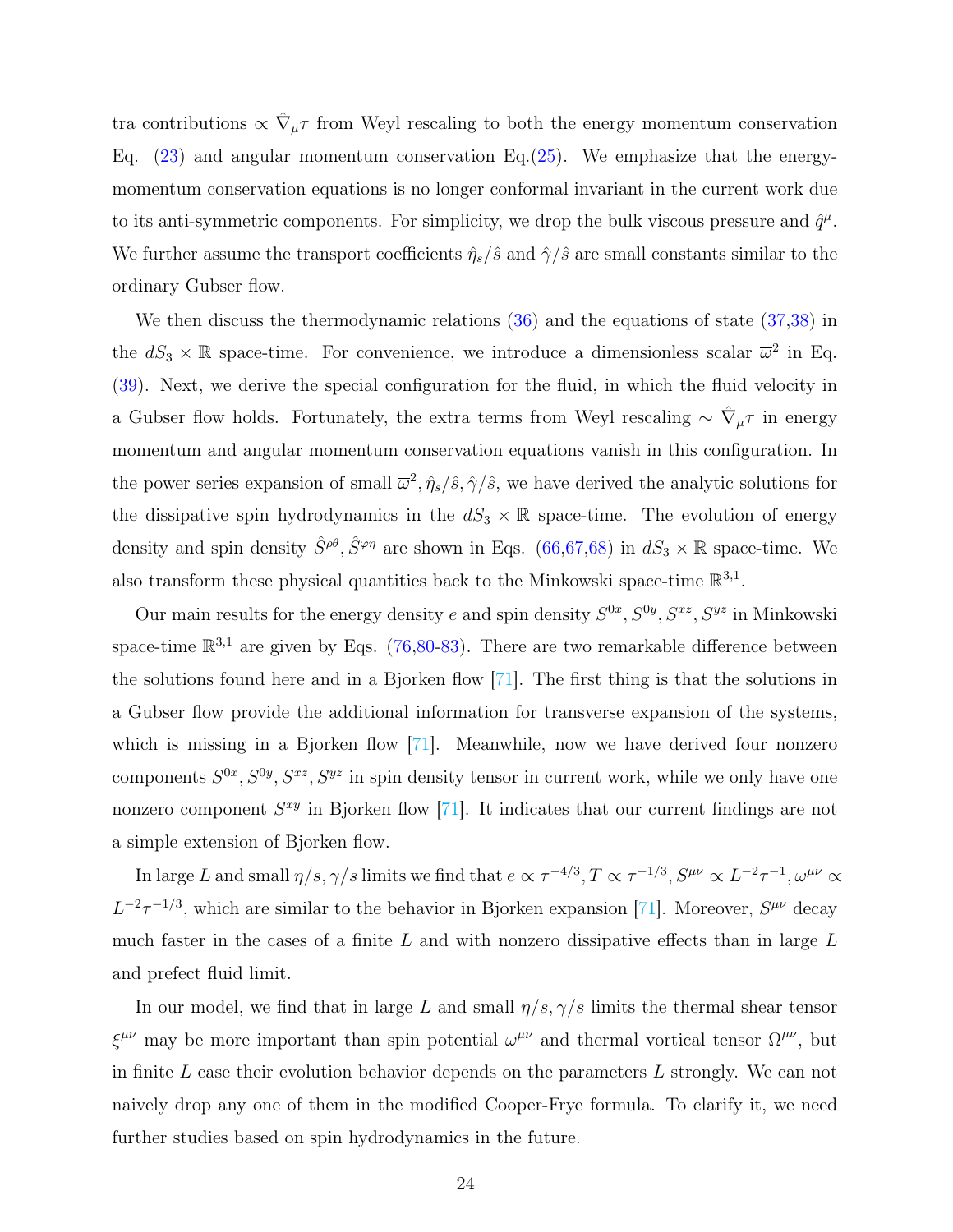At the end, after the pseudogauge transformation, we discuss the results for spin hydrodynamics in the Belinfante form. We observe that the spin corrections to the energy density and other dissipative terms do not vanish in a Gubser flow, which is quite different with the results in a Bjorken flow.

Our analytic solutions also provide the test beds for the future numerical simulations of relativistic dissipative spin hydrodynamics .

### ACKNOWLEDGMENTS

This work is partly supported by National Natural Science Foundation of China (NSFC) under Grants No. 12075235 and 12135011.

- <span id="page-24-0"></span>[1] Z.-T. Liang and X.-N. Wang, Phys. Rev. Lett. 94, 102301 (2005), nucl-th/0410079, [Erratum: Phys. Rev. Lett.96,039901(2006)].
- <span id="page-24-1"></span>[2] Z.-T. Liang and X.-N. Wang, Phys. Lett. B629, 20 (2005), nucl-th/0411101.
- <span id="page-24-2"></span>[3] J.-H. Gao et al., Phys. Rev. C 77, 044902 (2008), 0710.2943.
- [4] STAR, B. I. Abelev et al., Phys. Rev. C 76, 024915 (2007), 0705.1691, [Erratum: Phys.Rev.C 95, 039906 (2017)].
- <span id="page-24-3"></span>[5] STAR, L. Adamczyk et al., Nature 548, 62 (2017), 1701.06657.
- <span id="page-24-4"></span>[6] STAR, J. Adam et al., Phys. Rev. C 98, 014910 (2018), 1805.04400.
- [7] F. Becattini and F. Piccinini, Annals Phys. 323, 2452 (2008), 0710.5694.
- <span id="page-24-7"></span>[8] F. Becattini, F. Piccinini, and J. Rizzo, Phys. Rev. C 77, 024906 (2008), 0711.1253.
- [9] F. Becattini, V. Chandra, L. Del Zanna, and E. Grossi, Annals Phys. 338, 32 (2013), 1303.3431.
- [10] F. Becattini, L. Csernai, and D. Wang, Phys. Rev. C 88, 034905 (2013), 1304.4427, [Erratum: Phys.Rev.C 93, 069901 (2016)].
- <span id="page-24-8"></span>[11] R.-H. Fang, L.-G. Pang, Q. Wang, and X.-N. Wang, Phys. Rev. C94, 024904 (2016), 1604.04036.
- <span id="page-24-6"></span><span id="page-24-5"></span>[12] I. Karpenko and F. Becattini, The European Physical Journal C 77, 213 (2017).
- [13] Y. Xie, D. Wang, and L. P. Csernai, Phys. Rev. C 95, 031901 (2017).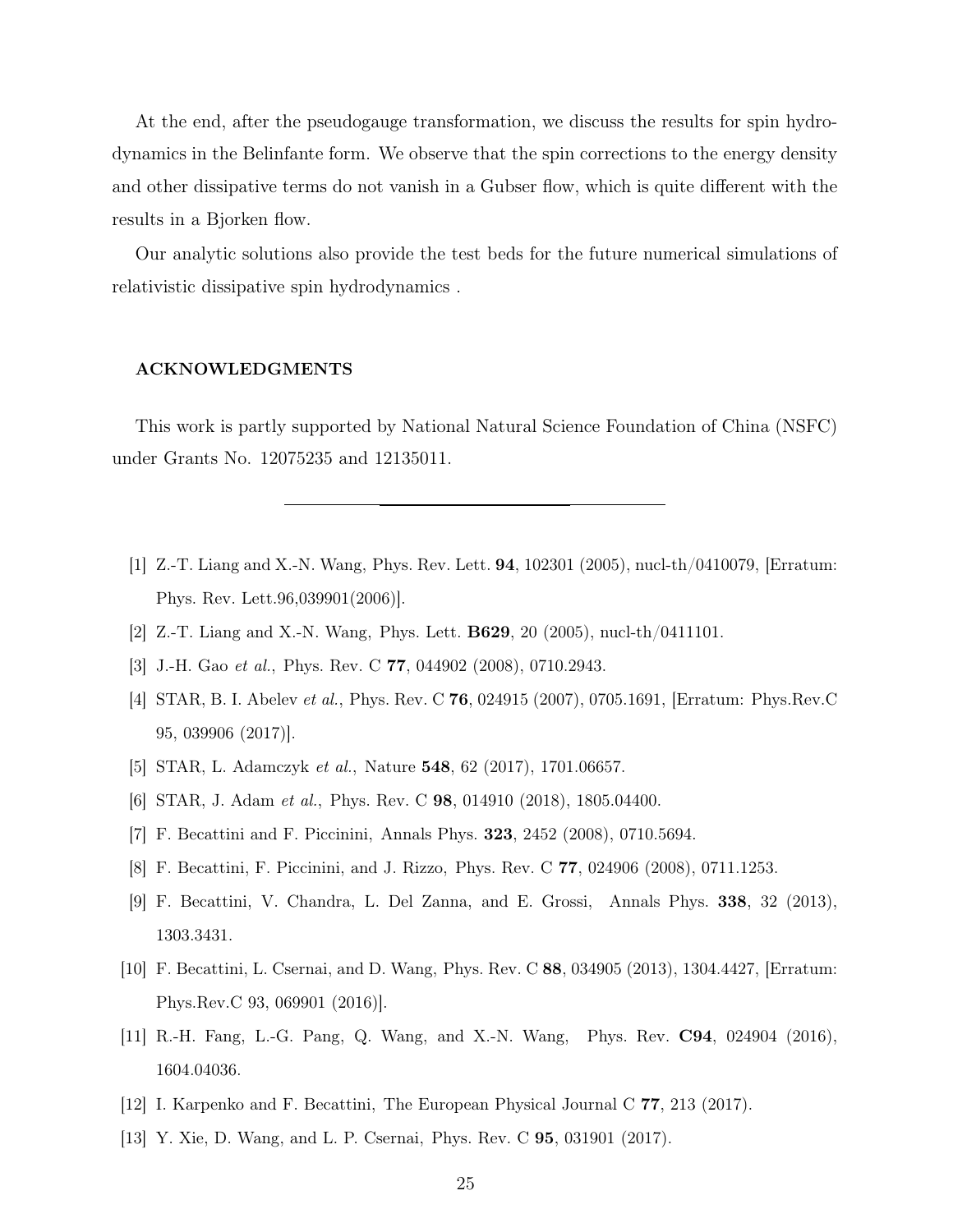- [14] H. Li, L.-G. Pang, Q. Wang, and X.-L. Xia, Phys. Rev. C 96, 054908 (2017).
- [15] Y. Sun and C. M. Ko, Phys. Rev. C96, 024906 (2017), 1706.09467.
- [16] S. Shi, K. Li, and J. Liao, Physics Letters B 788, 409 (2019).
- <span id="page-25-7"></span>[17] D.-X. Wei, W.-T. Deng, and X.-G. Huang, Phys. Rev. C 99, 014905 (2019).
- [18] B. Fu, K. Xu, X.-G. Huang, and H. Song, Phys. Rev. C 103, 024903 (2021), 2011.03740.
- <span id="page-25-12"></span>[19] Y. B. Ivanov and A. A. Soldatov, Phys. Rev. C 102, 024916 (2020), 2004.05166.
- <span id="page-25-0"></span>[20] S. Ryu, V. Jupic, and C. Shen, (2021), 2106.08125.
- [21] A. Lei, D. Wang, D.-M. Zhou, B.-H. Sa, and L. P. Csernai, Phys. Rev. C 104, 054903 (2021), 2110.13485.
- <span id="page-25-13"></span><span id="page-25-1"></span>[22] F. Becattini and M. A. Lisa, Ann. Rev. Nucl. Part. Sci. 70, 395 (2020), 2003.03640.
- <span id="page-25-2"></span>[23] J.-H. Gao, G.-L. Ma, S. Pu, and Q. Wang, Nucl. Sci. Tech. 31, 90 (2020), 2005.10432.
- <span id="page-25-3"></span>[24] Y.-C. Liu and X.-G. Huang, Nucl. Sci. Tech. 31, 56 (2020), 2003.12482.
- [25] Y. B. Ivanov, V. D. Toneev, and A. A. Soldatov, Phys. Rev. C 100, 014908 (2019).
- [26] X.-G. Deng, X.-G. Huang, Y.-G. Ma, and S. Zhang, Phys. Rev. C 101, 064908 (2020), 2001.01371.
- [27] STAR, M. S. Abdallah et al., (2021), 2108.00044.
- [28] Y. Guo, J. Liao, E. Wang, H. Xing, and H. Zhang, Phys. Rev. C 104, L041902 (2021), 2105.13481.
- <span id="page-25-4"></span>[29] A. Ayala, I. Domínguez, I. Maldonado, and M. E. Tejeda-Yeomans, (2021), 2106.14379.
- <span id="page-25-5"></span>[30] X.-G. Deng, X.-G. Huang, and Y.-G. Ma, (2021), 2109.09956.
- <span id="page-25-6"></span>[31] STAR, T. Niida, Nucl. Phys. A 982, 511 (2019), 1808.10482.
- <span id="page-25-8"></span>[32] STAR, J. Adam et al., Phys. Rev. Lett. **123**, 132301 (2019), 1905.11917.
- [33] F. Becattini and I. Karpenko, Phys. Rev. Lett. 120, 012302 (2018).
- [34] W. Florkowski, A. Kumar, A. Mazeliauskas, and R. Ryblewski, Phys. Rev. C 100, 054907 (2019).
- <span id="page-25-9"></span>[35] H.-Z. Wu, L.-G. Pang, X.-G. Huang, and Q. Wang, Phys. Rev. Research. 1, 033058 (2019), 1906.09385.
- <span id="page-25-10"></span>[36] X.-L. Xia, H. Li, X.-G. Huang, and H. Z. Huang, Phys. Rev. C 100, 014913 (2019), 1905.03120.
- <span id="page-25-11"></span>[37] F. Becattini, G. Cao, and E. Speranza, The European Physical Journal C 79, 741 (2019).
- [38] H. Li, X.-L. Xia, X.-G. Huang, and H. Z. Huang, Global hyperon polarization and effects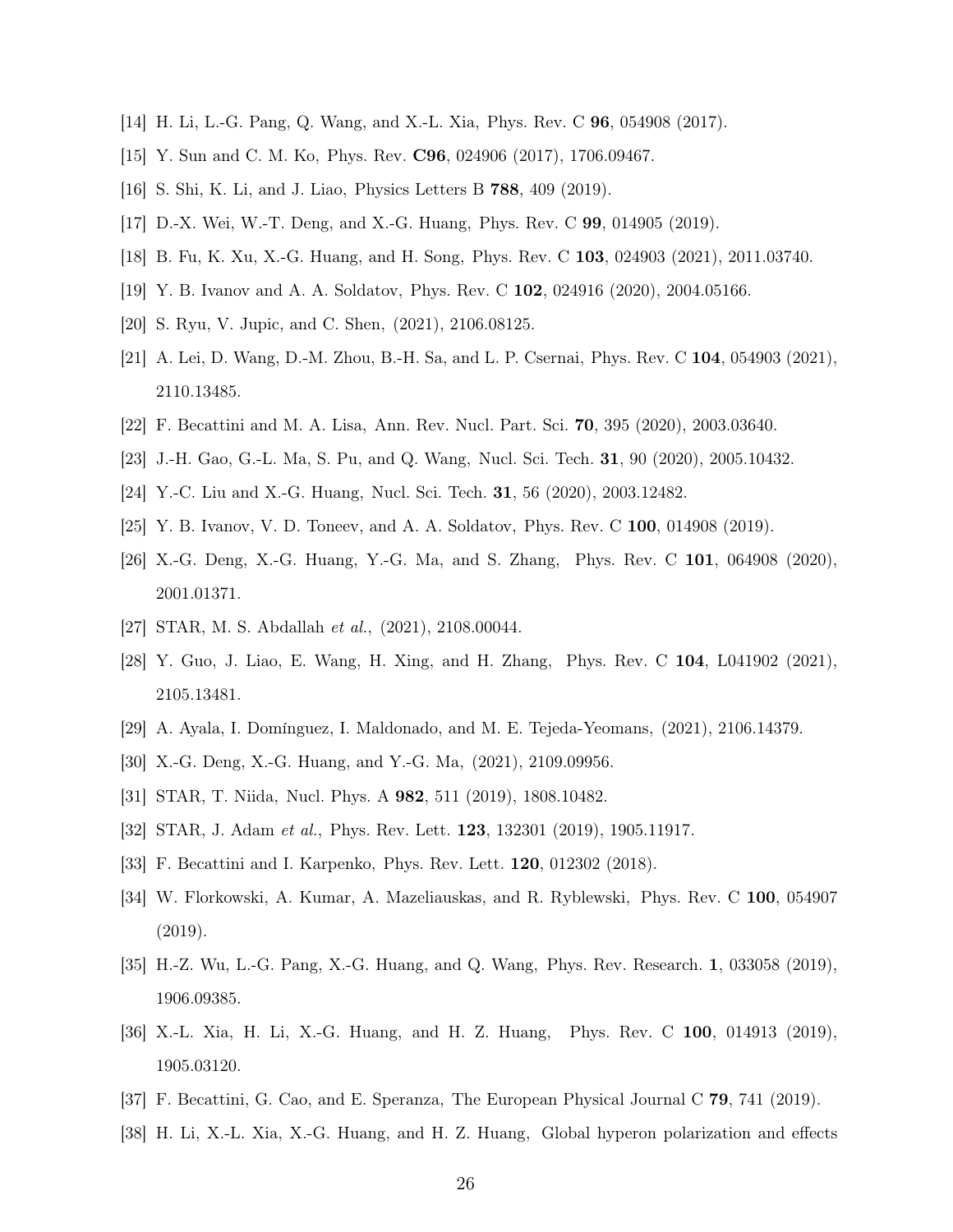of decay feeddown, in 19th International Conference on Strangeness in Quark Matter, 2021, 2108.04111.

- <span id="page-26-1"></span><span id="page-26-0"></span>[39] L. Csernai, J. Kapusta, and T. Welle, Phys. Rev. C 99, 021901 (2019), 1807.11521.
- [40] M. G. L. Nogueira-Santos and C. C. Barros, Int. J. Mod. Phys. E 29, 2050013 (2020), 2005.08943.
- <span id="page-26-2"></span>[41] J.-H. Gao and Z.-T. Liang, Phys. Rev. D100, 056021 (2019), 1902.06510.
- [42] N. Weickgenannt, X.-L. Sheng, E. Speranza, Q. Wang, and D. H. Rischke, Phys. Rev. D 100, 056018 (2019), 1902.06513.
- <span id="page-26-7"></span>[43] K. Hattori, Y. Hidaka, and D.-L. Yang, Phys. Rev. D100, 096011 (2019), 1903.01653.
- [44] Z. Wang, X. Guo, S. Shi, and P. Zhuang, Phys. Rev. D100, 014015 (2019), 1903.03461.
- <span id="page-26-10"></span>[45] X.-L. Sheng, Q. Wang, and X.-G. Huang, Phys. Rev. D 102, 025019 (2020), 2005.00204.
- [46] N. Weickgenannt, E. Speranza, X.-l. Sheng, Q. Wang, and D. H. Rischke, (2020), 2005.01506.
- <span id="page-26-11"></span>[47] X. Guo, Chin. Phys. C 44, 104106 (2020), 2005.00228.
- <span id="page-26-12"></span>[48] D.-L. Yang, K. Hattori, and Y. Hidaka, JHEP 07, 070 (2020), 2002.02612.
- [49] Y.-C. Liu, K. Mameda, and X.-G. Huang, (2020), 2002.03753.
- <span id="page-26-13"></span>[50] C. Manuel and J. M. Torres-Rincon, Phys. Rev. D 103, 096022 (2021), 2101.05832.
- <span id="page-26-14"></span>[51] X.-L. Sheng, N. Weickgenannt, E. Speranza, D. H. Rischke, and Q. Wang, (2021), 2103.10636.
- <span id="page-26-3"></span>[52] N. Weickgenannt, E. Speranza, X.-l. Sheng, Q. Wang, and D. H. Rischke, (2021), 2103.04896.
- <span id="page-26-4"></span>[53] S. Lin, (2021), 2109.00184.
- <span id="page-26-5"></span>[54] S. Y. F. Liu, Y. Sun, and C. M. Ko, (2019), 1910.06774.
- [55] W. Florkowski, B. Friman, A. Jaiswal, and E. Speranza, Phys. Rev. C 97, 041901 (2018), 1705.00587.
- <span id="page-26-8"></span>[56] W. Florkowski, R. Ryblewski, and A. Kumar, Prog. Part. Nucl. Phys. 108, 103709 (2019), 1811.04409.
- <span id="page-26-6"></span>[57] D. Montenegro and G. Torrieri, Phys. Rev. D 100, 056011 (2019), 1807.02796.
- [58] K. Hattori, M. Hongo, X.-G. Huang, M. Matsuo, and H. Taya, Phys. Lett. B 795, 100 (2019), 1901.06615.
- <span id="page-26-9"></span>[59] S. Bhadury, W. Florkowski, A. Jaiswal, A. Kumar, and R. Ryblewski, (2020), 2002.03937.
- [60] S. Bhadury, W. Florkowski, A. Jaiswal, A. Kumar, and R. Ryblewski, Phys. Rev. D 103, 014030 (2021), 2008.10976.
- [61] M. Garbiso and M. Kaminski, JHEP 12, 112 (2020), 2007.04345.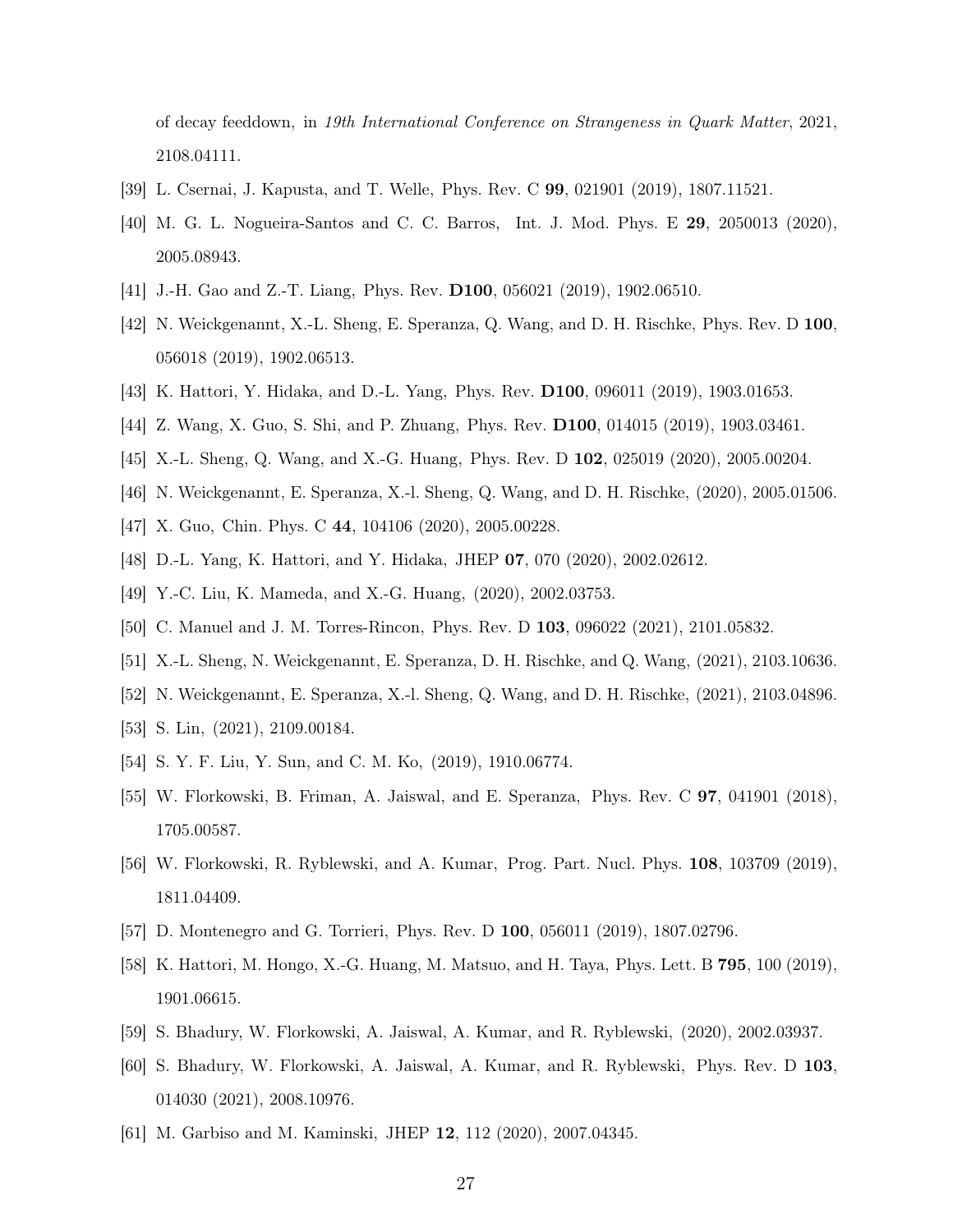- <span id="page-27-21"></span>[62] A. D. Gallegos and U. Gürsoy, JHEP 11, 151 (2020), 2004.05148.
- <span id="page-27-13"></span>[63] S. Shi, C. Gale, and S. Jeon, Phys. Rev. C 103, 044906 (2021), 2008.08618.
- <span id="page-27-14"></span>[64] K. Fukushima and S. Pu, Phys. Lett. B 817, 136346 (2021), 2010.01608.
- <span id="page-27-20"></span>[65] S. Li, M. A. Stephanov, and H.-U. Yee, (2020), 2011.12318.
- [66] S. Bhadury, J. Bhatt, A. Jaiswal, and A. Kumar, Eur. Phys. J. ST 230, 655 (2021), 2101.11964.
- <span id="page-27-16"></span><span id="page-27-15"></span>[67] A. D. Gallegos, U. Gürsoy, and A. Yarom, (2021), 2101.04759.
- <span id="page-27-19"></span>[68] D. She, A. Huang, D. Hou, and J. Liao, (2021), 2105.04060.
- [69] H.-H. Peng, J.-J. Zhang, X.-L. Sheng, and Q. Wang, Chin. Phys. Lett. 38, 116701 (2021), 2107.00448.
- <span id="page-27-17"></span><span id="page-27-0"></span>[70] M. Hongo, X.-G. Huang, M. Kaminski, M. Stephanov, and H.-U. Yee, (2021), 2107.14231.
- <span id="page-27-1"></span>[71] D.-L. Wang, S. Fang, and S. Pu, (2021), 2107.11726.
- <span id="page-27-2"></span>[72] Voloshin, Sergei A., EPJ Web Conf. 171, 07002 (2018).
- <span id="page-27-10"></span>[73] S. Y. F. Liu and Y. Yin, (2021), 2103.09200.
- <span id="page-27-4"></span>[74] Y.-C. Liu and X.-G. Huang, (2021), 2109.15301.
- [75] B. Fu, S. Y. F. Liu, L. Pang, H. Song, and Y. Yin, (2021), 2103.10403.
- <span id="page-27-3"></span>[76] F. Becattini, M. Buzzegoli, and A. Palermo, Phys. Lett. B 820, 136519 (2021), 2103.10917.
- <span id="page-27-5"></span>[77] F. Becattini, M. Buzzegoli, A. Palermo, G. Inghirami, and I. Karpenko, (2021), 2103.14621.
- <span id="page-27-6"></span>[78] C. Yi, S. Pu, and D.-L. Yang,  $(2021)$ , 2106.00238.
- <span id="page-27-7"></span>[79] Y. Sun, Z. Zhang, C. M. Ko, and W. Zhao, (2021), 2112.14410.
- [80] W. Florkowski, A. Kumar, A. Mazeliauskas, and R. Ryblewski, (2021), 2112.02799.
- [81] S. Alzhrani, S. Ryu, and C. Shen, (2022), 2203.15718.
- <span id="page-27-8"></span>[82] C. Yi, S. Pu, J.-H. Gao, and D.-L. Yang, Phys. Rev. C 105, 044911 (2022), 2112.15531.
- <span id="page-27-9"></span>[83] X.-Y. Wu, C. Yi, G.-Y. Qin, and S. Pu, (2022), 2204.02218.
- [84] S. Shi, C. Gale, and S. Jeon, From Chiral Kinetic Theory To Spin Hydrodynamics, in 28th International Conference on Ultrarelativistic Nucleus-Nucleus Collisions (Quark Matter 2019) Wuhan, China, November 4-9, 2019, 2020, 2002.01911.
- <span id="page-27-11"></span>[85] D. Montenegro, L. Tinti, and G. Torrieri, Phys. Rev. D 96, 056012 (2017), 1701.08263, [Addendum: Phys.Rev.D 96, 079901 (2017)].
- <span id="page-27-18"></span><span id="page-27-12"></span>[86] D. Montenegro, L. Tinti, and G. Torrieri, Phys. Rev. D 96, 076016 (2017), 1703.03079.
- [87] F. Becattini and L. Tinti, Annals Phys. 325, 1566 (2010), 0911.0864.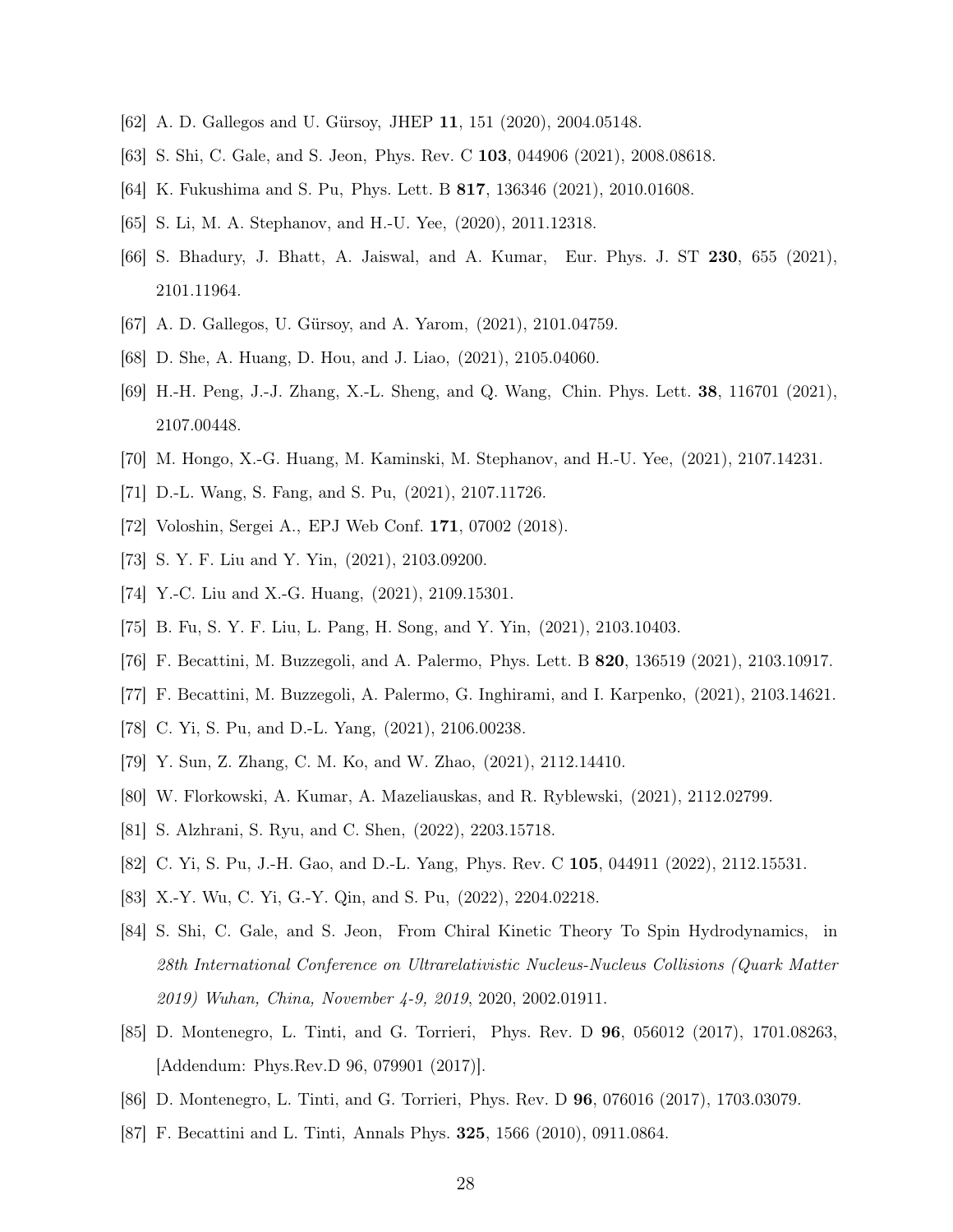- <span id="page-28-6"></span><span id="page-28-0"></span>[88] F. Becattini, W. Florkowski, and E. Speranza, Physics Letters B 789, 419 (2019).
- [89] F. Becattini, Polarization in relativistic fluids: a quantum field theoretical derivation, 2020, 2004.04050.
- <span id="page-28-1"></span>[90] W. Florkowski, E. Speranza, and F. Becattini, Acta Phys. Polon. B 49, 1409 (2018), 1803.11098.
- <span id="page-28-2"></span>[91] N. Weickgenannt, X.-L. Sheng, E. Speranza, Q. Wang, and D. H. Rischke, Wigner function and kinetic theory for massive spin-1/2 particles, in 28th International Conference on Ultrarelativistic Nucleus-Nucleus Collisions (Quark Matter 2019) Wuhan, China, November 4-9, 2019, 2020, 2001.11862.
- <span id="page-28-4"></span><span id="page-28-3"></span>[92] S. Fang, S. Pu, and D.-L. Yang, (2022), 2204.11519.
- [93] M. A. Stephanov and Y. Yin, Phys. Rev. Lett. 109, 162001 (2012), 1207.0747.
- [94] D. T. Son and N. Yamamoto, Phys. Rev. D87, 085016 (2013), 1210.8158.
- [95] J.-W. Chen, S. Pu, Q. Wang, and X.-N. Wang, Phys. Rev. Lett. 110, 262301 (2013), 1210.8312.
- [96] C. Manuel and J. M. Torres-Rincon, Phys. Rev. D89, 096002 (2014), 1312.1158.
- [97] C. Manuel and J. M. Torres-Rincon, Phys. Rev. D90, 076007 (2014), 1404.6409.
- [98] J.-Y. Chen, D. T. Son, M. A. Stephanov, H.-U. Yee, and Y. Yin, Phys. Rev. Lett. 113, 182302 (2014), 1404.5963.
- [99] J.-Y. Chen, D. T. Son, and M. A. Stephanov, Phys. Rev. Lett. 115, 021601 (2015), 1502.06966.
- [100] Y. Hidaka, S. Pu, and D.-L. Yang, Phys. Rev. D95, 091901 (2017), 1612.04630.
- [101] N. Mueller and R. Venugopalan, Phys. Rev. D97, 051901 (2018), 1701.03331.
- [102] Y. Hidaka, S. Pu, and D.-L. Yang, Nucl. Phys. A982, 547 (2019), 1807.05018.
- [103] A. Huang, S. Shi, Y. Jiang, J. Liao, and P. Zhuang, Phys. Rev. D98, 036010 (2018), 1801.03640.
- [104] J.-H. Gao, Z.-T. Liang, Q. Wang, and X.-N. Wang, Phys. Rev. D98, 036019 (2018), 1802.06216.
- [105] Y.-C. Liu, L.-L. Gao, K. Mameda, and X.-G. Huang, Phys. Rev. D99, 085014 (2019), 1812.10127.
- <span id="page-28-5"></span>[106] S. Lin and A. Shukla, JHEP 06, 060 (2019), 1901.01528.
- [107] S. Lin and L. Yang, Phys. Rev. D 101, 034006 (2020), 1909.11514.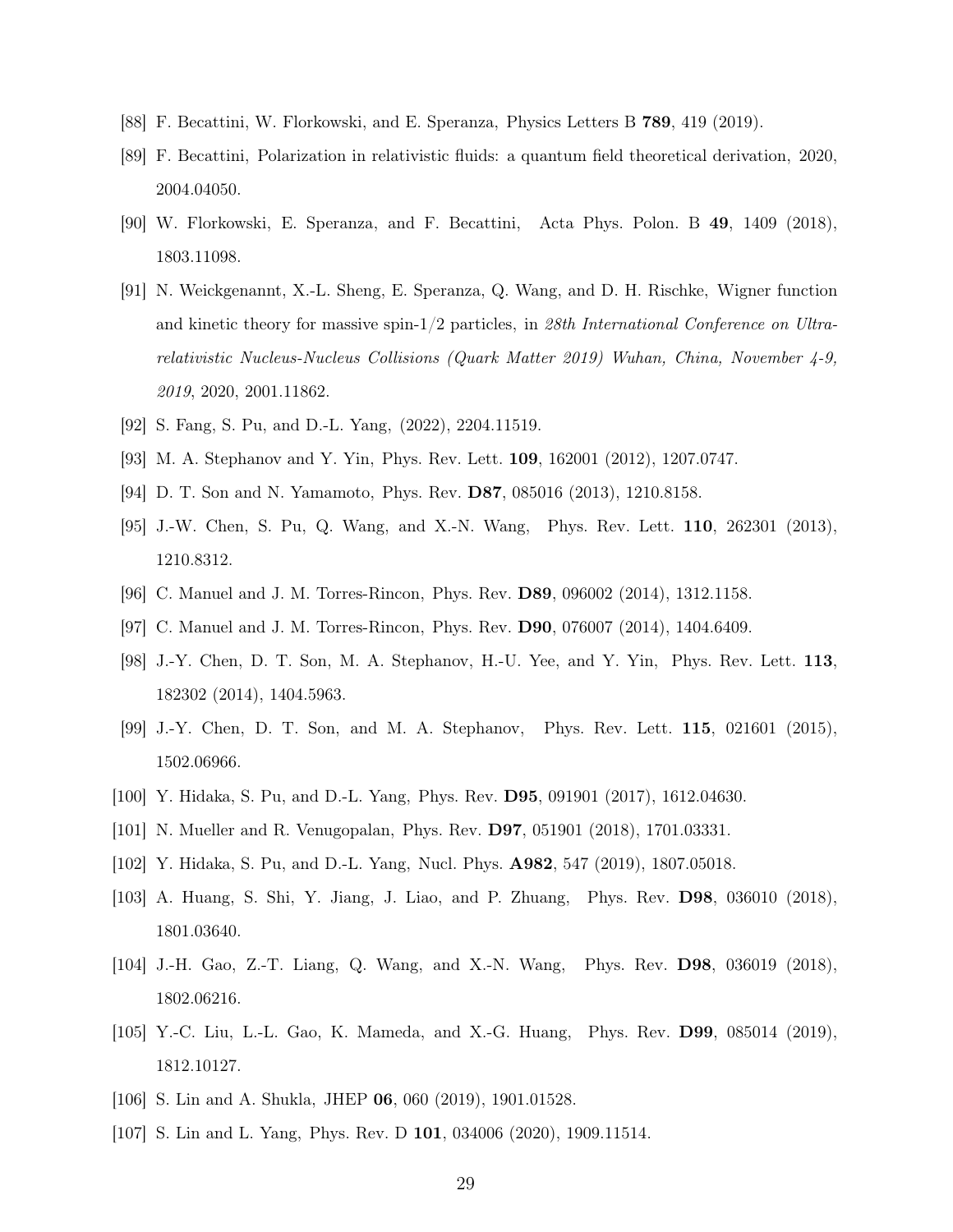- <span id="page-29-1"></span><span id="page-29-0"></span>[108] Q. Wang, Nucl. Phys. A **967**, 225 (2017), 1704.04022.
- <span id="page-29-2"></span>[109] Y. Hidaka, S. Pu, Q. Wang, and D.-L. Yang, (2022), 2201.07644.
- <span id="page-29-3"></span>[110] M. Buzzegoli, (2021), 2109.12084.
- [111] S. Pu, V. Roy, L. Rezzolla, and D. H. Rischke, Phys. Rev. **D93**, 074022 (2016), 1602.04953.
- [112] V. Roy, S. Pu, L. Rezzolla, and D. Rischke, Phys. Lett. B750, 45 (2015), 1506.06620.
- [113] S. Pu and D.-L. Yang, Phys. Rev. D93, 054042 (2016), 1602.04954.
- [114] S. Pu and D.-L. Yang, EPJ Web Conf. 137, 13021 (2017), 1611.04840.
- <span id="page-29-4"></span>[115] I. Siddique, R.-j. Wang, S. Pu, and Q. Wang, Phys. Rev. D99, 114029 (2019), 1904.01807.
- <span id="page-29-5"></span>[116] R.-j. Wang, P. Copinger, and S. Pu, Nucl. Phys. A 1005, 121869 (2021), 2004.06408.
- <span id="page-29-8"></span>[117] S. S. Gubser, Phys. Rev. D **82**, 085027 (2010), 1006.0006.
- [118] S. S. Gubser and A. Yarom, Nucl. Phys. B 846, 469 (2011), 1012.1314.
- [119] L.-G. Pang, Y. Hatta, X.-N. Wang, and B.-W. Xiao, Phys. Rev. D 91, 074027 (2015), 1411.7767.
- <span id="page-29-11"></span>[120] M. Nopoush, R. Ryblewski, and M. Strickland, Phys. Rev. D 91, 045007 (2015), 1410.6790.
- [121] L. Yan and H. Grönqvist, JHEP 03, 121 (2016), 1511.07198.
- <span id="page-29-12"></span>[122] M. Martinez, M. McNelis, and U. Heinz, Nucl. Phys. A 967, 413 (2017), 1704.04727.
- [123] M. Martinez, M. McNelis, and U. Heinz, Phys. Rev. C 95, 054907 (2017), 1703.10955.
- [124] A. Behtash, C. N. Cruz-Camacho, and M. Martinez, Phys. Rev. D 97, 044041 (2018), 1711.01745.
- [125] C. Chattopadhyay, A. Jaiswal, S. Jaiswal, and S. Pal, Nucl. Phys. A 982, 911 (2019), 1807.05544.
- [126] E. Calzetta and L. Cantarutti, Int. J. Mod. Phys. A 35, 2050074 (2020), 1912.10562.
- [127] A. Behtash, S. Kamata, M. Martinez, and H. Shi, JHEP 07, 226 (2020), 1911.06406.
- <span id="page-29-6"></span>[128] A. Dash and V. Roy, Phys. Lett. B 806, 135481 (2020), 2001.10756.
- [129] R. Singh, G. Sophys, and R. Ryblewski, Phys. Rev. D 103, 074024 (2021), 2011.14907.
- [130] W. Florkowski, A. Kumar, R. Ryblewski, and R. Singh, Phys. Rev. C 99, 044910 (2019), 1901.09655.
- <span id="page-29-7"></span>[131] R. Singh, M. Shokri, and R. Ryblewski, Phys. Rev. D 103, 094034 (2021), 2103.02592.
- <span id="page-29-9"></span>[132] W. Florkowski, R. Ryblewski, R. Singh, and G. Sophys, (2021), 2112.01856.
- <span id="page-29-10"></span>[133] ATLAS, M. Aaboud et al., Phys. Rev. Lett. 121, 212301 (2018), 1806.08708.
- [134] R. Singh, Acta Phys. Polon. B 52, 1081 (2021), 2104.01009.